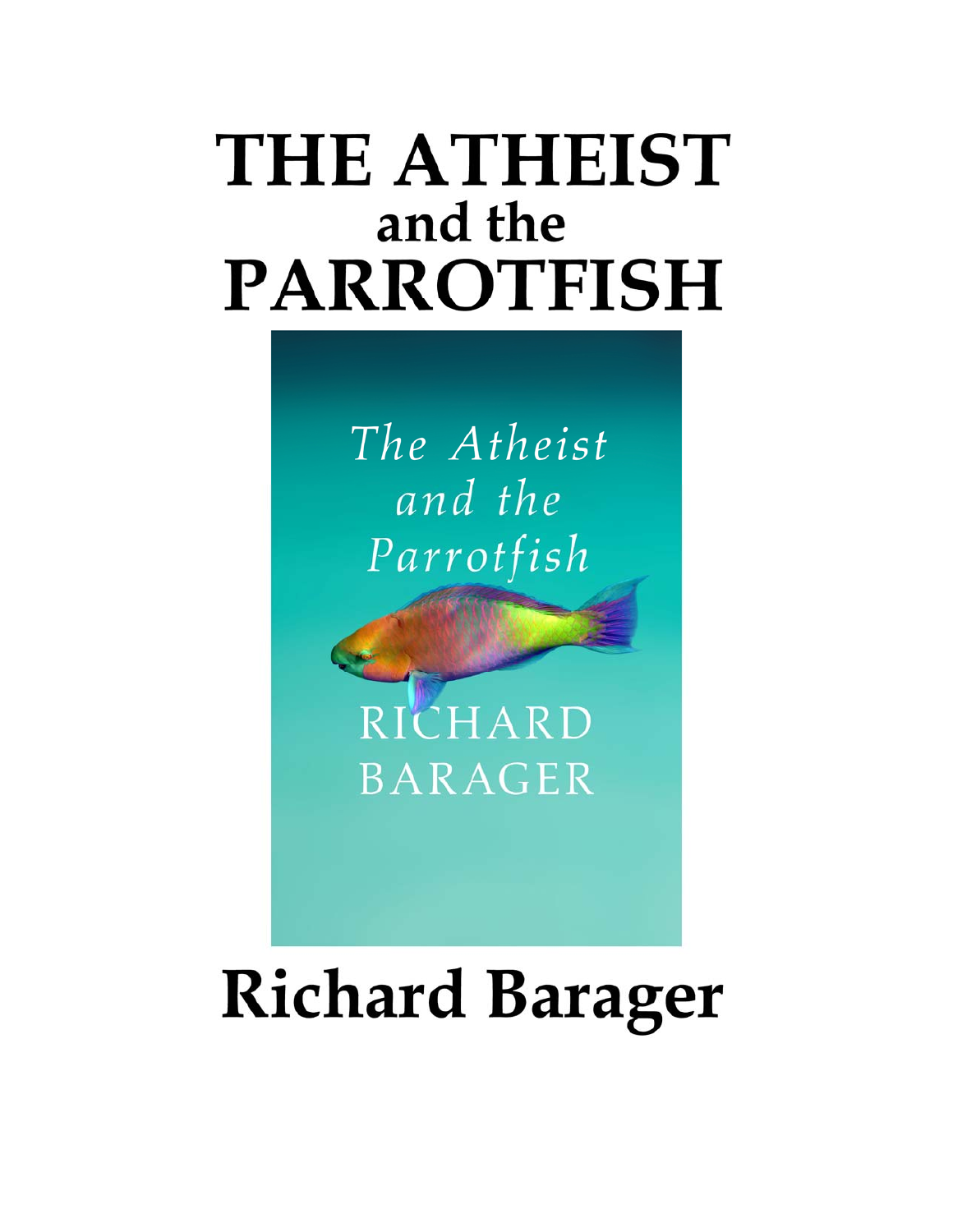## **\*\*\*SPECIAL 3-CHAPTER SNEAK PREVIEW\*\*\***



### **THE ATHEIST AND THE PARROTFISH**

Copyright © 2016 Richard Barager Cover Art Copyright © 2016 D. Robert Pease

ISBN (EPUB Version): 1622530403 ISBN-13 (EPUB Version): 978-1-62253-040-3

 $\sim\sim\sim$ 

 $\sim\sim\sim$ *Editor: Eric Pinder Interior Designer: Lane Diamond*  ~~~~

#### **eBook License Notes:**

You may not use, reproduce or transmit in any manner, any part of this book without written permission, except in the case of brief quotations used in critical articles and reviews, or in accordance with federal Fair Use laws. All rights are reserved.

This eBook is licensed for your personal enjoyment only; it may not be resold or given away to other people. If you would like to share this book with another person, please purchase an additional copy for each recipient. If you're reading this book and did not purchase it, or it was not purchased for your use only, please return to your eBook retailer and purchase your own copy. Thank you for respecting the hard work of this author.

**Disclaimer:** 

This is a work of fiction. Names, characters, places and incidents are products of the author's imagination, or the author has used them fictitiously.

 $\sim\sim\sim$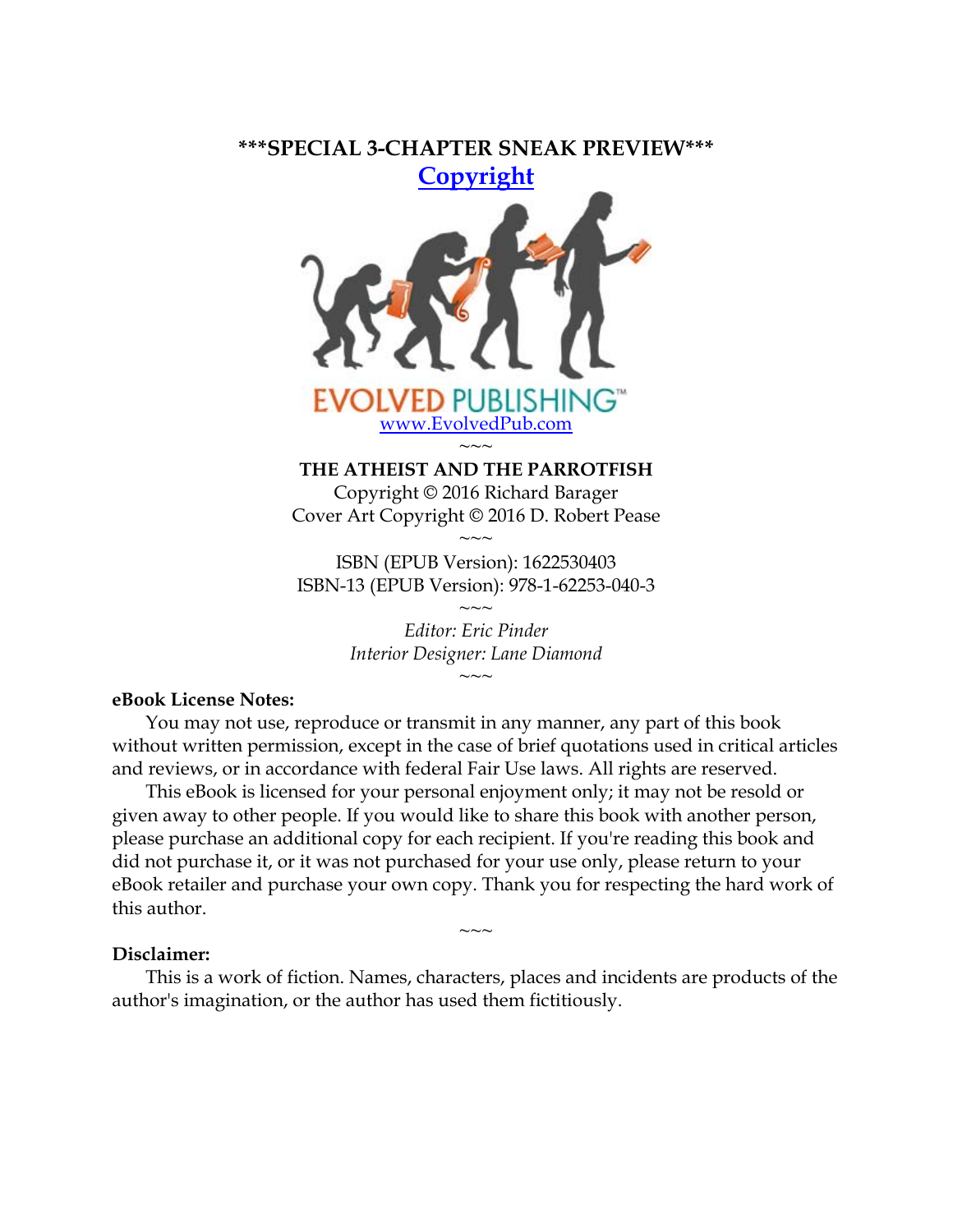# **Books by Richard Barager**

*The Atheist and the Parrotfish Red Clay, Yellow Grass: A Novel of the 1960s* (Coming May 2018)

 $\sim\sim\sim$ 

**Author's Website:**  www.RichardBarager.com  $\sim\sim\sim$ 

**Publisher's Website:**  Richard Barager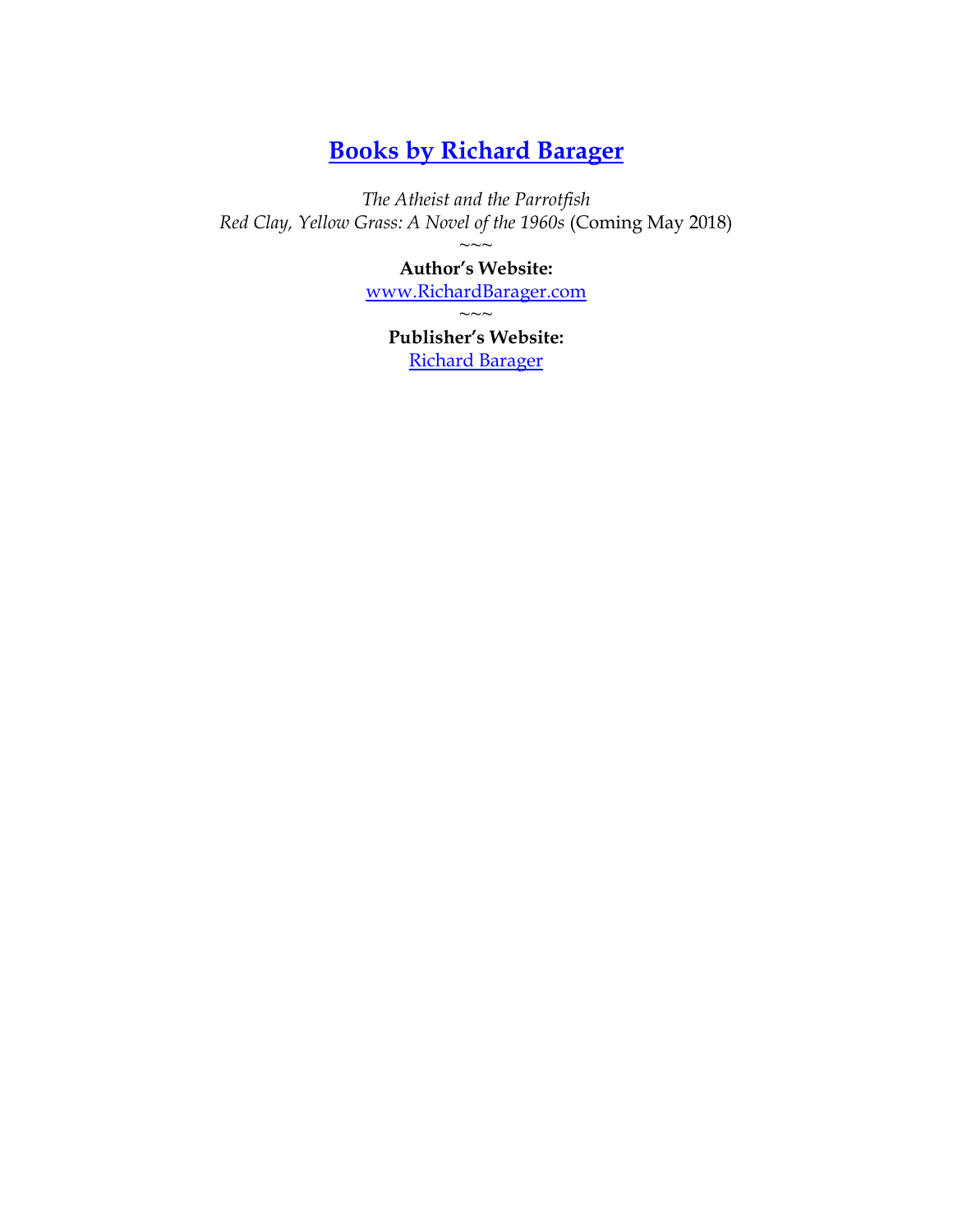# **Dedication:**

*To my wife, Gail, whose artist's soul inspired this story.*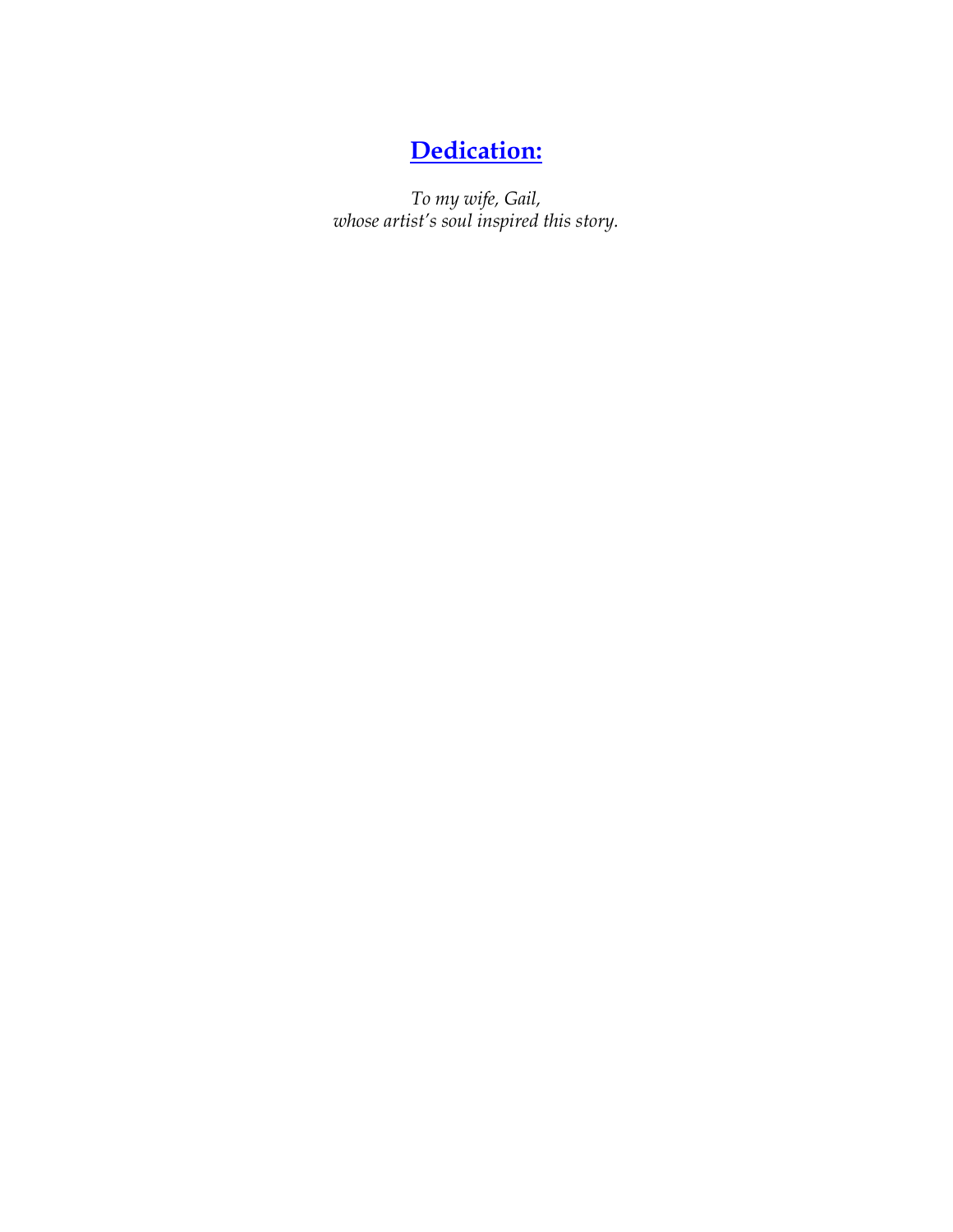# **Table of Contents**

Title Page Copyright Books by Richard Barager **Dedication Chapter 1 Chapter 2 Chapter 3 Chapters 4-23 Not Included in this Special Sneak Preview**  Book Club Guide Interview with the Author Acknowledgements About the Author What's Next from Richard Barager? More from Evolved Publishing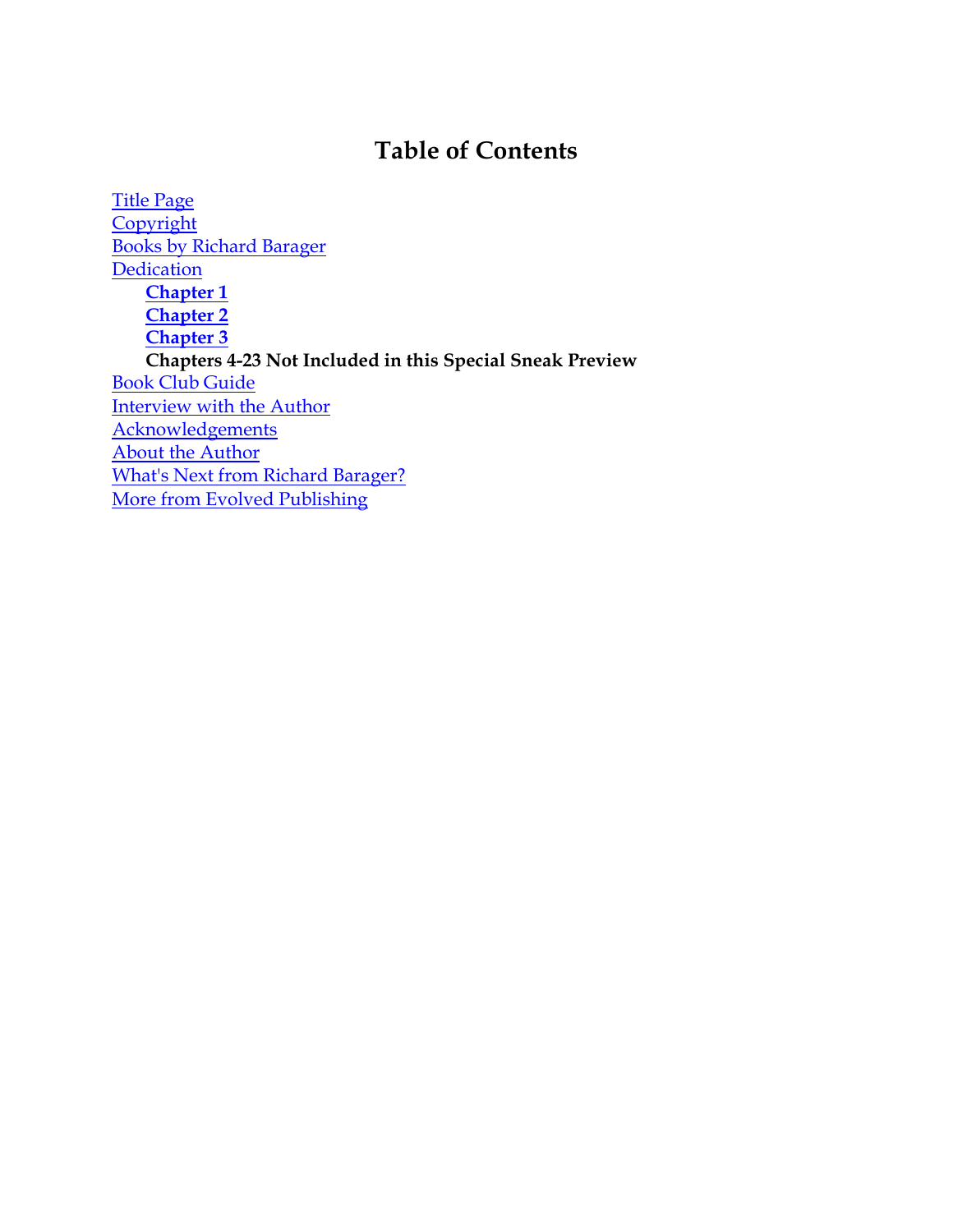#### **"The supreme function of reason is to show man that some things are beyond reason."**  *~ Blaise Pascal*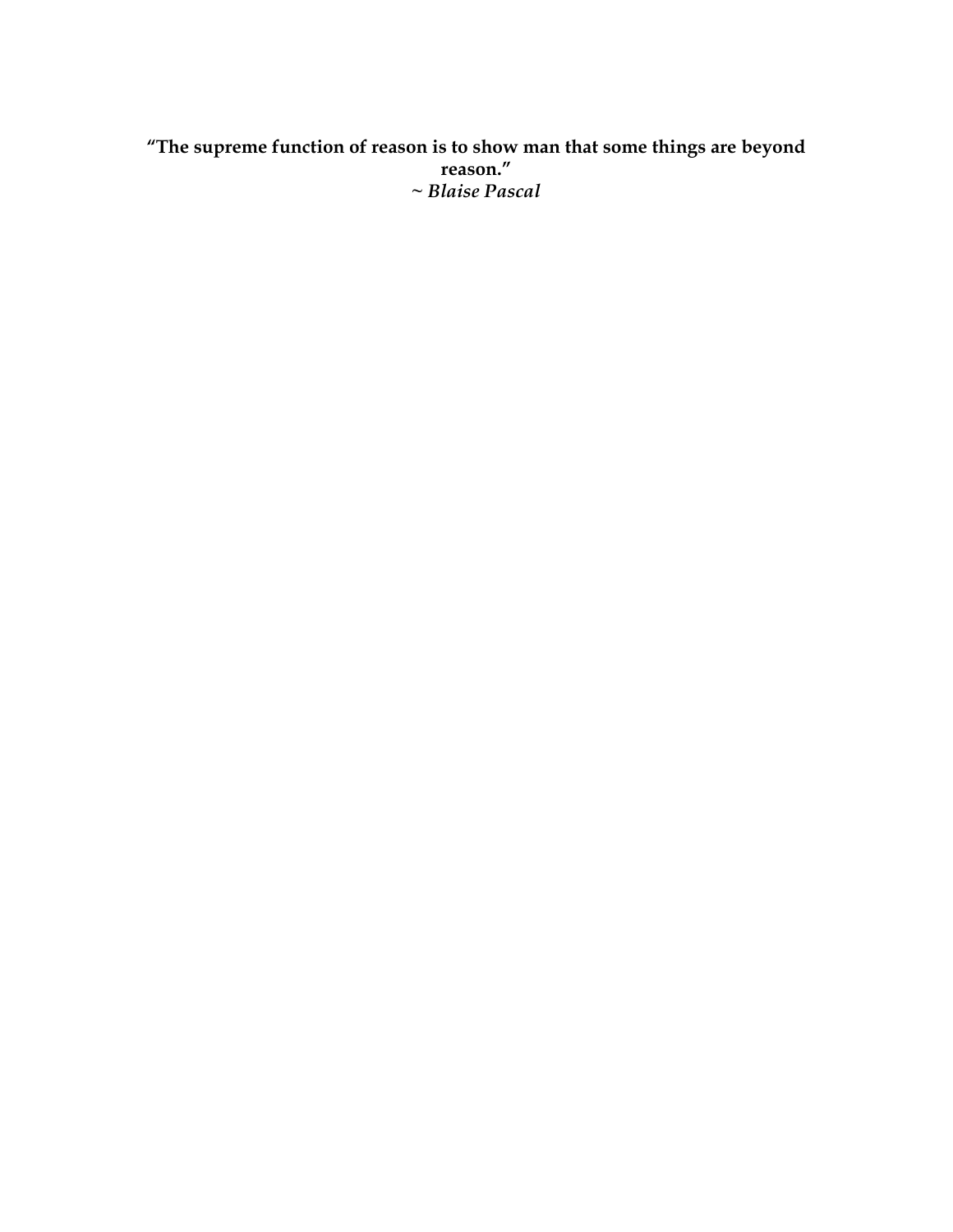# **Chapter 1**

HIS RESENTMENT LAY LIKE a dragon in slumber, a smoldering, glowing thing unextinguished by the wash of time. And now the drone of an ancient chant, in harmony with the rhythmic flash of an overhead heart monitor, had sparked it anew. Yet if the heavyset, white-haired, walleyed man hunched over the bed rail in front of him had not been a Catholic chaplain, Cullen Brodie might not have loathed him so. Might not have seethed at his simpering piety, his handholding, prayer-mongering intrusion into the intensive care unit. Thomas Lawson hovering bedside, reciting the *Pater Noster* with the parents of a young Latino Cullen had saved the night before. Not with prayer, mind you, but with reason and science—and a crash dialysis treatment, administered by an unflappable gem of a nurse.

He brushed by Lawson and stood at the foot of the bed. A distinctive odor of blood and excrement came from the next room over, where an alcoholic bled into his bowel from esophageal veins made plump and oozing by cirrhosis. The weathered mestizo faces of the boy's diminutive parents lit up at the sight of the *médico* who had rescued their son.

"*Buenos días, Doctor*!" Their hands slipped from Lawson's pink-fingered grasp. They eased away from him.

"*Buenos días,*" Cullen responded. He turned to his patient. Coarse black hair plastered the boy's forehead, begrimed and lank. "*Cómo se siente, Miguel*?"

"Better. Way better. I can move again."

He kicked a leg in the air as proof. Good, Cullen thought. The blood washing of the previous night's dialysis session had completely corrected the life-threatening, muscleparalyzing excess of potassium caused by unrecognized kidney failure.

Cullen nodded his approval. "Nice. Almost ready for soccer."

Miguel gave a pained look and opened his mouth to speak, but Cullen raised a hand and interrupted him. "I know, I know*. Fútbol*."

Miguel grinned at his parents. Lawson laid a hand on the boy's shoulder and looked at Cullen. "He seems to have responded to your therapy. His parents will be very grateful."

Cullen glared at him. Lawson's eczematous cheeks flushed. "Just doing my job," Cullen said. "The same way I always do." Lawson withdrew his hand from the boy's shoulder and shuffled away from the bed.

An incident barely a month ago had strained their relationship. A patient's husband had complained to the hospital CEO that Cullen refused to acknowledge God's hand in healing his stricken wife. The letter made no mention of his difficult diagnosis that salvaged the woman's kidneys and kept her off dialysis. The CEO turned the matter over to the Quality Assurance Committee, which delegated a hospital chaplain— Lawson—to counsel him about spiritual sensitivity. Cullen's hostile response, telling Lawson to mind his own business and leave the care of ill patients to doctors and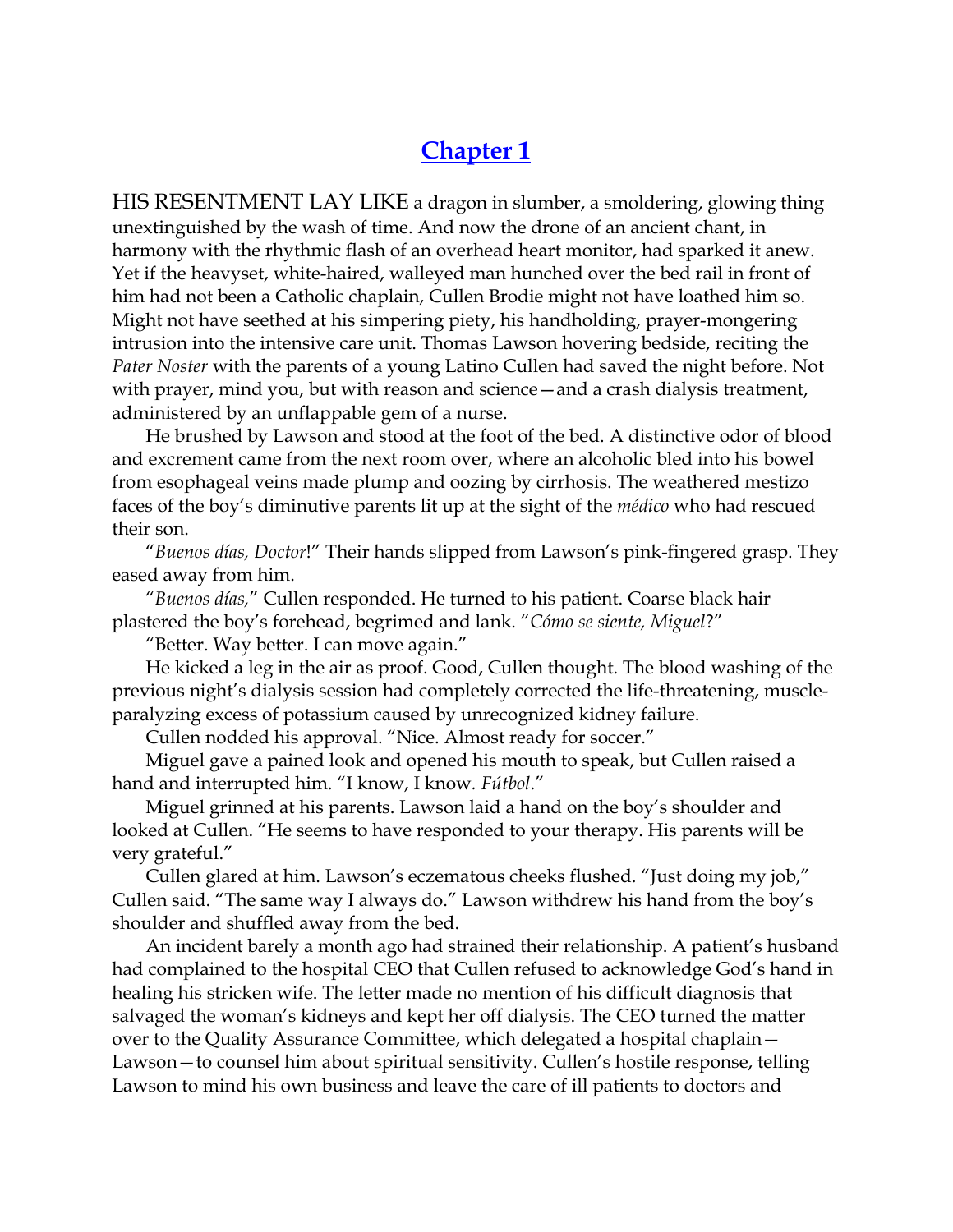nurses, had prompted Lawson to ask if a priest molested him when he was young.

Cullen tensed at the memory of the accusation. As if being made a cornholed catamite by a pedophile priest was the only possible reason an ex-altar boy could have for being hostile to the Catholic Church. Oh, it was worse than that, Cullen told him. He would rather have been molested.

Even that would have been better than living with the nightmare that haunted him still: a small boy drifting face down, his alabaster body immersed in a timeless sea of blue, an image born of an act that could never be undone. A disgraceful night that could never be atoned for, no matter how many patients he helped. No, he wasn't hostile to religion because a man of God molested him; he was hostile because there *was* no God. No loving and omnipotent God would ever have permitted such a thing.

"*Vaya con Dios*," Lawson said to Miguel's parents before leaving. That his pronunciation and accent were laughable compared to Cullen's fluent Castilian was cold solace. Lawson had given them the one succor Cullen was incapable of giving.

Cullen saw his last inpatient by eight and headed to the doctors' lounge off ICU for more coffee. He paused before going in and rubbed his gritty, sleep-starved eyes with the heels of hands that could have belonged to a pipe fitter subduing metal tubes for a living or a chiropractor kneading and twisting spines all day. Instead, they were the huge, corded hands of a 54-year-old nephrologist with thinning hair, dyed brown and swept back, the way he had worn it for thirty-five years. Owing to a strong jaw and sharp chin, his deeply rilled face appeared sure and decisive, save for an elusive sadness in his eyes. Six-foot-five when fully extended, his sinewy frame was as yet unbent by time, though his long spindles of muscle had dimpled of late, become pocked by age.

A nagging vibration prodded his hip. He unholstered his cell phone and stared at the string of digits in the window. He went inside the lounge and dialed the number.

"Dr. Brodie? This is Dawn Price, one of the transplant coordinators at St. Barnabas? We have a donor for one of your patients—Ennis Willoughby. I wanted to make sure he's medically stable for transplant before I bring him in."

"A donor for Ennis? He's at dialysis. I'm headed there now. Your transplant team must be jazzed."

"It's causing quite a buzz. Simultaneous heart-kidney transplants are pretty rare, even for a program the size of ours."

He detected a bittersweet tone to her voice, and what was that about? Coordinators were usually ebullient when they called, the Gift of Life in hand, a miracle in the offing. She should have been wetting her pants over a transplant like this, a landmark win for St. Barnabas in its countywide cage match with the university—and for Logan MacGregor, the medical director of St. Barnabas's renal transplant program and of Cullen's nephrology group. Did she resent such a high-profile, prize set of organs going to an erratic, unkempt cross-dresser whom the transplant committee—on which Dawn Price sat—had initially turned down?

"I'll look him over and call you right back," Cullen told her.

"There's one more thing." She hesitated, a brief, disquieting lull. "Dr. MacGregor's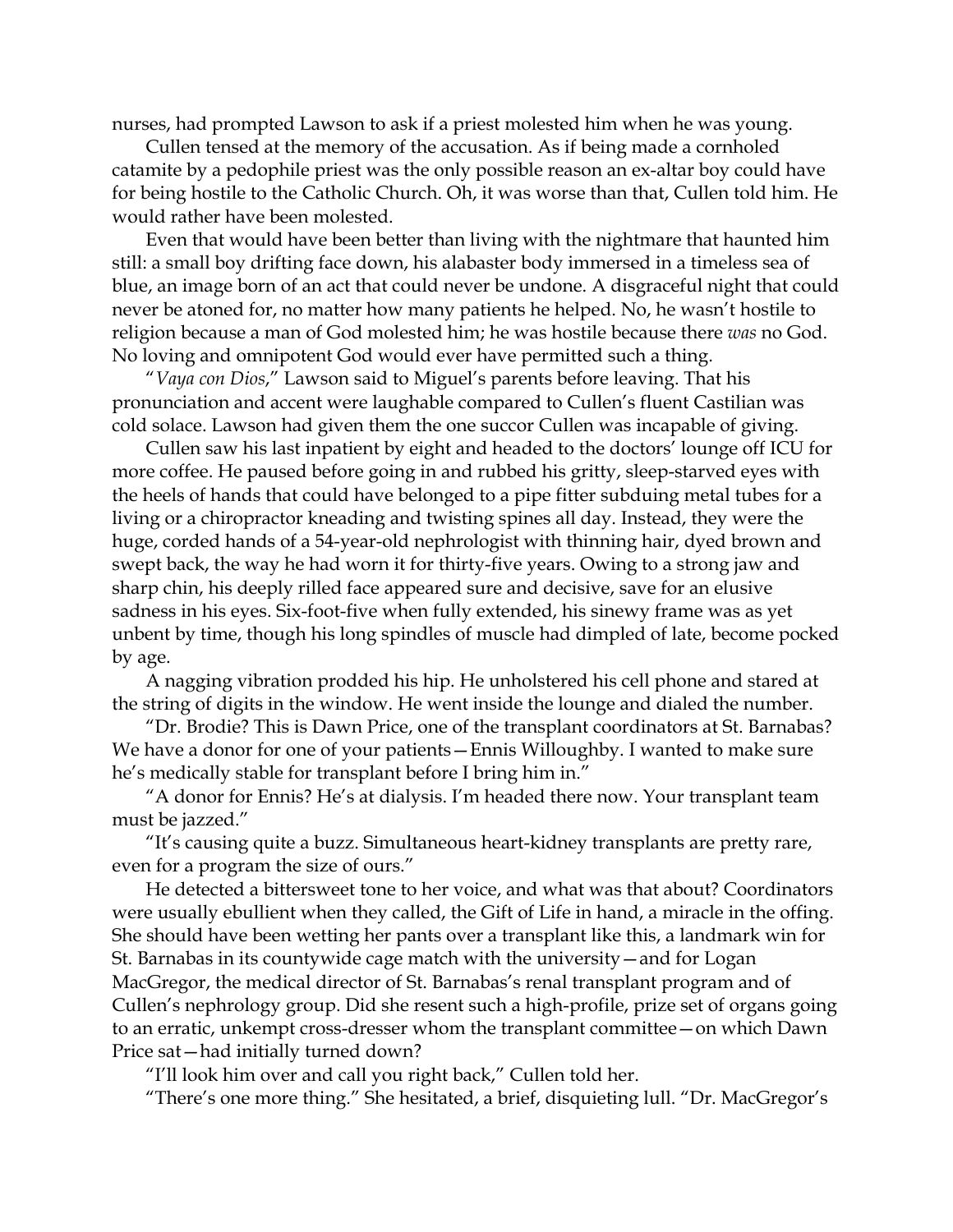daughter-in-law is the donor. She was in an automobile accident yesterday and was declared brain dead this morning at Bayside Hospital. A procurement team is on standby. He wanted you to know."

#### $\bigcirc$  and  $\bigcirc$

Cullen walked unseeing through the hospital lobby and out the front entrance, oblivious to all but the grisly thought of Carla MacGregor being filleted like a pike in the caustic light of an operating room, her heart and liver and kidneys and anything else they could recycle lopped out and plunged into a container of cold saline. Knowing the donor changed things. Especially this donor, the administrative assistant of Nephrology Partners Inc., Cullen's twenty-five-physician medical practice, founded by her father-in-law to provide nephrology services throughout the county, including Beach Park Hospital, where Cullen was based.

He had first met her four years ago, after Cullen fled south from Los Angeles following his divorce—his second failed marriage in as many tries. Carla was at her desk, an elegant swan of a woman with thick brown hair. She glanced up from her pile of papers, small bosomed but full lipped, a minimalist with makeup because she didn't need any. She scanned him from head to toe as if something about him perplexed her.

"I'm Cullen Brodie. I have an interview with Dr. MacGregor."

She rose to her feet and smiled. "I'm Carla MacGregor, his executive assistant. He's been expecting you." She clasped his hand longer than necessary. The gentle pressure of it quivered his shoulders.

He caught her staring at him from time to time thereafter—at office Christmas parties or at social events on the arm of Duncan, MacGregor's underachieving son and their medical group's billing supervisor—with the same quizzical look, the same astonished oval of her mouth. And each time her effect on him was the same. Gooseflesh. An eerie chill fingering his spine. Had she somehow intuited his role in her life, his arrival heralding her fate, the future dispersal of her organs to one of his patients?

He cut across the parking lot to Beach Park Dialysis—thirty yards south of the eight-story main hospital building—and tapped a metal pad that activated a pair of automatic doors leading to a waiting room appointed in mauve and green. An elderly amputee in a wheelchair marked time before the start of his treatment. The floor beneath was tiled instead of carpeted, to accommodate the occasional post-dialysis spill of blood from seeping needle sites of patients in a rush to get home. Cullen entered the code to a keyless lock of a door between the waiting room and treatment area and stepped inside.

Thirty dialysis stations lined the walls of a spacious rectangular room, with a nursing desk in the center. Each station was comprised of an aqua-colored chair resembling a La-Z-Boy and a silver dialysis machine posted next to it. Nurses in blue scrubs moved from station to station, taking blood pressures, responding to machine alarms, and entering vital signs into electronic charts. Patients slept or read or watched flat-screen TVs suspended in front of them by c-arms, paying no mind to the large-bore needles impaled in their arms like harpoons. Given that a patient's entire blood volume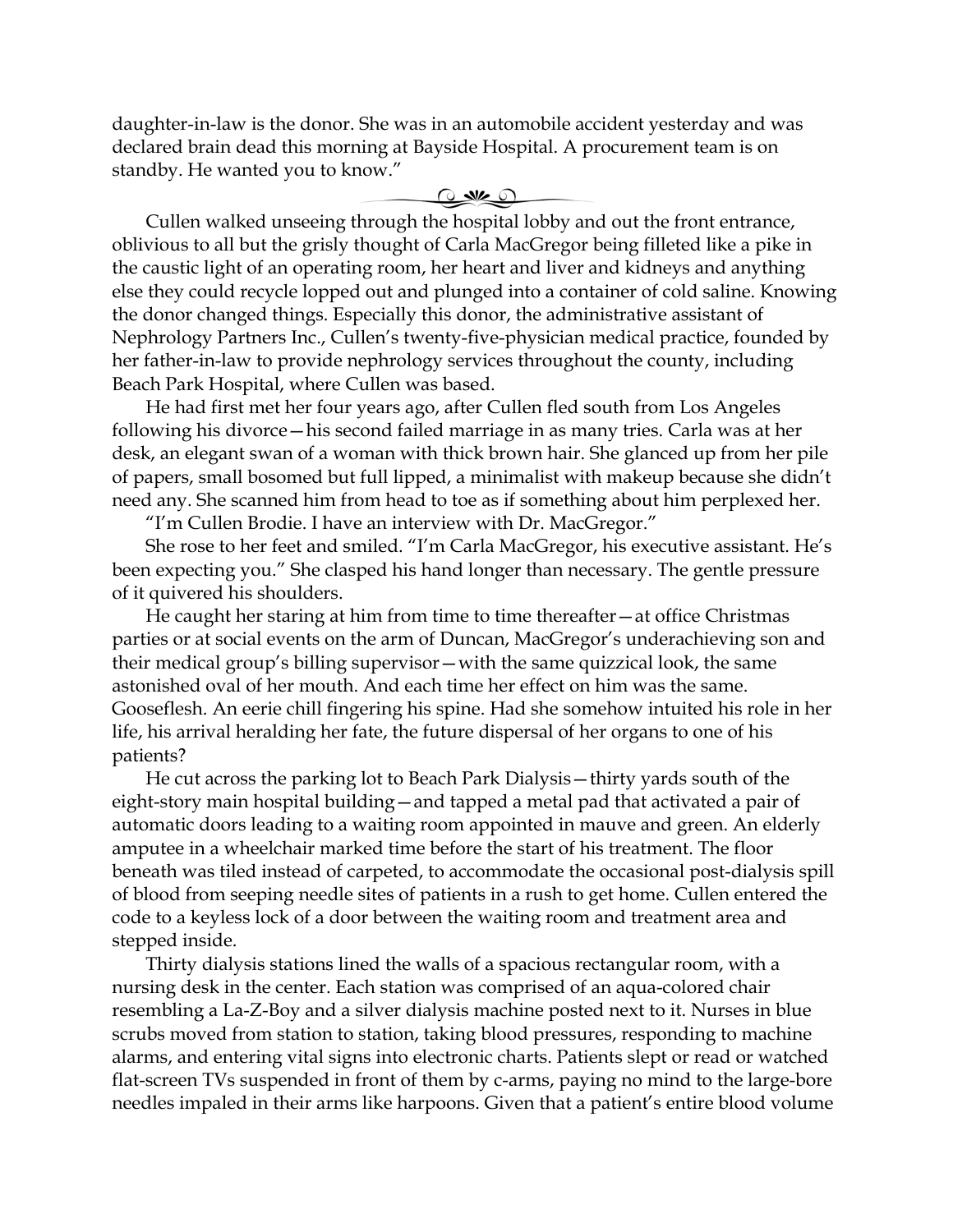circulated through their machine's dialyzer—artificial kidney—every twelve minutes, it was a wonder they weren't all bolt upright, squeezing finger marks into their armrests.

Cullen looked around the room for Ennis, whom St. Barnabas had at first deemed psychologically unfit for transplant due to unresolved gender conflict. At the age of sixty-three, no less, his whole life spent trying to suppress, rather than express, his inner woman. The psychiatrist he was required to see felt that his fragile psychiatric state put him at risk for post-transplant emotional instability and self-destructive behavior—like neglecting to take his medication, the most common cause of transplant failure. Cullen appealed to MacGregor, arguing that Ennis had no *time* to blossom into a fully selfactualized cross-dresser. Without a heart transplant—and, since his kidneys had failed on account of his heart, a renal transplant as well—he would be dead in months. He was melting away before their eyes, growing more gaunt and feeble by the day. He needed a dual-organ transplant, not a personality transplant. MacGregor agreed and reversed the committee's decision, bringing them all to this moment.

He spotted Ennis in a chair along the north wall of the clinic. He had on a snakeskin-print, short-sleeve duster dress and a shiny blonde wig pulled low on his brow to cover his hairline. Loops of blood-filled tubing festooned his chest. On his feet was a pair of black tennis shoes. Hairless legs latticed by thick veins peeked out between the rims of his white socks and the hem of his dress. With caved-in temples and sunken cheeks, a dusky wattle dangling practically to his chest, broken teeth, sallow skin, and a glaze of despair in his eyes, it was hard to imagine a less appealing host for Carla MacGregor's youthful organs. All he lacked was the striped garb of Auschwitz.

Was this really the best they could do for her Gift of Life? A 63-year-old transvestite with gender confusion who bathed once a week? Was this what she envisioned when she signed her donor card? Cullen could stop it, could still prevent the waste of her precious organs. He could call Dawn Price and tell her that Ennis's condition had deteriorated, that he would never survive surgery. No one would question him. Ennis would never know. And the Organ Procurement Agency would reallocate her organs to someone with more potential than an aging, tatterdemalion transgender.

Someone with more potential. He grunted and pursed his lips; he sounded like a social engineer calibrating an individual's worth to society. But what of moral worth? Moral worth wasn't dependent on potential. It was dependent on being human. God created humans in his image*,* the nuns used to say, and bearing the image of God gives human beings intrinsic moral worth. The nuns: their sanctimonious voices pestered him still. He fingered the lapel of his coat—not the short white jacket of students and trainees, but the long white coat of a fully vested physician—and strode over to Ennis and sat on a roller stool beside him.

"I have something to tell you. Something wonderful. St. Barnabas called. They have a donor for you."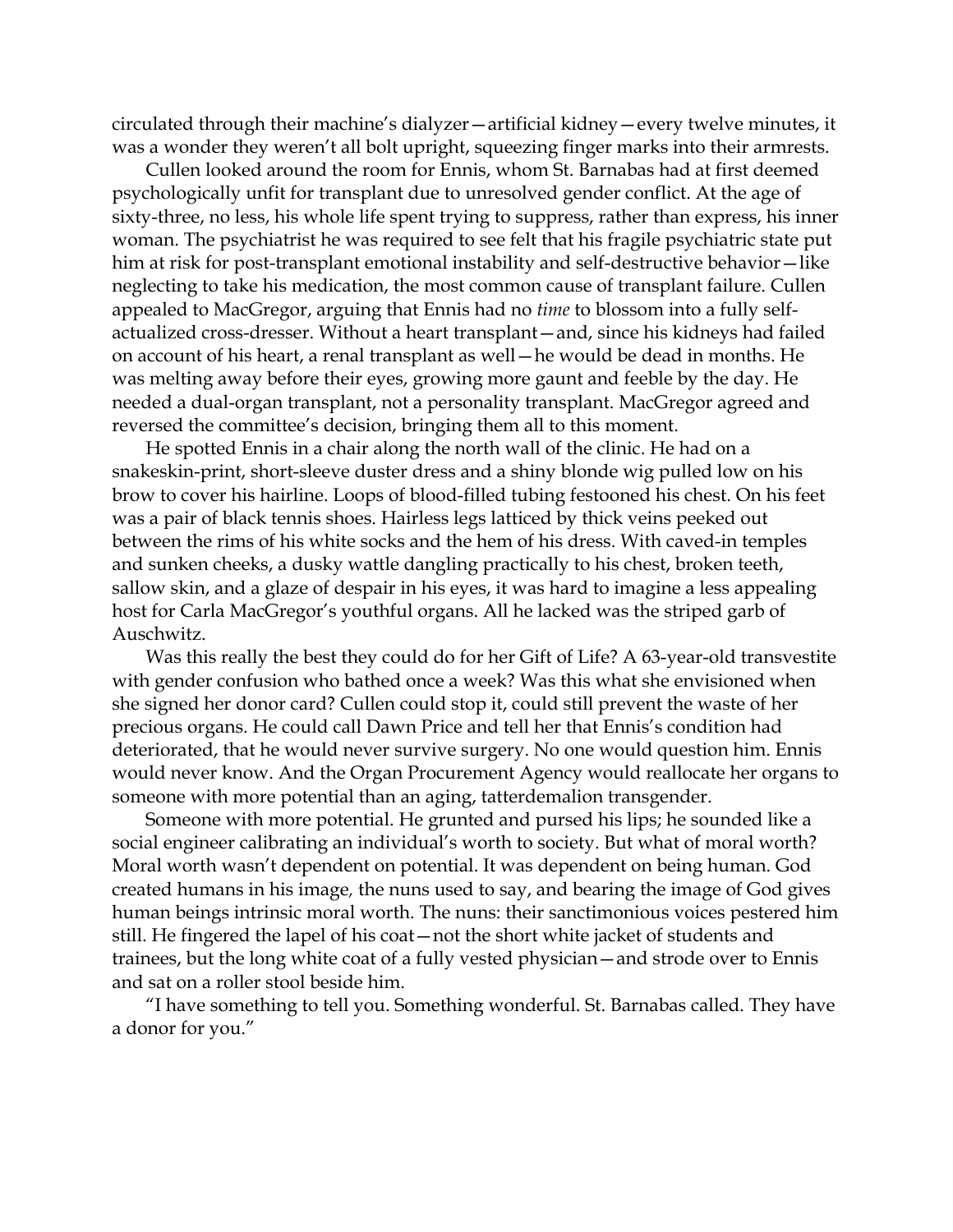# **Chapter 2**

HIS DOCTOR'S WORDS PINNED him to the back of his chair. He trembled, a fine quiver, then a rampant shaking, what little adrenalin he had left coursing through him like a tonic. His doctor, Dr. Brodie, who hadn't batted an eye the first time Ennis came to dialysis in a dress. A doctor whom, despite his age—not that far behind Ennis—the nurses still had their eyes on, even the young black girl, Sheila. "That man got it goin' on, uh-huh, got it goin' *on*." The doctor who teased him about getting his nails done at the same Vietnamese place their clinic manager, Toni, went to. "They stock one color, Ennis. Harlot red. Don't do it." His used-past-expiration-date of a heart pounded like it hadn't in months. He lurched forward in his chair and thrust his right arm out. His fistula arm, heedless of the needles embedded there, the bloodlines fastened to the hubs.

*They have a donor for you*.

Transplant was all Ennis Willoughby thought about. At night, when he fell into bed, oxygen prongs stuck up his nose, wondering if he'd last 'til dawn; upon waking, too feeble to shower or shave, no desire to eat, wasting away like a wormy mongrel; throughout the grinding day, a slog just to drive to dialysis or to the store for groceries—let alone slip into a skirt and put a wig and lipstick on, maybe shave his legs and purr like a cat at the silky texture of nylon stockings against his skin.

He came out of the closet in part thanks to the nurses at dialysis and the compliments they gave him, no matter how cheesy he looked, with no strength to gussy up the way he wanted, barely enough to bathe. But now death was bearing down on him like a freight train, and then what? Cross-dresser limbo? Tranny purgatory? He couldn't hold out much longer and had resigned himself to dying without living the life he should have, out of the shadow of shame. The only thing that kept him going was the faint hope of a miracle: a dual-organ transplant, simultaneous heart-kidney, the whole shebang, a brand new pump in his chest and off dialysis in one swoop. If only it could be, he had prayed.

#### *They have a donor for you.*

The alarm on his machine sounded, and the blood pump shut down. "Bebe! Be careful," the nearest nurse, Rose, scolded. "You tangled your lines." She straightened his arm and placed it back on the armrest. "Why you so fidgety?"

Bebe. That's what the Filipino nurses in the dialysis clinic called each other. *Beh-bay*. He liked it when Rose called him that too. He pictured a factory somewhere in Manila, scores of little brown women rolling off conveyor belts with California stamped on their foreheads. Not that he cared. By and large, they made good nurses, and if it helped fix the nursing shortage Toni was always carping about, then ship them over by the crate was how he saw it. White American girls weren't interested in nursing anymore. Too much lifting and wiping.

Dr. Brodie stood and moved out of the way, his long, athletic body, his striking, sun-creased face. "Go ahead and disconnect him, Rose. He needs to get down to St.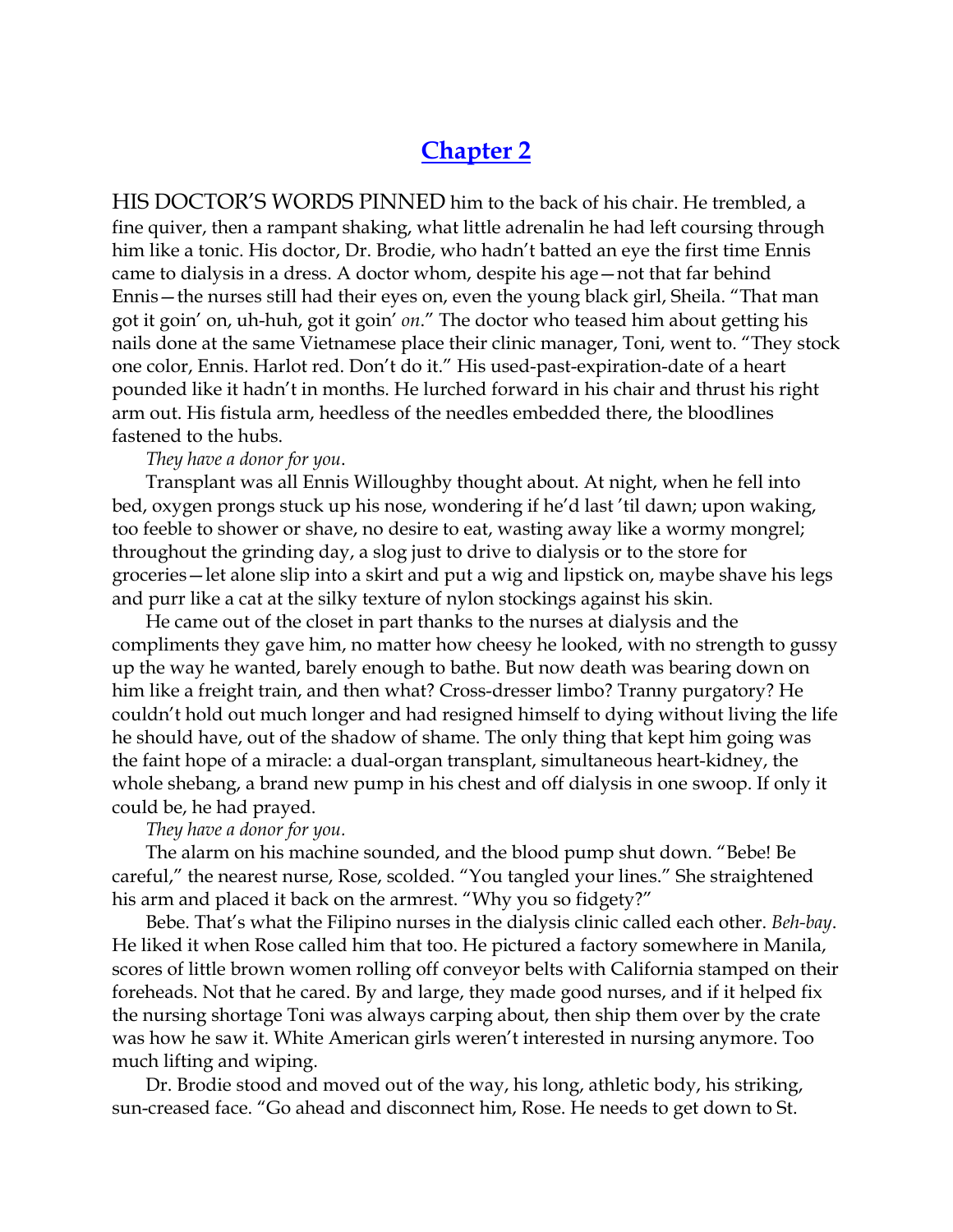Barnabas. Ennis is getting a transplant!"

Bedlam. Commotion. Nurses clapping, patients cheering. Rose whisked his needles out of his arm and slapped two-by-two gauze pads over his puncture sites. He struggled to his feet and looked Dr. Brodie in the eye but couldn't hold his gaze without tearing up.

"I'm, what you might say, all choked up. Pray for me, Doc."

His doctor gave him a hug, natural and unforced. "Good luck, Ennis. We'll all be rooting for you." He caught the scent of cologne, a tinge of lime. Except for his father, Ennis had never hugged a man before. It felt good. Not queer or anything.

Good.

## $\frac{1}{\sqrt{2}}$

He wheeled hard into the driveway with his hands slick on the wheel and his mind a jumbled mess. He pressed the door opener clipped to the visor of his Impala and pulled inside the garage. He figured he wouldn't be needing his car for quite some time.

Maybe never.

He hit a button on the wall and ducked beneath the heavy wooden door and stumbled back outside as the rollers grated down their rusty tracks. His breath came in staggered gulps, even this a task for his flabby heart. Either that or he was still hyperventilating over getting called for transplant.

He looked across the street, with a stab of regret, at the red brick elementary school his daughter might have attended had his cross-dressing not driven off his pretty young wife, who took their little girl—five at the time—with her. He turned and faced the butter-yellow rambler he'd bought three years later, in 1984, when his painting business finally took off. He'd lived there a quarter-century now, even paid his mortgage off ten years early. Good thing. A year later viral myocarditis got him and he never worked again. Had to hire a Mexican to paint his own home. Did a pretty fair job, though, did young Jesus. Except for the eaves. Peeling already. Probably weren't scraped good enough. That was the problem nowadays. Everybody was in a big damn rush. Not enough pride in the work they did.

He let himself in to gather his things for the hospital but paused in the entryway. He shook his head at the filth and clutter of the kitchen to his left: food-streaked dishes in the sink, Wheaties box on the counter in a sea of crumbs, travertine creased with dirt. Though his home was small—two bedrooms, a bath, a kitchen, and a living room most days lately he was too weak for even the most basic of chores. He hired a cleaning service, but the young girls they sent out couldn't speak English and annoyed the shit out of him with the slipshod way they did things.

He kept a packed suitcase in the living room, so it didn't take long to get ready. The nurse coordinator at St. Barnabas said they had only four hours to transplant him once they harvested a donor's heart. The clock would start ticking as soon as he had his blood tested one last time for antibodies. Harvested. It sounded, what you might say, ghoulish.

He added a few final items to his bag—a scarred-up Travel Pro that raised a poof of dust from the couch when he cornered too sharply and banged against it—and went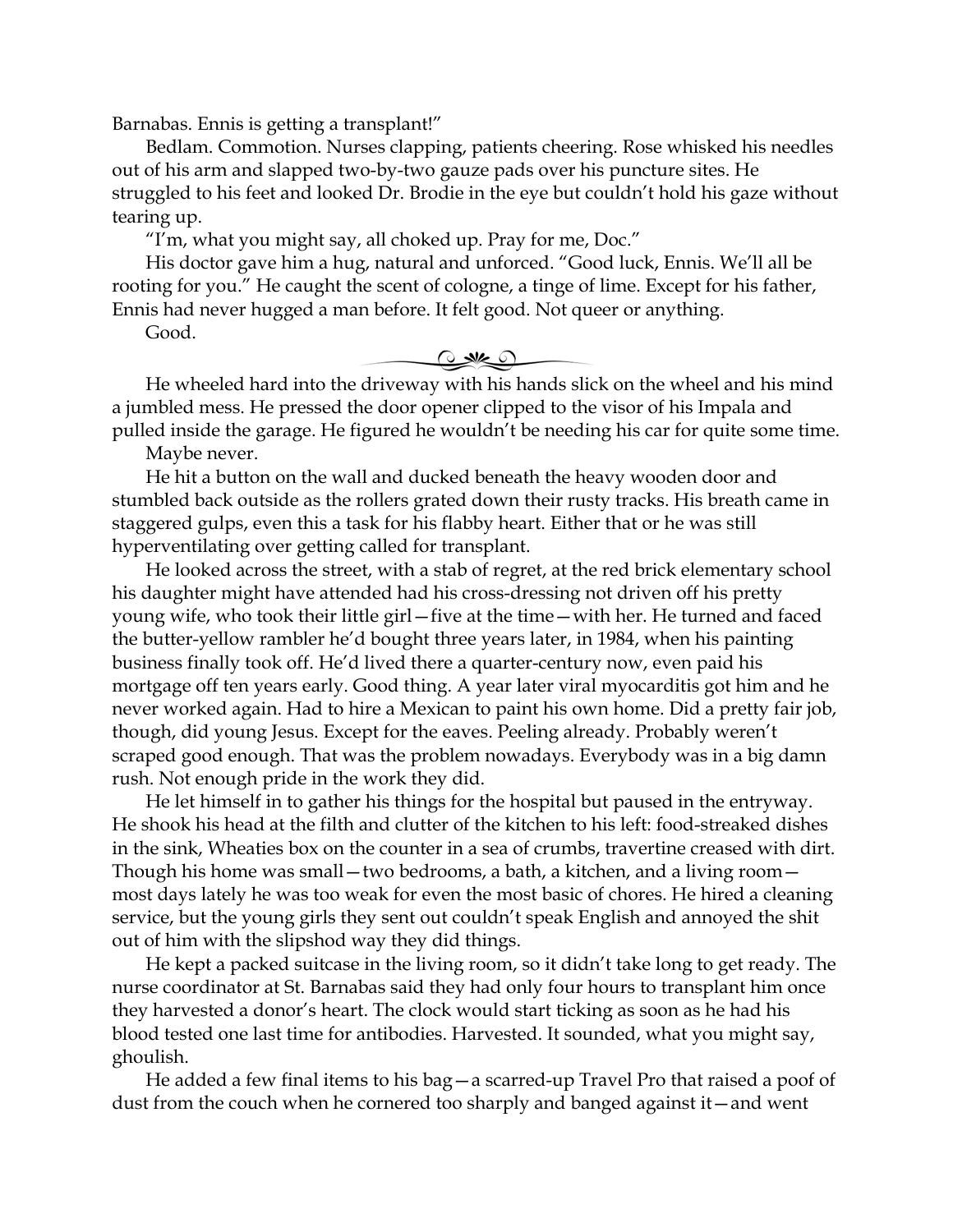into his bedroom and drew open the closet door. One last decision to make before the cab he had called before leaving dialysis arrived to take him to the hospital.

What to wear?

The psychiatrist the transplant program referred him to—Dr. Rebecca Winthrop; Becky, she said to call her—had told him to concentrate on balancing the masculine and feminine parts of his personality. She made it awfully hard to concentrate on anything the way she crossed her legs and sent her skirt halfway up her thigh. Dr. Winthrop— Becky—gave him a boner. But she wasn't the one doing the transplant today. What if he wore a dress and his transplant surgeon, Dr. Allen, wasn't as open-minded about trannies as Becky was? What if the straitlaced surgeon took one look at him and decided he was too weird to risk a set of organs on after all? He wanted to wear women's clothing to his transplant—the first day of his new life, a second bite at the apple—but it wasn't that easy to hush the persistent voice of reproach murmuring in his ear. Though he had made strides with this self-worth thing Becky was so big on— *There's nothing wrong or perverted about it, Ennis; it's who you are*—the part of him that since age nine had come to expect punishment and rejection for wearing a dress was still a force to be reckoned with.

Guilt and shame were seared into him like a branding iron on a steer's hide that summer in Toledo, where his parents settled after the war. His father had been a sailor aboard the USS *Enterprise* during the Battle of Midway. As far as Denton Willoughby was concerned, Midway began and ended with Wade McClusky, the *Enterprise*'s air group commander, whose squadron of scout planes—while running on fumes—located the enemy carrier fleet. Dive-bombers called to the scene by McClusky sank the *Kaga, Akagi,* and *Soryu*, breaking the back of the Imperial Navy and turning the tide in the Pacific.

His father had been obsessed with learning to fly ever since. One of Ennis's earliest and fondest memories was of lying side-by-side with him beneath a brown Philco radio—the one with Bakelite casing and an arched front panel resembling the grille of a car—and listening to *Sky King.* His father smelled of beer and cigarettes. With his dark cowl of hair and New York sneer, he looked like a young Robert De Niro. He put his arm around Ennis and told him that once he got a few flights under his belt, he would take Ennis up with him, so his son would grow up to be like the hero of Midway. Ennis vowed that day to become a Navy pilot—not because he wanted to be like Wade McClusky, but because he loved his father more than anyone in the whole world. Except his mother.

His father saved enough money from his job at the Jeep factory to pay for flying lessons at National Aviation Airport, a small municipal airfield flush against the Ohio-Michigan line. It had an east-west cinder runway and a couple of metal hangars southwest of the airstrip. One Saturday afternoon, while his father was at the airport, Ennis's mother took his two sisters, Sarah and Diane, to a neighbor girl's birthday party. Ennis stayed home to listen to the Cleveland Indians on the radio. He didn't much care for baseball, but his father did, and he wanted to surprise him by telling him the score. Like when his father went for a haircut and Hank the barber told him the score. Hank's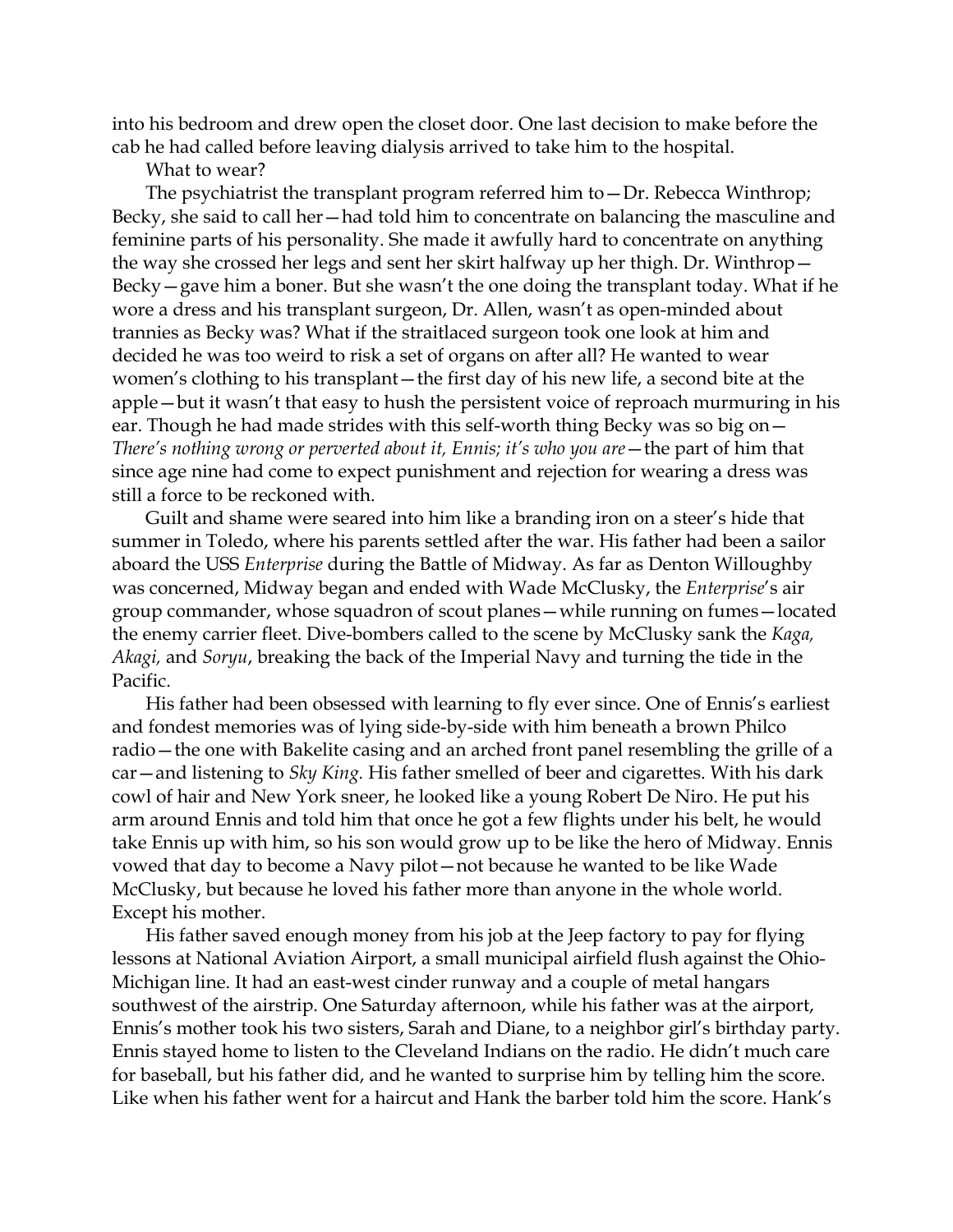face always looked all intense and serious, as if he were reporting something crucial and momentous that no one else knew. But when Ennis saw his sisters in their frilly dresses and patent-leather shoes, something tripped in his brain. He wanted to wear a dress too—the same as when he wanted to play with dolls or have long, girly hair to brush. He never told anyone about these thoughts but having them didn't make him feel bad or ashamed. Only keen to do it, like when you look at a rose and want to sniff it. So he waited until his mother and sisters left, took off his shirt and pants, and slipped into Sarah's yellow smock dress. He daubed on his mother's lipstick in front of the bathroom mirror and puckered and preened like she did, reveling in his reflection until his father appeared in the doorway, home early from his flying lesson.

His crestfallen look hardened into a gimlet-eyed gaze that nailed Ennis to the wall. "Take the dress off, son. And wipe your lips." His voice was limpid, righteous.

Terrifying.

Ennis did as he was told and stood there in his little green boxer shorts, his heart beating like a snared rabbit's. He snuffled at the sight of his father unfastening his belt and pulling it through the loops of his pants.

"I'm gonna strap your ass, Ennis. You know why?"

"'Cause I put Sarah's dress on?"

"That's right, 'cause you put Sarah's dress on. Now turn around and grab your ankles."

He shuffled his feet and bent over and grasped his ankles.

"This is gonna hurt somethin' fierce, but if you cry, I'll have to keep strappin' you. Navy pilots don't act like women. Not ever."

The lashing he endured on the soft pulp of his ass made his knees buckle but he did not cry. He bit his lip and stared at the tile between his straddled, quivering legs.

*Navy pilots don't act like women*.

His father's words had their intended effect, even now, at sixty-three. He reached into the closet for a pair of pants and denim work shirt. He put them on and went into the living room and sat on the couch to wait for his cab. The brightness of a mote-filled shaft of light seemed to mock the lie of his existence.

#### $\bigcirc$  and  $\bigcirc$

The ride to St. Barnabas took thirty minutes, darting and swerving amidst the highspeed drone of traffic, a white-knuckled game of chicken with freeway-faces wanting their way, forever seeking the advantage, no matter how small, how meaningless. Over a lane change, for God's sake. A fricking lane change.

His grinning cabbie—Joseph Livingston, the license on the visor said—seemed to relish cutting people off, the nicer the car the better, trailing a wake of blaring horns and middle fingers thrust against windshields. The bunched collar of his sheer red shirt lay against his glossy black nape like a red silk hankie nestled in the pocket of a tuxedo.

Ennis moved to the edge of his seat. "Easy there, Livingston. Be just my luck to die on the way to my heart transplant."

Livingston shot him a look in the mirror, all white eyeballs and teeth, the left front one gold. "Heart transplant, mon? Why didn't you say so?"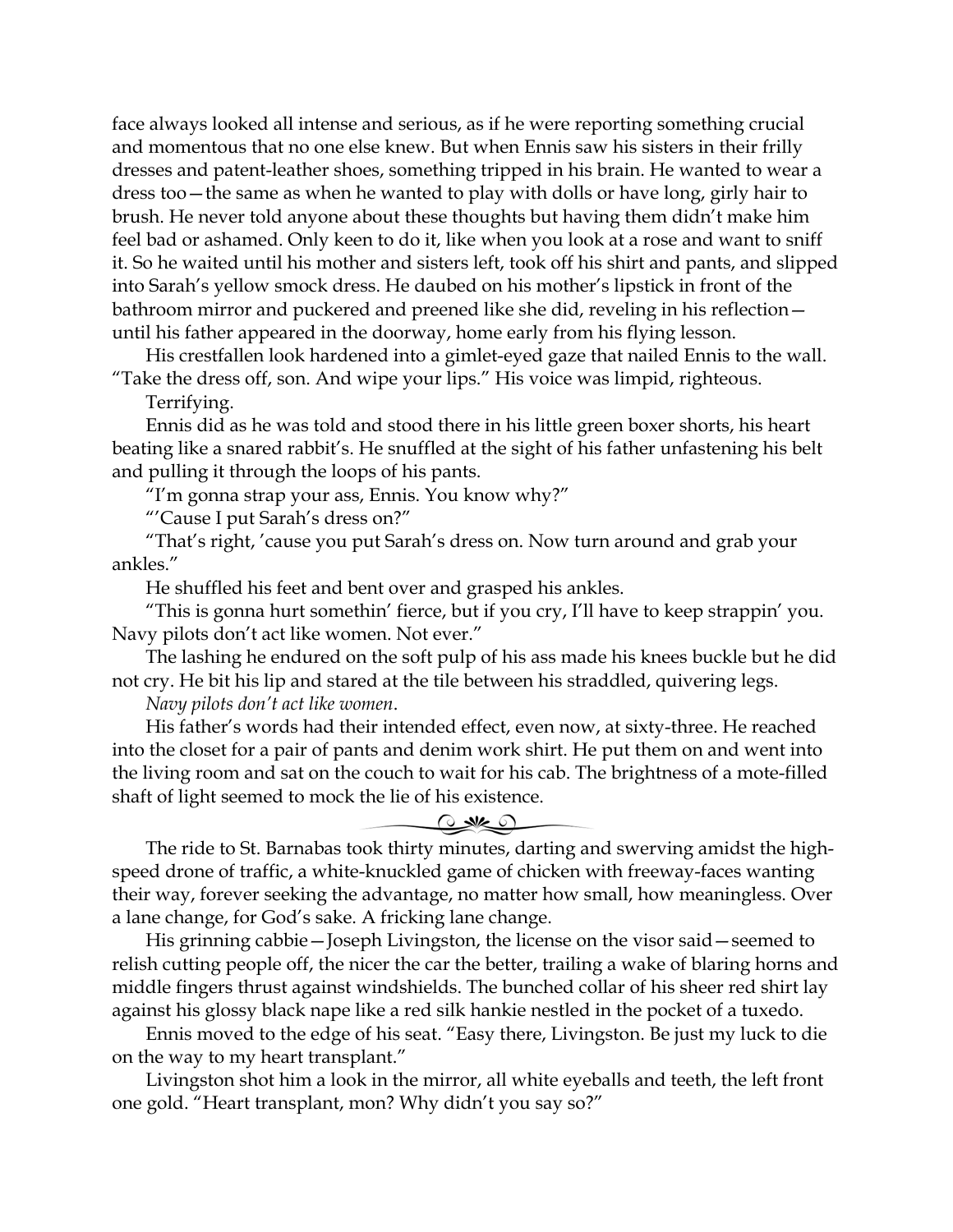"That's right, heart transplant. Kidney, too," he added, hoping to knock an additional ten miles an hour off the speedometer. "Where're you from, anyway?"

"Soufrière, on the island of St. Lucia." He let up on the gas. "A heart and a kidney, mon? Who's the donor?"

"Who's the *donor*? My brother-in-law, that's who—said he didn't need his heart any more. How the hell should I know who the donor is? They're dead."

Livingston shook his head. "No good, mon. How can you appease the *ti bon ange* of someone you don't know?"

Appease the T-bone steak of someone he didn't know? "I don't have the foggiest idea what you're talking about. Sounds like voodoo hocus pocus to me."

Livingston waved a long, bony finger in the air. "Voodoo, mon, but not hocus pocus. The soul consists of two parts: an inner core and an outer rim. The inner core is the *gros bon ange*—the great good angel, the energy of life shared by all living things. The outer rim is the *ti bon ange*—the small good angel, the unique traits of a particular human being. At death, the *ti bon ange* must be properly preserved, so the wisdom and knowledge of previous lives can be passed on. A ceremony must be held one year and a day after a person's death to peacefully recycle their *ti bon ange*—and return their *gros bon ange* to the Energy Pool that connects all things. Some of the *houngans* say the *ti bon ange* resides in the heart. If you are going to have someone else's heart inside you, then their *ti bon ange* becomes your responsibility. How can you pay tribute to someone you don't know?"

"Easy. Ever heard of the Tomb of the Unknown Soldier? Tell you what. A year from now, I'll hoist a flute of champagne and throw the glass against a wall. Maybe that'll satisfy your angels."

Livingston gave a look of dismay and fell silent. Soon the steel-and-glass of St. Barnabas Hospital loomed in front of them, the name spelled out in huge orange letters across the top of the seven-story marvel. It had taken Ennis's breath away the first time he saw it: the grand piano in the lobby, with oil paintings of California beach scenes lining the walls; eucalyptus-scented private rooms with floor-to-ceiling windows, flat screen TVs, iPod docking stations, and sleeper-sofas for families (not that he had a family, but still); and outdoor healing gardens, where you could sun yourself with the sweet scent of jasmine swirling up your nose. And a hospital concierge desk. *For what?* he wondered. Snorkeling trips to Malaga Cove? Group visits to Sea World?

Livingston got off the interstate and turned onto an azalea-studded, palm tree-lined drive that could have been the entrance to a Ritz Carlton. He pulled to the front curb and set Ennis's bag on the sidewalk. Ennis handed him forty dollars.

"Thank you, mon. And good luck. May God watch over your souls."

He had already entered the lobby, where a pianist in a lavender dress played *Bolero*—Ennis saw the movie *10* three times, Bo Derek in those cornrow braids; he would have crawled through broken glass for a taste of that—before Livingston's use of the plural registered with him. Souls. As in two. His and his donor's: Voodoo loving, hex placing, Third World bastard.

Try as he might, he headed to registration unable to stop wondering who his donor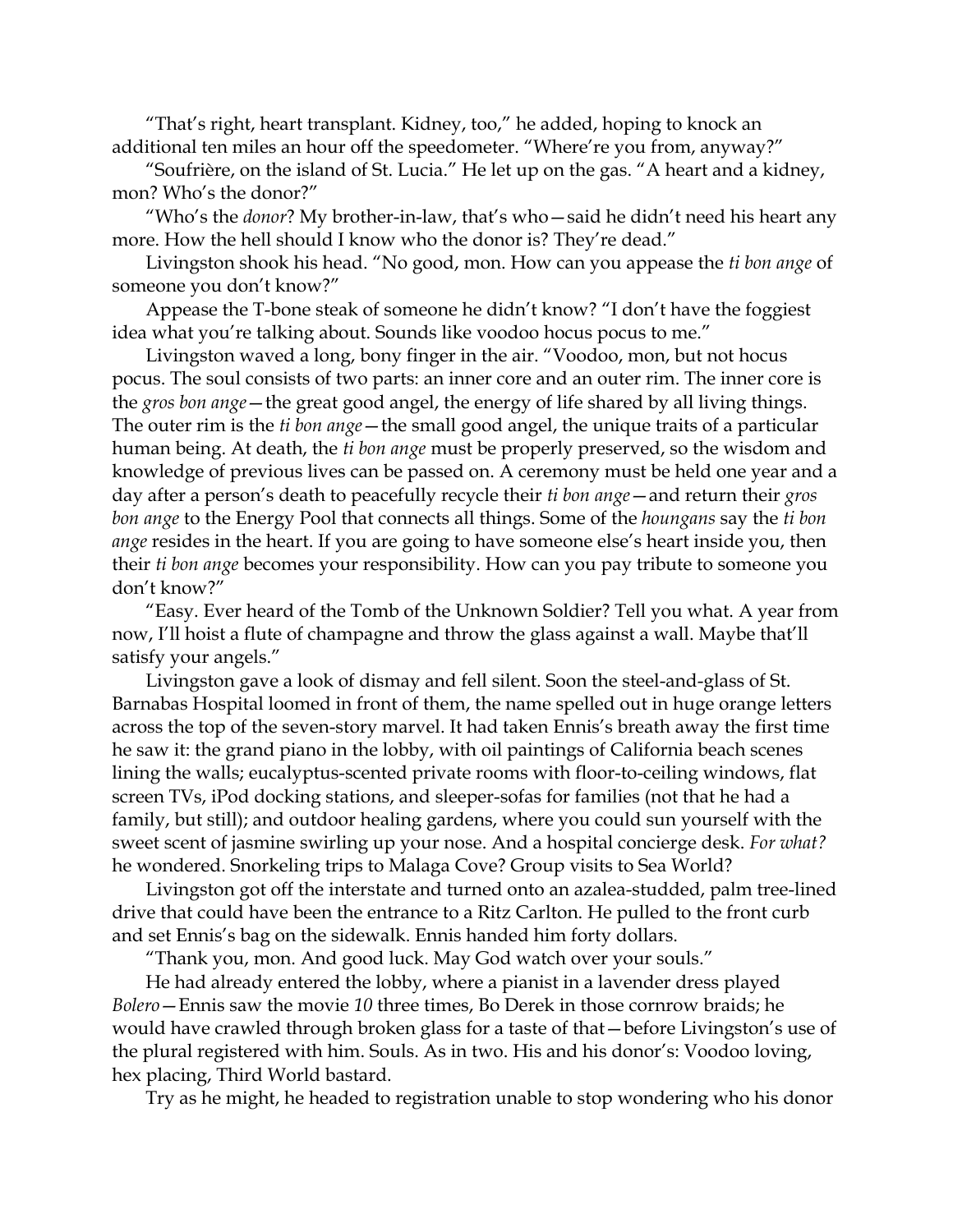was.

Things got going once he told the patronizing clerk at admissions—a red-lipped woman wearing a string of pearls—that he was there for a transplant. A kind-faced, overweight nurse with short gray hair and a limp escorted him to a room in ICU, where they fastened an ID bracelet on him, had him sign consent forms, drew half a dozen vials of blood, and had a male orderly shave him from neck to knees. He was then made to shower with Phisohex soap and shampoo to protect against MRSA, some kind of invasive staph infection from hell. The stall had a sliding glass door—the Ritz Carlton touch again. His nurse started a pair of IVs in his arms and he was put into bed to wait. And wait. And wait.

 $\odot$  sike  $\odot$ 

He tried watching TV, but was too anxious to concentrate. His gaze kept drifting to the empty sleeper-sofa, which should have been packed with family by now. It was his father he most wanted there. His strong, handsome father.

Six weeks after he had licked Ennis for wearing Sarah's dress, he carted their whole family up U.S. 25 in a station wagon to watch his first solo flight at National Aviation Airport. They gathered in front of the nearest hanger, basting in the thick July heat. His father snapped off a salute and climbed into an orange and white Cessna 170 and taxied to the end of the airstrip. After waiting for whatever clearance he needed, he rolled down the cinder runway and took off smooth as could be, like McClusky off the *Enterprise*. Ennis thrilled to the sight of his dad's plane climbing the beryl sky and performing a series of flawless banks and dives before skimming off to the south at a cruising speed of 120 mph. He reappeared fifteen minutes later and maneuvered a mile overhead. At the end of his allotted time, he circled into an easterly approach route with the graceful skill of Sky King.

But something wasn't right. The Cessna's wings wobbled and its nose pitched downward. It yawed into a deadly spin. The bottom fell away from Ennis's stomach and a cold, unseen hand clamped itself around his heart. His mother screamed and his sisters cried and his father's plane whistled into the tarmac and exploded.

He ran behind his mother as fast as he could, yelling out, "Daddy! Daddy!" His lungs burned and his eyes poured as he drew near the plane's fiery carcass, to which a ground crew was frantically attending. The father whose approval he so desperately sought to regain—that very morning at breakfast Ennis had promised anew to become a Navy pilot—was entombed in a billow of smoke. The second it cleared, he bolted toward the largest piece of fuselage—the front half of the plane, minus its wings. His father's charred skeleton was melted onto the console. Smoke wafted from his blackened skull, his mouth agape in a ghastly grimace.

"Why the tears, Ennis? Cheer up. You're about to get a new heart and kidney, my friend."

At the foot of his bed stood Dr. Charles Allen, his transplant surgeon, wearing green scrubs and a white lab coat, bald head glistening, black beard shot with silver. A plain-faced slip of a woman in a baggy blue scrub suit stepped forward, syringe in hand.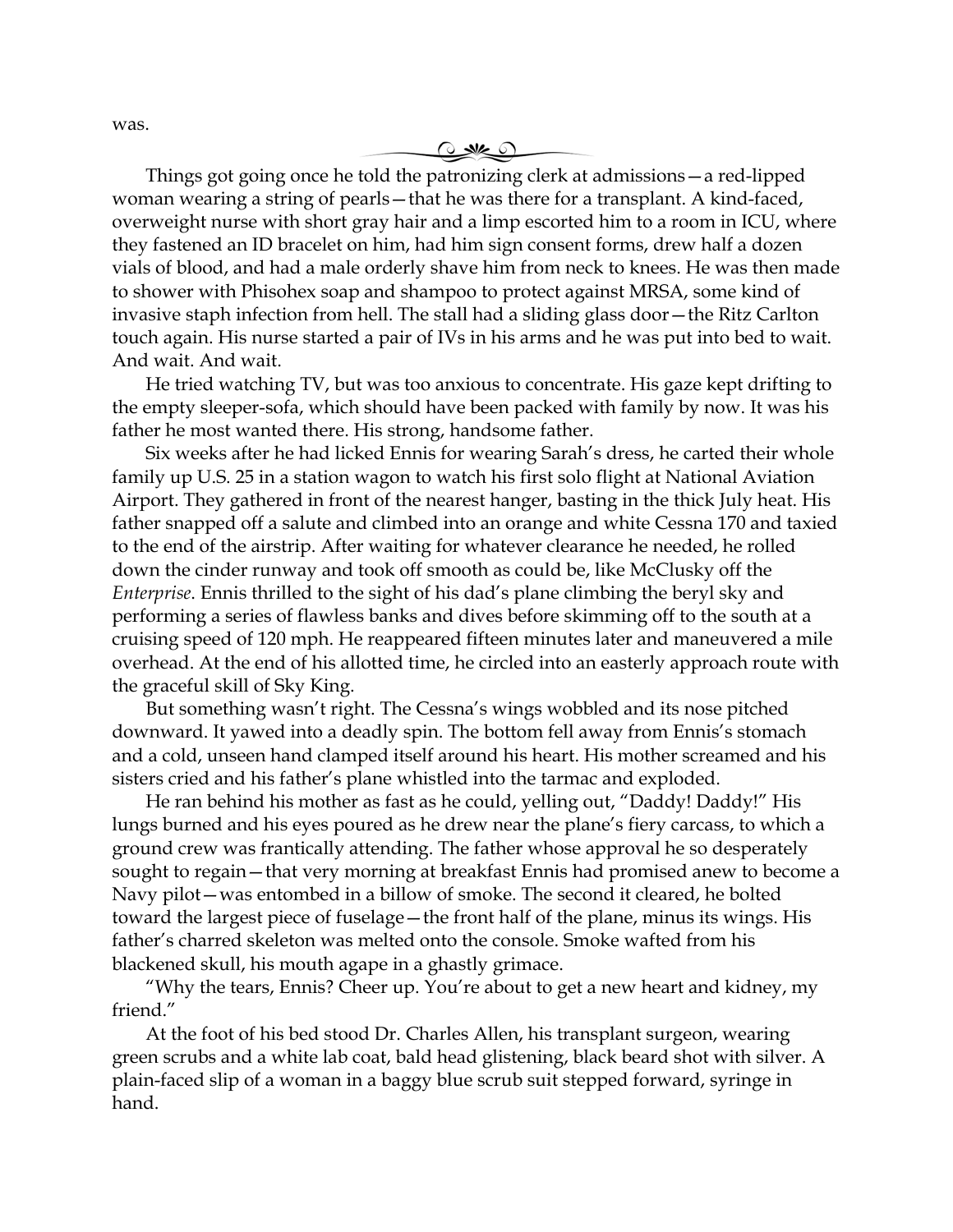"This is Doctor Roberts," Allen said. "Your anesthesiologist. She's going to give you something to make you sleep. When you wake up, your new heart will be beating like a drum and you'll be peeing like a racehorse."

She gave a perfunctory smile and jabbed the needle of the syringe into the rubber port of his IV. Her petite thumb depressed the barrel. A delicious, golden warmth worked its way inside his brain, like the tequila he drank at the brothel in Tijuana, where the Mexican girls charged only ten dollars extra when he wore a lace teddy.

He remained vaguely aware of his gurney pushing through a set of double doors. The last thought he had was of how alone he felt.

Then the void.

## $O$   $M$

He was sitting alone at a small table set for two on the deck of an aircraft carrier rolling gently at sea. A faint breeze salted his tongue. It was an old carrier, with the number six stamped on its deck fore and aft. The *Enterprise*, his father's ship! Sailors in service whites lined the deck, standing at ease against a palette of pink and orange, the ocean at sunset.

He was dressed en femme, but with such taste and elegance he passed for a woman, he knew he did. He adjusted his wig, a blonde mane styled and fluffed just so. He hardly recognized himself in the mirror of the compact he pulled from his handbag, the clever application of foundation and concealer, the complex interplay of eye shadow and liner making his eyes wide and mysterious. He fingered a string of pearls at his neck, toyed with a silver earring clipped to his ear, smoothed the long-sleeved, black cashmere turtleneck dress he wore—and checked his L'eggs for runs. Immaculate.

He placed his hands on the table's white linen and admired the rich red gloss of his nails. A moment later, a sailor stepped from the shadow of the bridge, so raffish-looking in his white bell-bottoms and black leather shoes, his tar-flap collar and black neckerchief. He smiled and removed his white Dixie cup hat.

"Mind if I join you?" It was his father at twenty, Seaman First Class Denton Willoughby.

They sat without tension, some sort of accommodation reached. An officer in a high-collared white tunic with gold buttons and black epaulets appeared, bearing two glasses of wine on a tray. He had a round chin, unwavering eyes, and a broad nose. His father stood and saluted. The same salute he gave before climbing into the Cessna that day, sharp and snappy, confident of his place in the scheme of things.

"This here's my son, Ennis, Lieutenant. Come to see the Big E in action."

Why did his father do that, give him away when he was passing for a woman, transgender Nirvana at last?

The officer set the tray on the table, removed his cover, with its black visor and silver eagle in front, and bowed. "Lieutenant Commander C. Wade McClusky, at your service."

The entire crew clapped and cheered. The significance of it dawned on him. Rather than merely passing for a woman, he had been accepted for what he was: a man who chose to dress like a woman. Accepted by the crew and most decorated hero of the most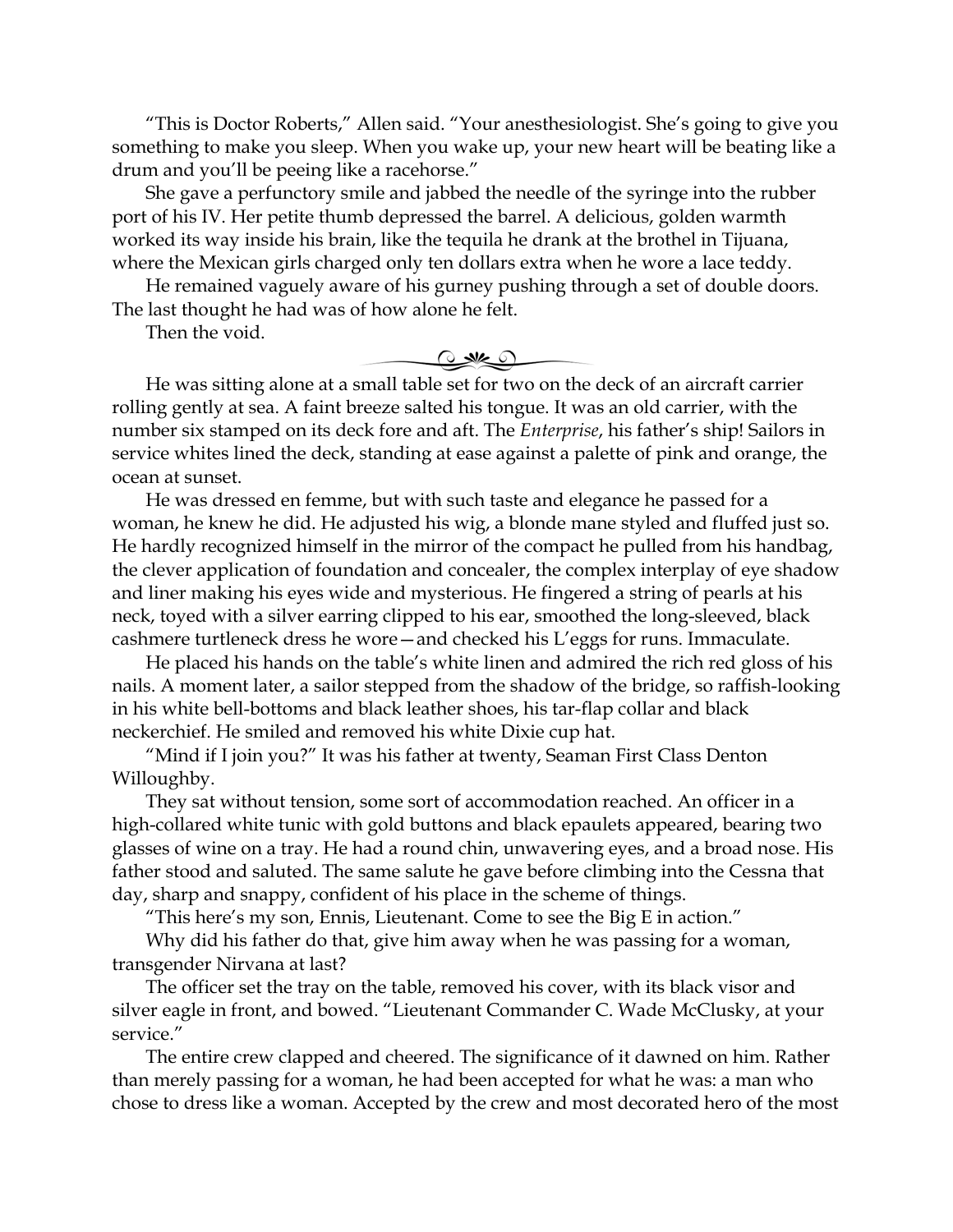decorated ship of World War II. And, best of all, accepted by his father. For the feminine slice of himself that he could no more deny than could Wade McClusky deny the magnificent uniform he wore. He must have gone to Heaven. How else to explain the strange hymn resounding in his head?

*Truth within my conscience reigns* 

*Be my king that I may be firmly bound, forever free*.

"Ennis. Open your eyes. Can you hear me? Open your eyes, Ennis." A dream, that's all it had been, a wonderful dream.

A dream dissolved. He tried to move, but couldn't. His hands were lashed to the bed rail. And his chest, oh God, the pain! It felt like he'd been prized apart, crow barred in two. He tried crying out: nothing. Then he remembered. They had warned him not to panic when he came to after surgery, that his hands would be tied to keep him from pulling out a tube in his windpipe to help him breathe. But that meant he was alive! He had made it through surgery. Were his transplants working? Did he even get them?

He opened his eyes. Stabbing white light. Haze. Someone squeezed his hand. He squeezed back. A man bent over him. A man with a beard.

"You did great, Ennis." The man's lips moved in slow motion and his shiny head was the size of a beach ball. Light splattered off the top of it. "Both transplants went off without a hitch. Your kidney is making urine and your heart's pumping like a champ. It fit into your chest with room to spare."

He closed his eyes. He wanted to be back on the *Enterprise*, surrounded by sailors cheering for Denton Willoughby's tranny son. But before he submerged back inside the sheltering chrysalis of his dreams, he grew aware of something inside him. Something foreign. Dwelling there. Inhabiting him.

#### *Whump*... *whump*... *whump*.

He could feel it pulsing, throbbing, beating, a life force all its own, infusing him with vitality, an unaccustomed torrent of blood rushing through him like a swollen river.

#### *Whump*... *whump*... *whump*.

His chest rocked, barely capable of restraining the organic generator inside him. And he knew: he had his second bite at the apple. Never again would he submit to shame, be made to play the freak by society's raised brow. Never again. This time, he would embrace his destiny. Openly, brazenly, proudly transgender, thanks to this wondrous gift inside him, this pounding heart that threatened to lift him off the mattress.

*Whump*... *whump*... *whump*. His donor. Who was she?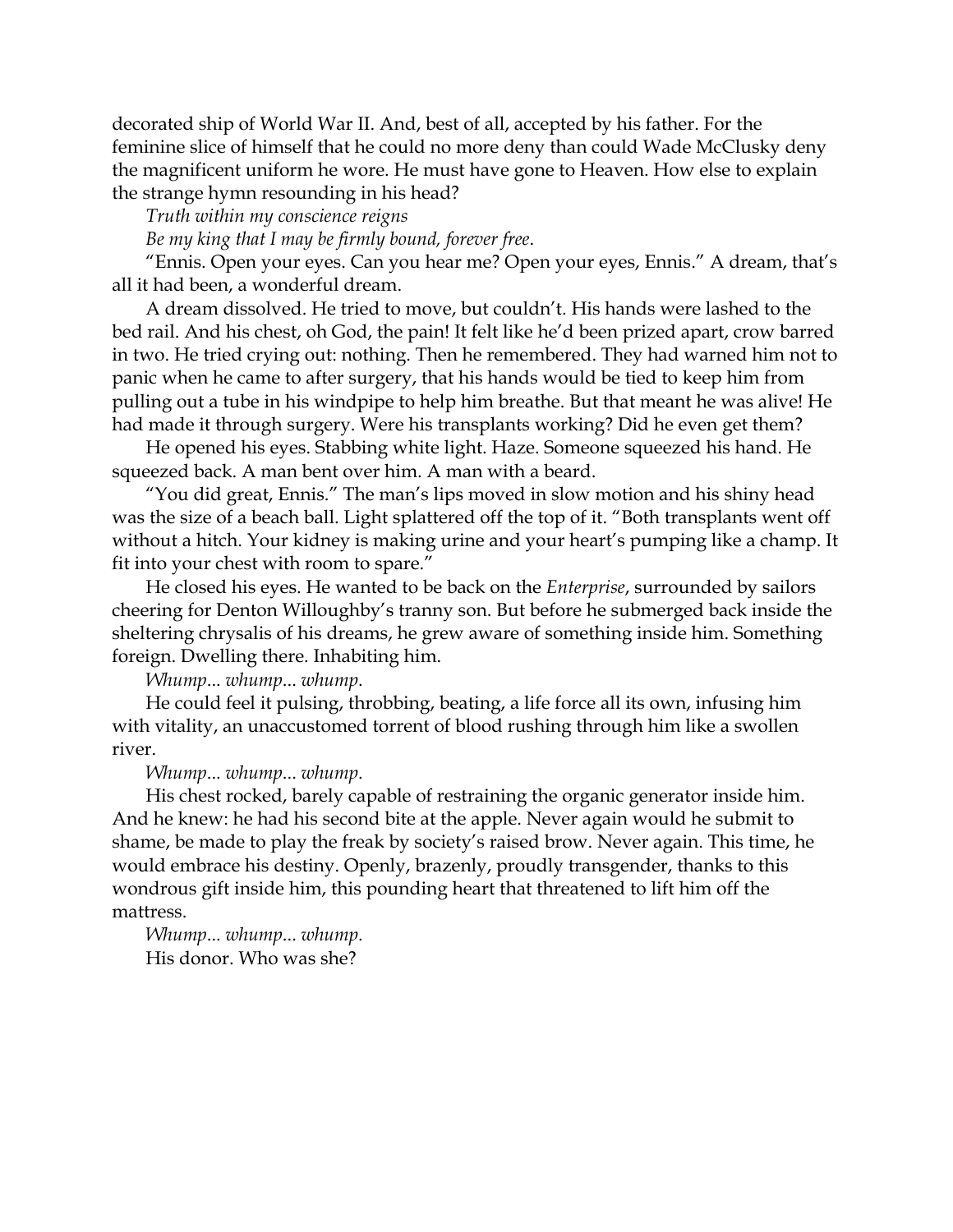# **Chapter 3**

CULLEN SETTLED INTO A tawny leather swivel chair in front of his office workstation and powered up. A giclée of the Grand Canal at sunset hung on a fauxpaper gold wall in front of him. Behind him sat a yellow birch wood desk and matching bureau.

A sentimental, slim-shanked junior associate in the design firm MacGregor hired to decorate all of the group's office locations had conceived the entire, color-coordinated scheme. Cullen wound up sleeping with her, another in a passel of outré entanglements with younger women he had little in common with. Tess, her name was: an interior designer with a tramp stamp on her sacrum and schoolmarm chignon she unfurled before sex. Who made him drink Red Bull and go to Adele concerts and eat truffles in bed while reading passages from *The Time Traveler's Wife*—more cloying than the truffles and Tess combined. Tess of the d'Urbervilles*,* he called her, a not-so-subtle attempt to upgrade the fiction she read. To no avail; Hardy's *Pure Woman Faithfully Presented* was not for her.

He looked at the roguish biceps of the striped-shirted gondolier in the painting and envied the man his age-appropriate wife. He pictured her waiting for him at night with a plate of warm bread and olive oil, her sultry face and thick, creamy thighs. Lately the warm bread and olive oil appealed to him nearly as much as the imaginary woman's legs.

He clicked open Ennis Willoughby's electronic medical record in anticipation of his office visit the following morning, his first with Cullen since Ennis's transplant three months before. The most recent report from St. Barnabas confirmed what Cullen already knew from Logan MacGregor: both organs were working beautifully. He had spoken a number of times by phone with MacGregor since Ennis's surgery, but saw him only once, at their medical group's quarterly business meeting. He pulled Cullen aside for a word in his office a few minutes before it began.

A gold silk settee and maple wing chair with intricate finials occupied one end of the room, a massive cherry wood desk and pair of Continental chairs the other. MacGregor stood beside the desk, a big, barrel-chested man of sixty-four with dazzling blue eyes and a blowsy face. The shock of silver and gray atop his head called to mind the markings of a silverback gorilla, a dominant male. He raised his head slightly to meet Cullen's gaze.

"I know you know this, but since Willoughby will be back under your care soon, I wanted to remind you that donor and recipient identities are confidential. Even Duncan has no idea who got Carla's heart. I'm bound by law to refuse to tell him. The same applies to you if your patient asks."

"I understand. How's Ennis doing?"

"Incredibly well." MacGregor's eyes shimmered. "It's a remarkable gift she gave him. I hope he makes the most of it."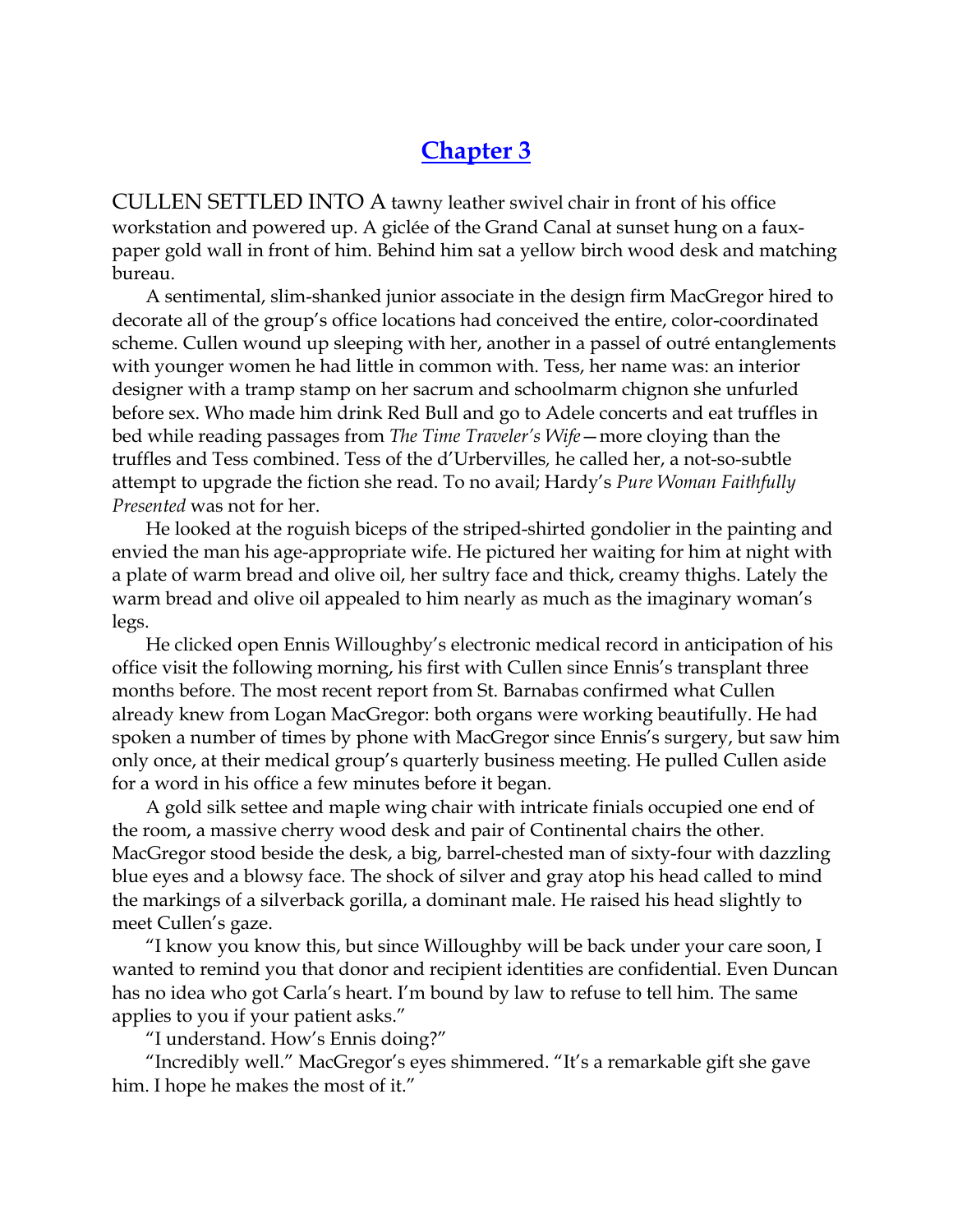Cullen detected a whiff of regret, and why not? MacGregor and his son and grandchildren were bereft, and the beneficiary was a troubled cross-dresser in his sixties. It was only natural to have wanted Carla's organs to go to someone younger or with an intact family; Cullen had thought the same himself. He put a hand on MacGregor's shoulder. "I'll do all I can to see he does."

He clicked the Patient Communications tab and reread a letter Ennis had sent him the week before. A remarkable letter, in more ways than one. Sometimes virtue thrived in the harshest of soil.



*Dear Dr. Brodie:* 

*Now that I've had some time to cogitate on the miracle of my transplant, I wanted to tell you how thankful I am to you for keeping me alive on dialysis and going to bat for me with the transplant committee. It's up to me to make the most of the second life I've been given. I won't let you—or my donor—down.* 

*Having a normal heart and a new kidney is like coming back from the dead. I didn't realize how much of life had been taken from me. Little things people take for granted.* 

*Like food.* 

*I think I must have had a taste bud transplant, too. Spices and flavors I didn't know existed practically explode in my mouth. I crave things I never even liked before. No more renal diet, either. I ate three bananas one day just to prove I could do it. Sat there afraid to move, half-expecting to keel over from too much potassium. Next I went to the movies and had a tub of salty popcorn and a large drink. Instead of swelling up and getting short of breath like I would have on dialysis, all it did was make me have to pee before the movie was over. (I missed the best part.)* 

*Another thing—stairs. Even three of them used to leave me gasping and clinging to the handrail. Now I make a point of taking them. It makes me giggle, like when I was young and got away with something. Energy, that's the difference. Like there's a power plant inside me kicking out kilowatts twenty-four hours a day. Sometimes I'm so charged up it's hard to get to sleep at night.* 

*Other things have changed, too. What you might say, personal things.* 

*My father wanted me to be a Navy pilot when I grew up, but he died in an airplane crash when I was nine. Right before my eyes. I promised his blackened corpse a Navy pilot was what I'd be. But during my senior year of high school, I took one of those pesky eye exams they make you take. The sneaky ones with the numbers hidden in the colored dots? Discovered I was colorblind—red-green color blindness, they told me. Big deal, right? So I had trouble distinguishing reds and greens. Who cared? The U.S. Navy, that's who. Automatic disqualifier.* 

*I was crushed. Felt like I broke my promise to my father. I thought becoming a pilot would show him his little boy had grown up to be a man—not some freak in a dress. Because I loved him and wanted his approval. Even after he was dead.* 

*I was so tore up about it I spent the next ten years drinking and fighting and getting tossed in prison. Kept me out of Vietnam, at least. But I felt guilty over it my*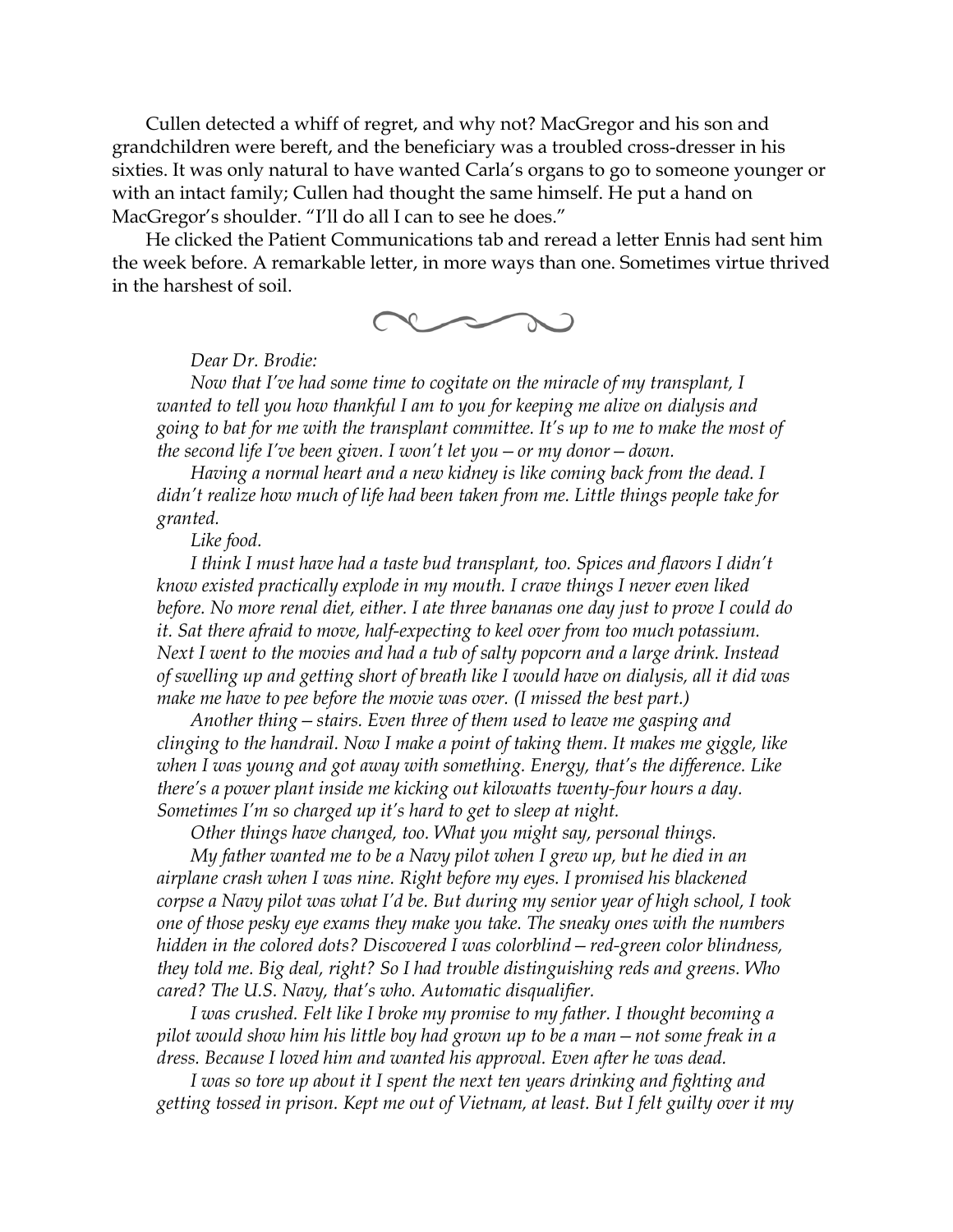*whole life. Until now. I had a dream right after transplant that made me realize I never really wanted to be a Navy pilot—that's what he wanted me to be. Just like he wanted me to be all boy and no girl.* 

*I know now that I can love my father more in a dress than I could ever love him in a bomber jacket. Because in a dress I'm living the truth, and from truth comes dignity. And from dignity, love. Fathers and sons—it never ends, does it?* 

*Some other peculiar things happened since transplant, too, but they can keep until my appointment next week.* 

*Your grateful patient, Ennis Willoughby* 



He closed the file and leaned back in his chair with the phrase pounding in his head like a ball-peen hammer. Fathers and sons—it never ends, does it? The unwitting reference to Turgenev dug in deep. *Fathers and Sons* was a scorpion's sting of a novel that was Cullen's story, too: the clash of religion and rationalism, of father and son. He closed his eyes and let it sluice over him, beginning as it always did, with Brodie's Tirade, and ending in a calamity he could not outrun, even now, thirty-four years removed. The same punishing image visited upon him over and over and over again, always exactly the same: a boy floating in blue—cold, heartless blue. Pitiless, merciless, immutable blue.

Godless blue.

Cullen had been only twenty-one then, trouble-free and on a glide path to med school. His father couldn't have been prouder of him, but even that gave Cullen no relief from the wrath of Brodie's Tirade. The Tirade was always at DEFCON I—ready for launch without warning. There was no way to see it coming and no way to escape his father's wild-eyed dudgeon once it began. He warmed up by rumbling about Vatican II and the death of the Tridentine Mass, then bellowed and spumed his way to *Roe v. Wade* and Edward Nichols, the city's most prominent abortionist.

Nichols was a charter member of the National Association for the Repeal of Abortion Laws, an obstetrician who opened the first abortion clinic in Minneapolis. Cullen's carpenter father, Chaz—an usher at St. Vincent's, where Cullen had attended grammar school and served as an altar boy—found NARAL and Nichols more repugnant than the Symbionese Liberation Army. It was all Chaz Brodie could do to keep from hurling an ashtray at the screen whenever Nichols appeared on local news.

But on *that* night, the night it all began, the saccharine strains of *The Mary Tyler Moore Show* cut Brodie's Tirade mercifully short. Chaz never missed an episode, not even summer reruns. He claimed the show meant Minneapolis had become an important place.

Cullen bolted out the door of the two-story home Chaz had built twenty years before into a summer downpour to meet Stan Tazinski at Trajan's Bath, a new nightspot on the corner of Fourth and Hennepin. He felt off balance from the moment they paid the three-dollar cover and stepped inside. A silver ball suspended above a transparent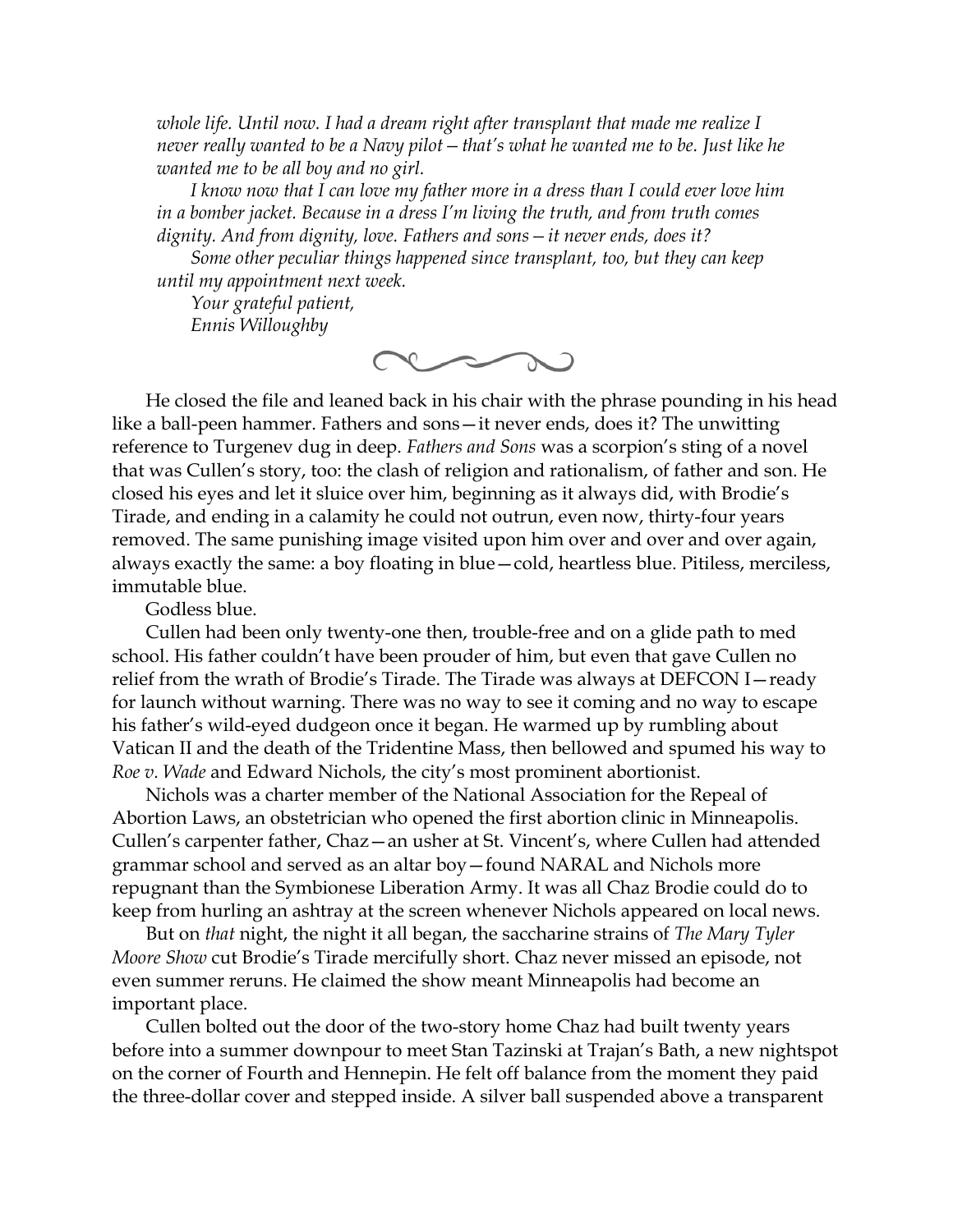floor lit from beneath by colored lights turned slowly overhead, throwing splinters of light onto a farrago of sofas and love seats. Piped in music blasted from every angle, no band in sight. Packs of young males with coiffed hair and open-collared shirts roamed the aisles with giddy faces.

Tazinski ordered two Heinekens from a bartender trickling sweat off his forehead. A fogbank of smoke loitered over the bar's curl of dark wood, stinging Cullen's eyes.

"This place is weird," Tazinski said, blond and bushy and sloth-like. "Dudes keep telling me I'm handsome. I know they're queer, but it kind of makes me feel good. Does that make me homo?"

Cullen took a draft of beer. "They're just being polite. Think about something else."

They pounded brew and checked the scene. Couples gay and straight danced to the addicting sound of a sexy merengue beat, powered by a syncopated bass line and orchestral horn arrangements. Cullen held his water to the point of dribbling before making a bathroom run, leery of what might go on in the men's room. He was surprised to discover that there *was* no men's room—the bathroom was unisex, one stall fits all. He shrugged it off, zipped up, and went back to describe the toilet arrangements to Tazinski.

"This place is outta control!" Tazinski said, above the music.

A narrow-hipped man with bloodshot eyes and a receding hairline and trim moustache pranced down the aisle and shouted back at Tazinski over his shoulder.

"It's Amy, man! She makes the party harder."

Cullen looked at Tazinski. "Who's Amy?"

Tazinski shrugged and ordered another round of beers from the beleaguered bartender. The alcohol and sonic energy of the place launched them on a quest for dance partners. Cullen picked out a platinum blonde in a white jumpsuit who insisted on teaching him a dance called the Hustle. Her name was Twyla, and though she was incredibly patient with him, he had trouble catching on to the assortment of turns and twirls that he was supposed to lead, but which Twyla capably steered them through instead. The Hustle smacked too much of ballrooms and Glen Miller for his taste. He still liked the Bump, knocking hips to a live horn section wailing clean funk. Socially sanctioned dry humping, right on the dance floor. The Bump.

Twyla thanked him and moved on after they danced out the set. "How long have you been into transvestites?" a voice at his elbow asked.

He turned and encountered a long-limbed girl with high cheekbones, a finely tapered nose, and arched eyebrows and painted lips. She filled the space beside him as if conjured from the silver ball above, a fey nymph in designer jeans. Lush raven hair spilled over her shoulders from beneath a cap with *Magnifique* written across it in gold letters. Her elegant line flowed from the graceful curve of her neck to the leonine sweep of her haunch. He lingered on the swell of her turquoise halter before willing himself to make eye contact.

"What are you talking about?"

She pointed at Twyla, by then queued up outside the restroom. "Blondie's a shemale. You know, L-O-L-A Lola?"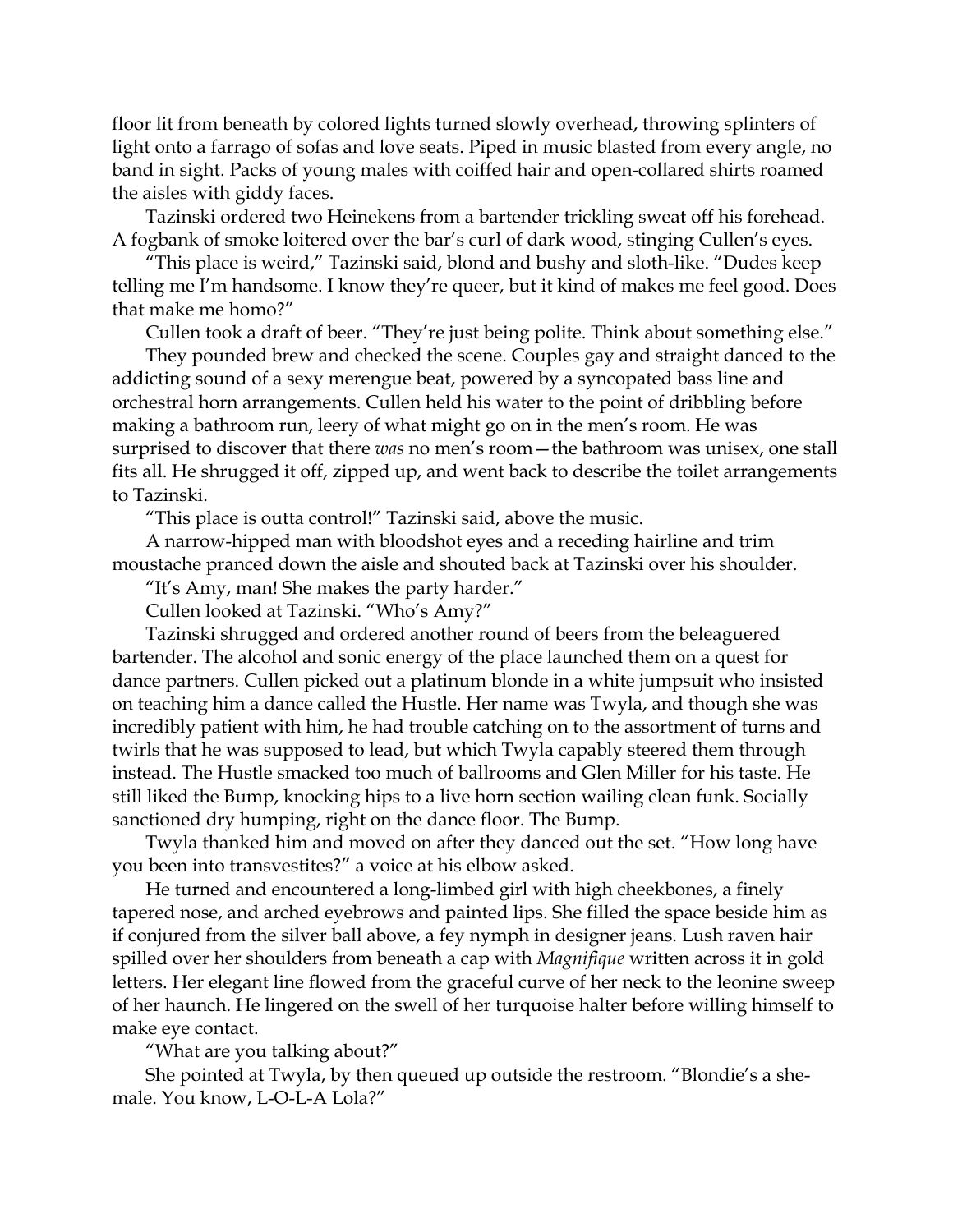It took him a moment to comprehend. "No way. Like I can't tell a dude from a chick."

She threw her arms in the air. "Fine. Check it out if you don't believe me."

He extended his hand in challenge. "Loser buys drinks. You might as well go order now. I'll have a Heineken."

She brushed aside a lock of hair and smiled. "We'll see."

He rounded up Tazinski and trailed Twyla into the restroom. She stepped inside a stall and clicked the lock. They sidled beside it. Cullen wrapped his arms around Tazinski and hoisted him upward with a giant thrust. He strained mightily while Tazinski took a long look before signaling to come down. Tazinski burst out laughing as they cleared the restroom door.

"She undid her jumpsuit and pulled out a big hairy wanger! She's chick-with-adick, man. A horse dick!"

Mademoiselle Magnifique came down the aisle and confronted them. "Well? Was I right?"

Cullen nodded. "You were right. She needed both hands to hold it."

She cuffed his shoulder. "I told you! Things aren't always what they seem. Especially around here."

"Since you seem to know so much about this place," Tazinski said, "who's Amy?"

She regarded him as if he were an endearing pet whose antics amused her. "Amy isn't a person, dear. Amy's a drug—amyl nitrate. Gay guys inhale it. It gives a more intense erection."

Tazinski's expression soured. "Sorry I asked."

Cullen flashed a get lost look and he disappeared into the throng, a sloth slinking away to forage. He turned to the girl and offered to pay up on their bet. She waved him off and said she came with a date, but had no idea where he was.

So they kept on talking.

He learned she was an art student named Angie, who, like Cullen, attended the U of M, was twenty-one, and wanted to live somewhere else someday—in her case Paris, to study at the *École des Beaux-Arts.* Cullen said nothing about wanting to be a doctor, but admitted to being an English major—something he wished he *hadn't* told his father, who couldn't understand why he wanted to study a language he already knew.

She raised her brow. "For real? You look like a jock to me. Phys Ed, I would have guessed. What's the last novel you read, mister English major?"

"*Gravity's Rainbow*."

Her mouth fell open. "You actually read that? I lasted fifty pages. It gave me a headache. I had no idea what it was about."

"Free will and divine predetermination, best I could tell."

She leaned into him and murmured in his ear. "Okay, okay, I believe you. You're an English major." The brush of her lips against his earlobe showered his brain with tiny sparks of delight. "Take me outside."

She huddled against him beneath the front canopy and clung to his arm while rain splattered the street and thrummed the canvas above. A whiff of crushed leaves and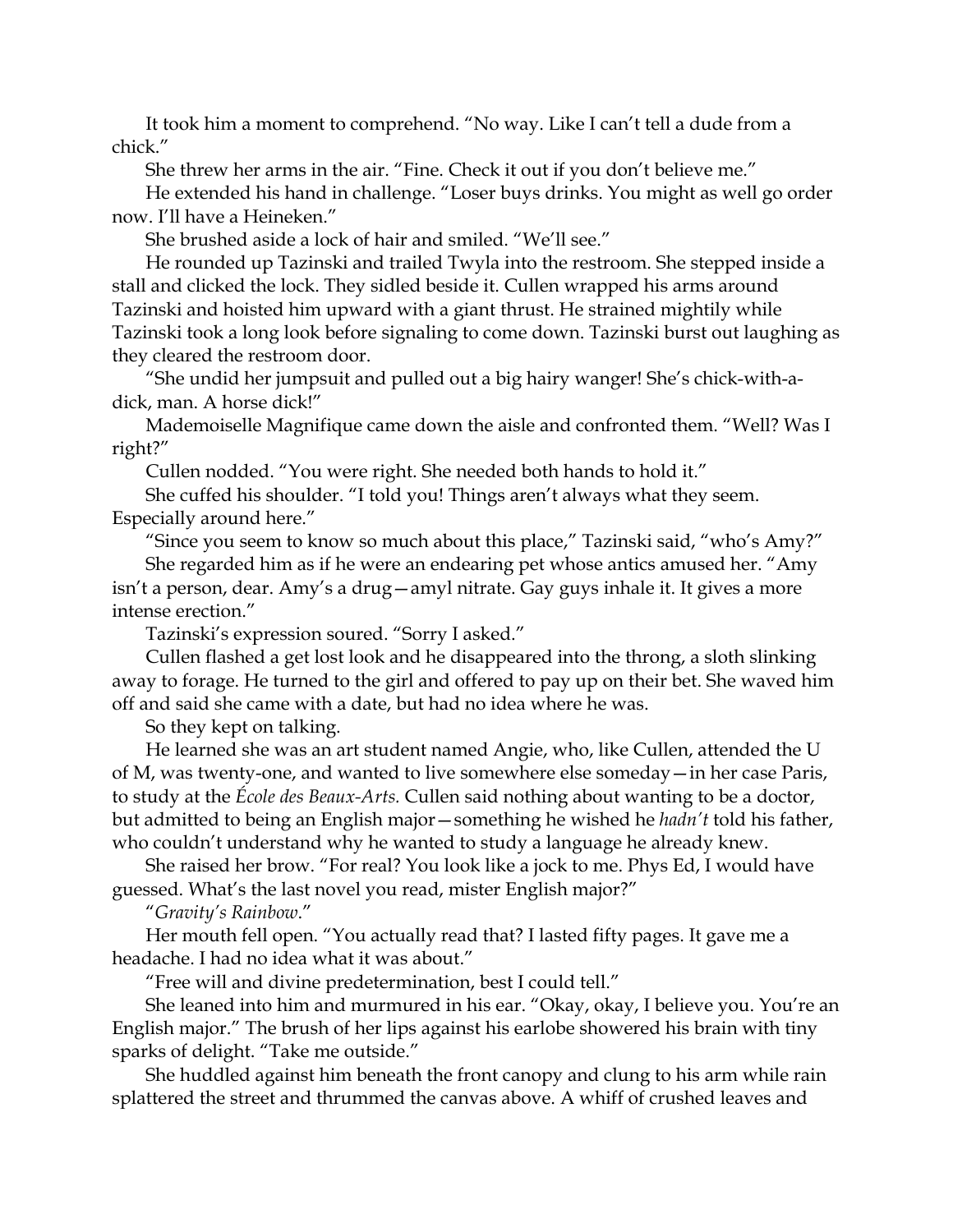leather snaked up his nose, the raunchy scent of her perfume intoxicating him. She talked of *Guernica* and Boo Radley, Monet and Aeschylus, Delacroix and Flaubert, a dark-haired enchantress whose cultured sensibility made him feel like a benighted papist. But the joy cresting inside him from the spell she cast ebbed and died when she reminded him of her date. They went back inside and picked their way through the drunken, milling crowd.

A flailing arm flagged them down. "Angie! I thought you ditched me!"

The black curly hair, cocky grin, and misbegotten swagger of Dempsey Fagan took shape in the aisle—his longtime basketball nemesis. Dempsey jerked to a stop, drunk and wasted and reeking of Pierre Cardin. Cullen felt gut-shot.

"Brodie? I didn't think this was your scene. Missed you at the Attucks yesterday for your weekly ass-kicking."

"In your dreams, Fagan. Can't get over the past, can you?"

Dempsey looked at Angie. "Sorry about disappearing. I got sidetracked. It's like a pharmacy in here." He pointed to a love seat with two tall drinks in front of it. "I got us a spot. I'll meet you there after I take a leak." He gave her a peck on the cheek that might as well have been the *Rape of Lucrece* for the sense of defilement it provoked in Cullen. He would rather have been kicked in the nuts.

"You two know each other?" she asked, after Dempsey headed off to relieve himself.

"We played basketball against each other in high school. He went to Adams and I went to Lourdes. We hated each other from the jump."

She squeezed his arm with more pity than he cared for. "I'm sorry. You must feel awful."

"Well, your phone number *would* keep me from having to commit ritual suicide*.*"

She laughed and fished pen and paper from a small gold purse. She scribbled her name and number and handed it to him. He held it to the light. A cold frisson rattled his spine.

"What's your father's name?" he asked.

"Edward. Edward Nichols. Why?"

$$
\mathcal{O}^{\text{Mk}} \mathcal{O}
$$

The first visit back for a transplant patient was a routinely joyous event, an unrivaled medical happy ending. No less so for Ennis's return. Though the sight of a sixty-three-year-old man in a shoulder-length blonde wig, black capri pants, pink women's Keds, and a pink cotton V-neck framing an angry surgical scar *did* appear to unnerve the patients beside him—a black ex-Marine Cullen saw for hypertension and a senile widow of eighty facing dialysis. Not so much the woman's sympathetic, high school principal daughter, whom he had seen before; her availability to attend her mother's medical appointments seemed unlimited. She smiled and asked Ennis where he bought his capris.

Cullen's redheaded receptionist Bria, her rubicund face bloated by the scourge of youthful obesity, clapped her hands and teared up behind her counter. Ennis beamed and took a bow. Cullen embraced him in the middle of the waiting room—done in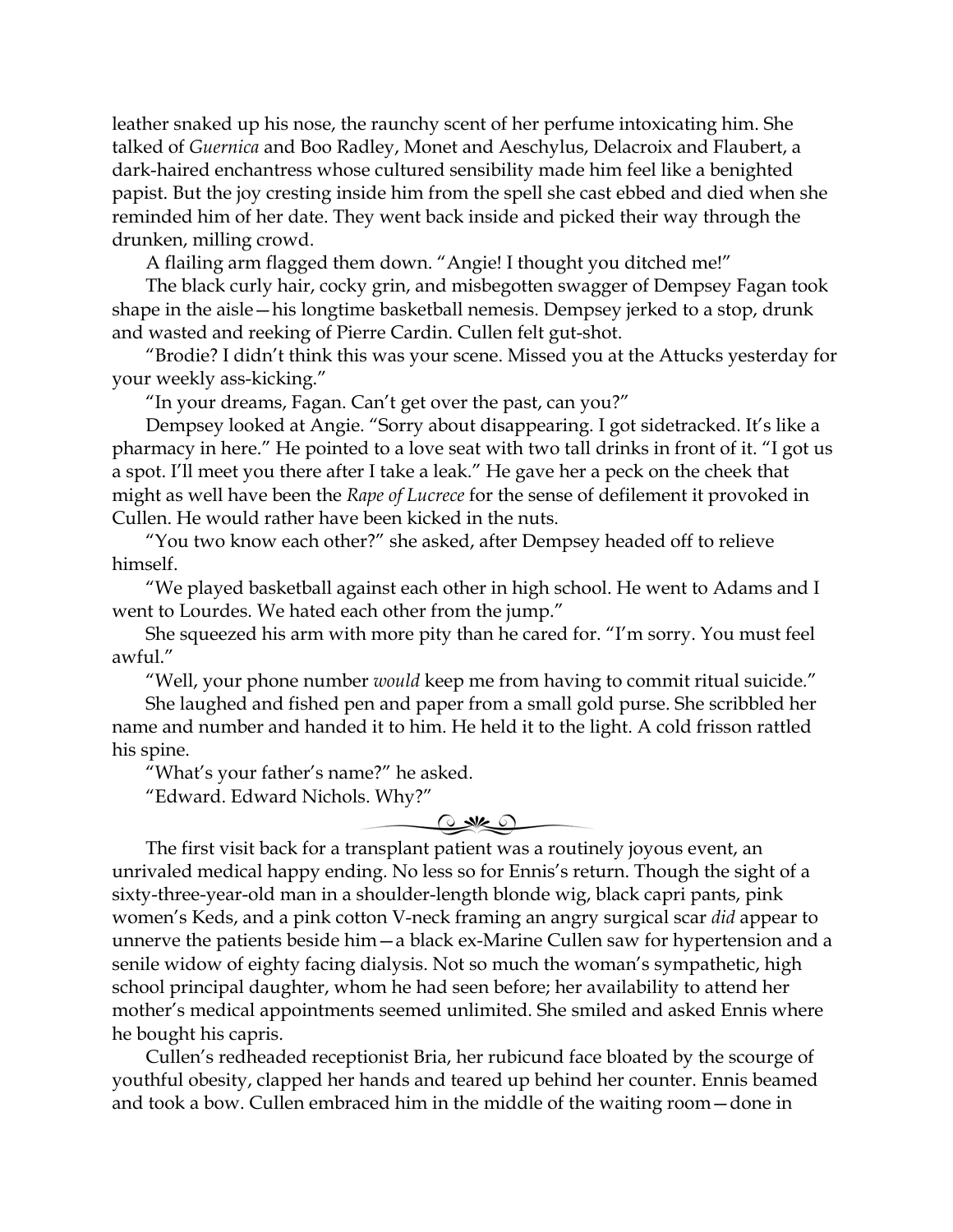soothing pastel green, Tess of the d'Urbervilles again—and congratulated him for so thoroughly cheating death.

He noticed on the way back to the exam room that Ennis's bearing and gait were different, his posture more erect and the swag of his hips languid and dignified. Cullen seated him on a brown leather exam table and considered him more closely. His color held up even beneath the glare of fluorescent tube lights. He looked flush, healthy. Revivified. Yes, partly from the wonder of rouge, but mostly because his anemia had been corrected by a vital young kidney capable of making erythropoietin and his cardiac output had quadrupled thanks to his robust new heart. The sweet scent of violets fumigated the room, rising off his clean-shaven face. Perfume in place of aftershave.

He gestured to Ennis's *dernier cri* ensemble. "Very happening outfit." *For a college coed*, he could have added. "I never knew you were so style-conscious."

Ennis's face lit up like a jack-o'-lantern. "I never cared a lick about fashion before. And that's not the only new preference I seem to have acquired. Just the *thought* of raw fish used to make me gag. Now I eat sashimi twice a week. I like to dip it in that green paste, that hot stuff that makes your nose burn?"

"Wasabi. Japanese horseradish. The toxins in your system when you were on dialysis affected everything, even your taste buds. Quite a few transplant patients tell me that food tastes better."

"It's not just that it tastes better; I crave different *kinds* of food. Like beets. My mother had to practically cram 'em down my throat when I was young. Now I eat 'em like candy."

Cullen extracted a pair of readers from the front pocket of his lab coat and flipped open a laptop that rested on a chest-high countertop. He clicked Ennis's chart open and read his most recent lab results aloud. "Creatinine 1.1, hemoglobin 13.8, tacrolimus level 8.0. Everything right where we want it. The only one out of range is your cholesterol—278."

"Guess I need to eat sashimi every day."

Cullen put a hand on his shoulder and smiled, paternalistic despite himself, like a father to... a daughter? "Your cholesterol is high because of the prednisone you're on. That's probably why you're craving unusual foods, too—steroids will do that. I'll increase the dose of anti-lipid you're on so you won't clog up your new coronaries. First I need to examine you, though."

He coaxed Ennis's arm out of his sweater and took his blood pressure—136/78 and auscultated his heart and lungs: no murmurs or rales. The skin over his anterior thorax was remarkably smooth, not a bristle of chest hair to be found. At least he hadn't done anything weird to his breasts. Not yet, anyway. He pulled the table extension out to accommodate his legs, eased him supine, then palpated over a second surgical scar far less dramatic than the one carved down the length of his sternum—that slanted across his right iliac fossa, just above the crease of his groin. He flinched at the touch of Cullen's hand, but the transplanted kidney buried beneath felt perfectly normal, about the size and firmness of a ripe avocado.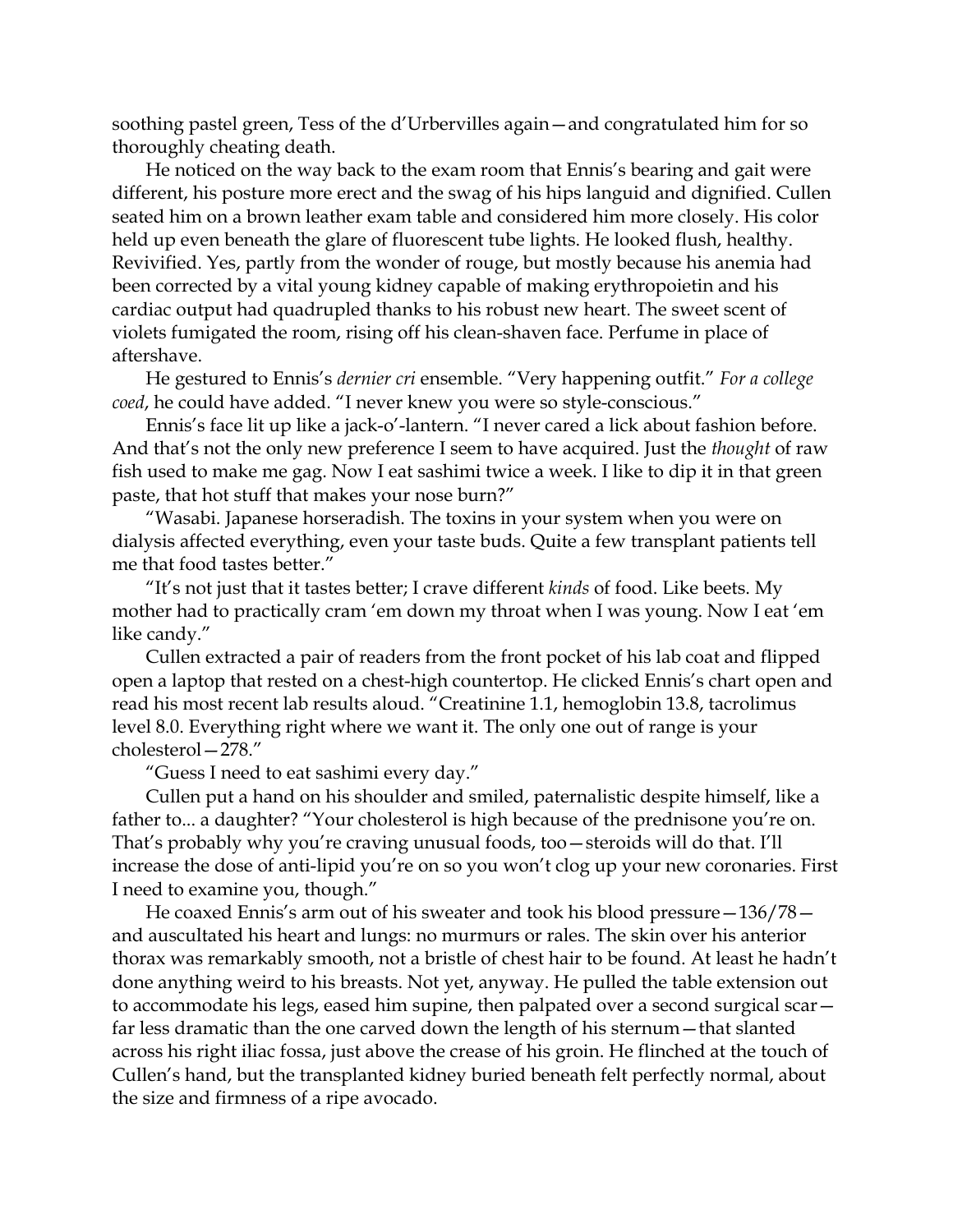Ennis frowned. "Why do they put it there?" he asked.

"Because that's where the most accessible blood vessels are to sew into."

"Is it supposed to bulge like that? Sometimes it feels like it's about to fall onto the floor."

Cullen retracted the table extension and helped him to a sitting position. "It's a tight fit in there. That part of your body wasn't intended to accommodate a kidney."

He pumped a dime-sized squirt of sanitizer into his palm from a dispenser next to the sink and rubbed it into his hands. Ennis put himself back together and watched Cullen e-prescribe a 40 mg dose of Lipitor from his laptop to the pharmacy.

"I have a question about something, Doc." Cullen looked up from his screen and over the top of his lenses. "My donor was female, wasn't she?"

"What makes you say that?"

Ennis shrugged. "Some things you just know. But she *was* a she, right?"

Cullen weighed his response. Ennis had been told nothing about his donor—not even the customary information of age, sex, and home state—due to the circumstances of his transplant, with Carla being MacGregor's daughter-in-law. He had to be careful here. "I'm afraid I can't get into that with you, Ennis. You know how strict the new privacy laws are. There's this thing called HIPPA. They can fine or even imprison doctors who violate it."

Ennis tossed his head and fluffed his wig. "I still don't see what harm it would do. It's not like you'd be telling me something I don't already know."

Cullen sniffed and tossed his reading glasses onto the counter. Maybe he heard something when they put him under. It had been reported that up to one percent of surgical patients experienced "unintended intraoperative awareness," resulting in explicit recall of sensory events during surgery. In other words, they felt and remembered their thoracic surgeons sawing through their breastbones and talking about them. Wonderful. A new cause of post-traumatic stress syndrome: insufficient anesthesia during routine surgery. But what if his hunch that his donor was female indicated deepening psychiatric trouble? Maybe this was gender integration gone awry, a pathologic delusion that a heart and kidney *from* a female might somehow make *him* more female. On the other hand, the new clothes he wore and his belief that his donor was female could be positive signs, an accelerated flowering of his transgender identity rather than dysfunction.

Whatever the case, the science part of the visit was over. Now it was time for the art of medicine, the true measure of a physician. It was why he became a doctor, the gritty human engagement of it, eyeball-to-eyeball, no one else in the room. Informed empathy was the coin of the realm here, in this cramped, hushed space, transacting their ancient ritual in digital, their sacrosanct drama, in its own way no less vital than giving birth or having sex or dying.

"What difference does it make if your donor was a woman? Does it really matter?"

Ennis's painted face hardened into a stubborn moue, a petulant woman determined to have her way. "I think about her all the time. I even know her name. It came to me in a dream. Carla."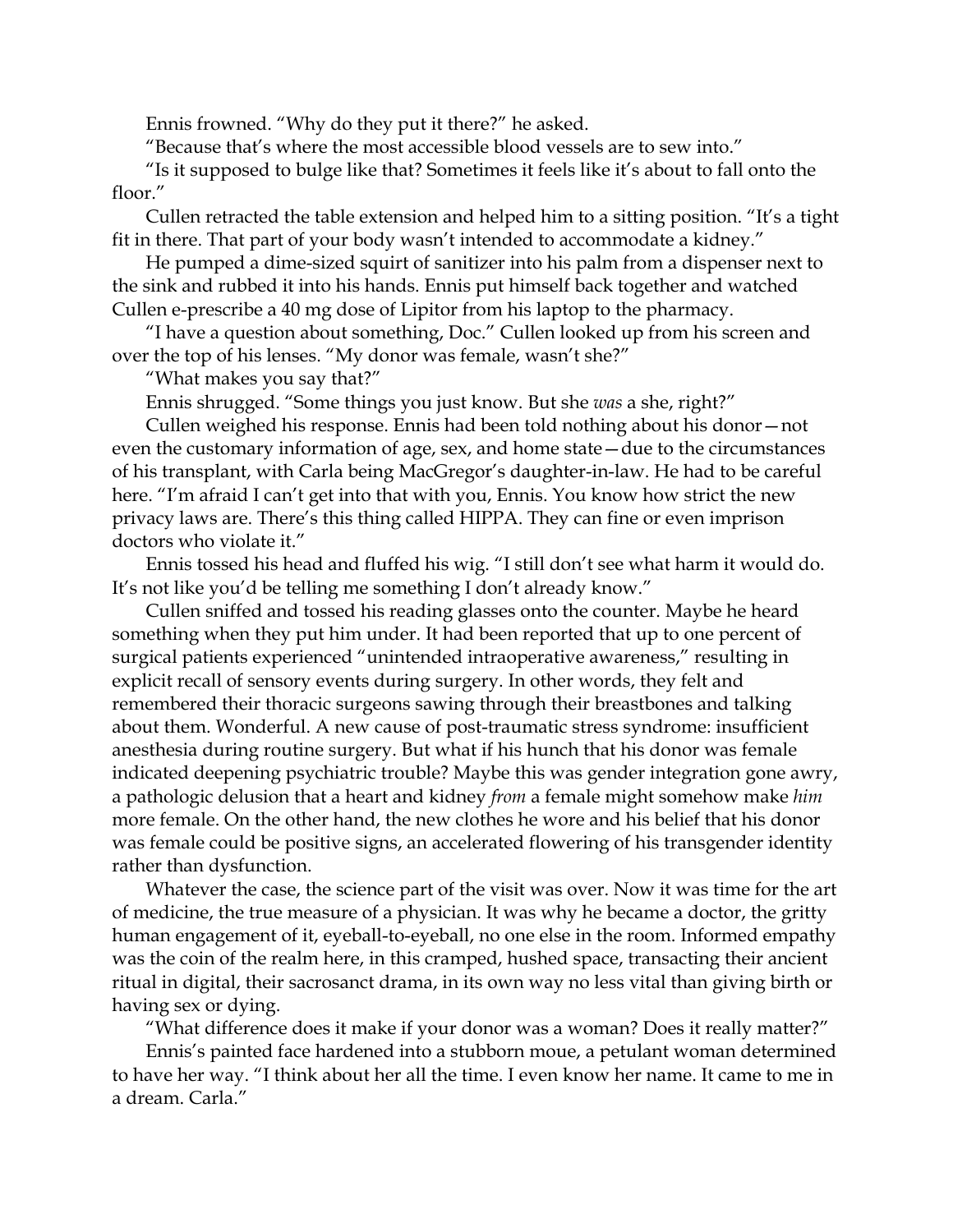The soft croon of her name gave Cullen gooseflesh, like hearing the miller's daughter say Rumpelstiltskin.

"I'd give anything to know more about her, Doc."

A tocsin sounded in his head, a premonition of trouble. "Donor families grieve in different ways. Some of them feel that revisiting their grief to satisfy the curiosity of a recipient is asking too much."

Ennis put his hand against his cheek and pleaded, disturbingly female, submissive, appealing to the man of the house to come to his aid. "Can't you help me? Please?"

Cullen fought to remain impassive, to stifle the roiling in his gut. "I'll see what I can do."

### **---END OF SPECIAL 3-CHAPTER PREVIEW---**

**However, special back-of-the-book material is included if you page down.**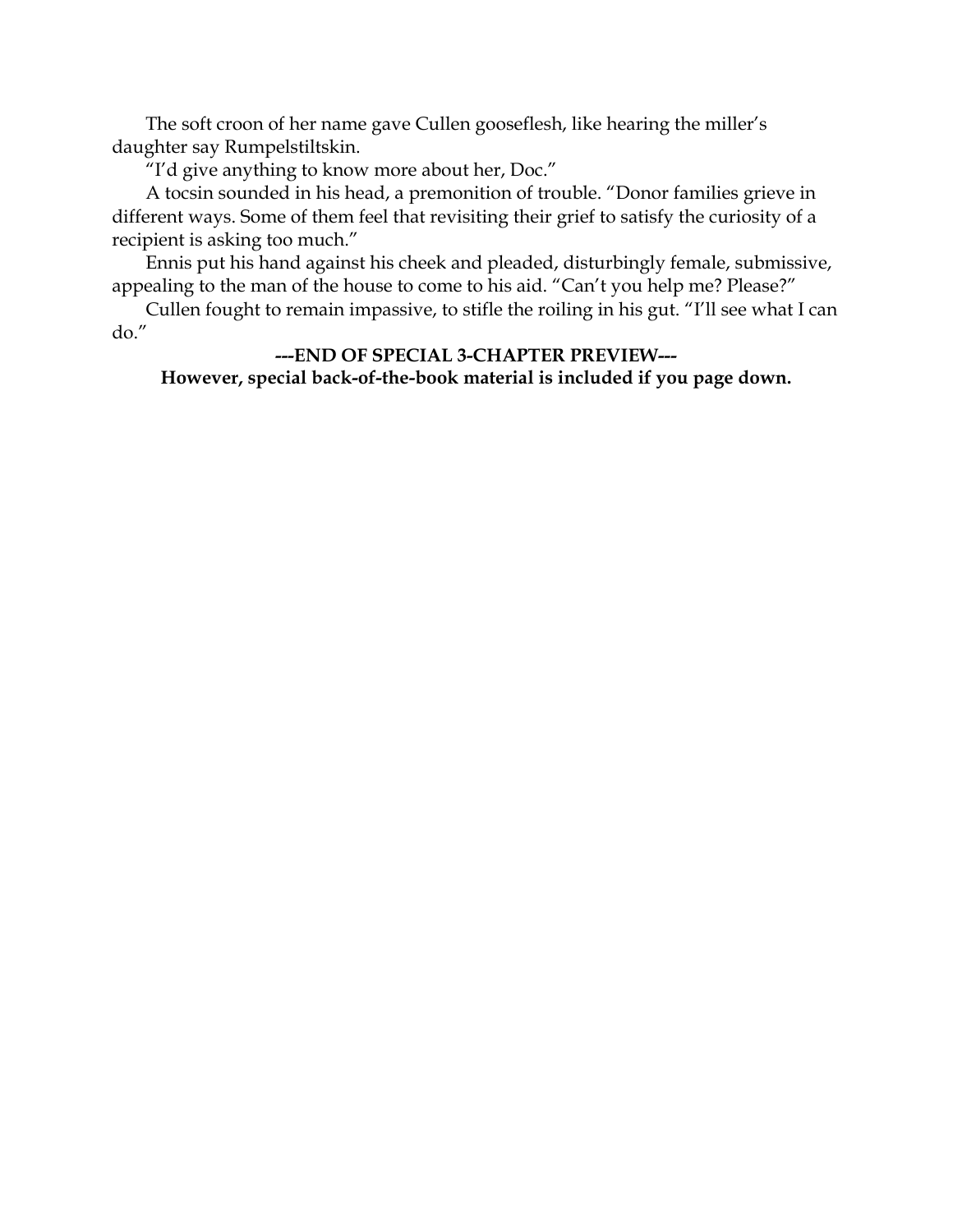# **Book Club Guide**

**1.** Cullen Brodie saves the life of his patient, Ennis Willoughby. Does Ennis have an impact on Cullen's life? If so, how?

 $\sim\sim\sim$ **2.** What is the meaning of the book's epigraph?

 $\sim\sim\sim$ 

**3.** Which do you think the story suggests: that the soul of Ennis's organ donor, Carla MacGregor, inhabited him? Or that he confused his emerging transgender personality with Carla's imagined characteristics?

 $\sim\sim\sim$ 

 $\sim\sim\sim$ 

**4.** What is the book's cover symbolic of?

**5.** Which character do you feel the most sympathy for, and why?  $\sim\sim\sim$ 

**6.** Cullen and Angie react in opposite ways to the same tragic event of their youth. Compare and contrast their reactions and give an opinion as to why each reacted the way they did.

 $\sim\sim\sim$ 

**7.** Which character changes most throughout the course of the story?

 $\sim\sim\sim$ 

**8.** What did you learn from the story about the doctor-patient relationship?  $\sim\sim\sim$ 

**9.** What did you learn from the story about the nature of serious medical illness?  $\sim\sim\sim$ 

**10.** Discuss the role that art plays in the story. What is the significance in the story of the paintings *Olive Trees with Yellow Sky and Sun* by Van Gogh, and *Le Jeune Martyre* by Delaroche?

 $\sim$ ~~

**11.** Most of the novel is set in the United States, but several chapters take place on the island of Rarotonga in the South Pacific. What is the island's significance to the story?  $\sim\sim\sim$ 

**12.** Discuss the dynamics of the relationship between Cullen and Angie.  $\sim\sim\sim$ 

**13.** The story suggests that cross-dressing and Christianity share a common essential truth. Describe what this might be.

 $\sim\sim\sim$ 

**14.** What is the basis of the religious conversion that occurs in the story?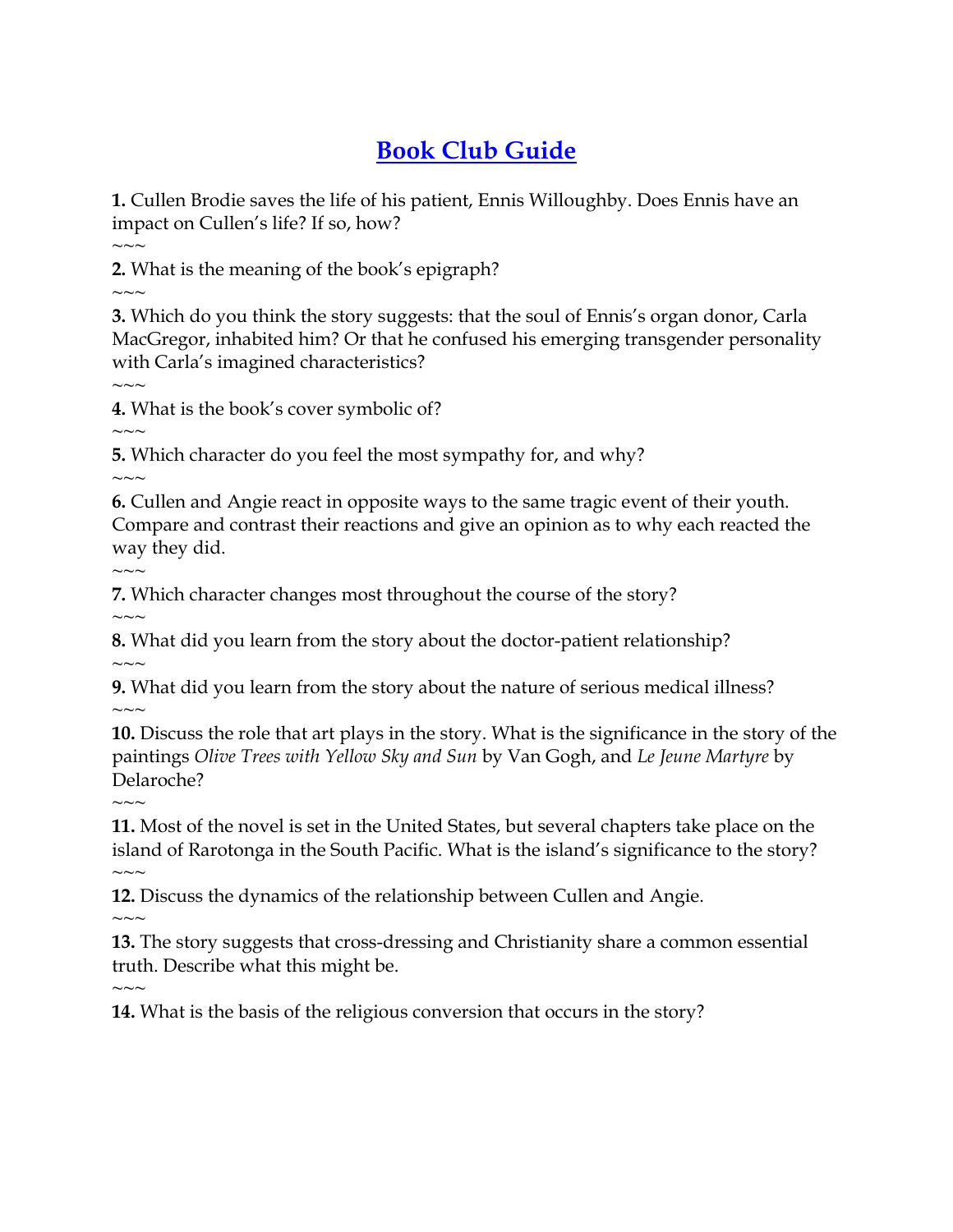# **Interview with the Author**

## **Q. Tell us about the unusual title of your story.**

**A.** The protagonist of the story, Cullen Brodie, is a doctor. His most unusual patient, Ennis Willoughby, is a cross-dresser—sometimes male and sometimes female. Parrotfish are hermaphrodites, spending part of their life cycle as males and part as female—like Ennis. Parrotfish are also brilliantly colored, sometimes in such a way that their color scheme is remarkably similar to the colors of the rainbow flag of the LGBT movement—like the parrotfish on the cover of the book. Cullen is the atheist in the title, and Ennis is the parrotfish.

 $\sim\sim\sim$ 

 $\sim\sim\sim$ 

## **Q. You are a doctor—a kidney specialist—and a writer. What do the art of medicine and the art of fiction have in common?**

**A.** More than you might think. I try to create complex characters that are three dimensional, so that they *seem* like real people. Patients *are* real people who need to be related to in three dimensions: physical, emotional, and spiritual. And each patient's illness is a story in which that patient is the lead character. It is not possible to provide effective care to a patient without knowing their story, and it is not possible to create believable characters without a story for them to act upon. In this way the roles of doctor and writer are the same: each must understand the central character and that character's story.

## **Q. What was the most difficult aspect of writing** *The Atheist and the Parrotfish***?**

**A.** Writing from the point of view of a cross-dresser. It required a great amount of research to make the character Ennis Willoughby credible to readers. I not only had to understand Ennis's cross-dressing in a practical sense, to know what cross-dressers *do*, but also in an emotional sense, to know how cross-dressing *feels*.  $\sim\sim\sim$ 

## **Q. Were any of the characters in your story inspired by real people?**

**A.** Yes. The character of Ennis Willoughby is based on a man, long deceased, who was the most unusual patient I ever had. He was a gruff tradesman who came to my office one day wearing a dress and a bra and a female wig, at a time when public crossdressing was rare. I asked him why he was dressed like a woman. He told me, "Because I like it, and that's all I want to say about it." I wondered ever since what exactly it was that he liked about wearing a dress. And now I finally know.  $\sim\sim\sim$ 

## **Q. Very few readers will come to this story expecting to discover common ground between Christianity and cross-dressing. Explain what this surprising link means to the story.**

**A.** There is an essential truth common to cross-dressing and Christianity—and to parrotfish. A brilliant paradox. Christianity accommodates multiple paradoxes; *both* the Crusades *and* turn-the-other-cheek; *both* the lion *and* the lamb; *both* the sinner *and* the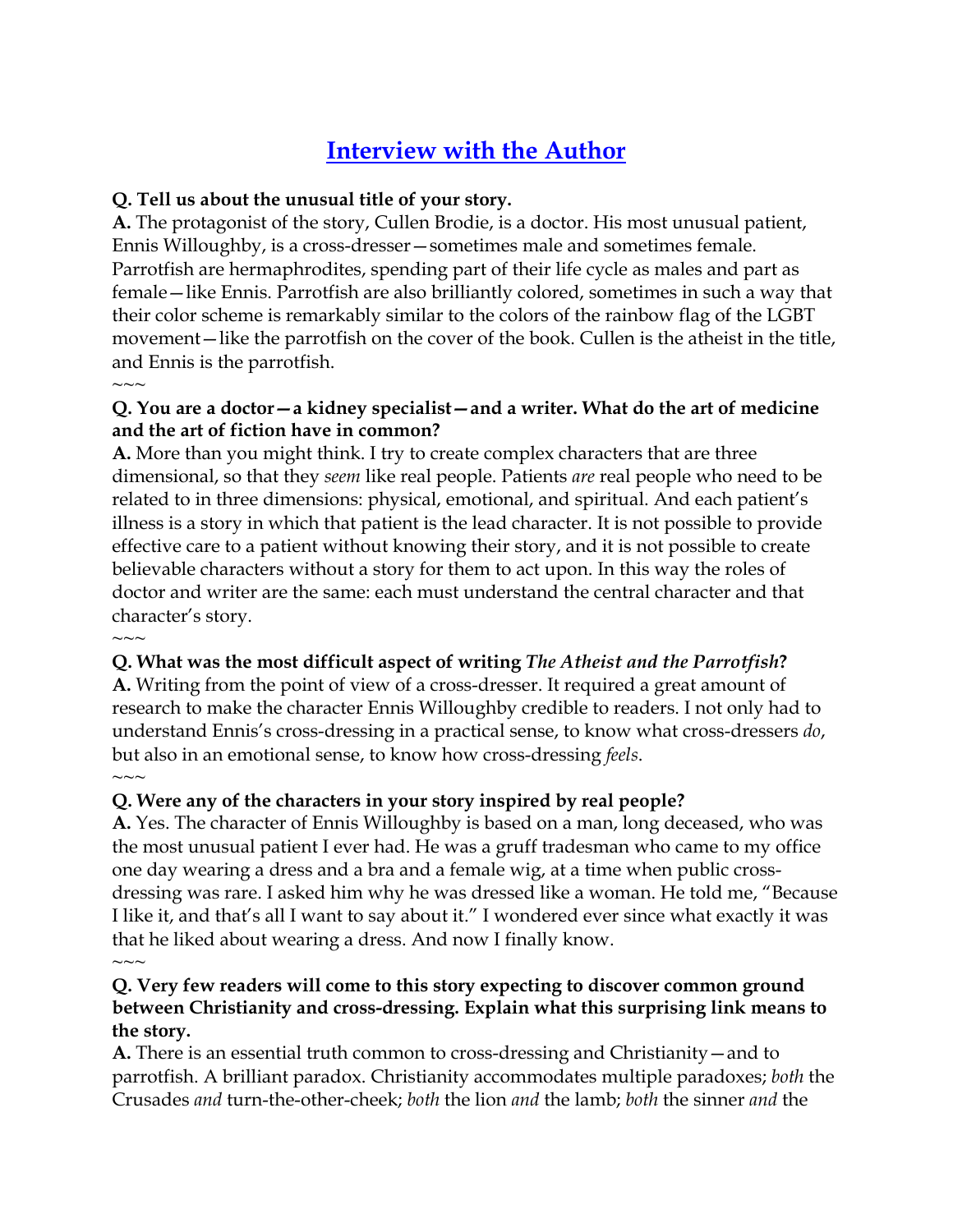saint. A cross-dresser accommodates *both* a male *and* a female personality. And the parrotfish, which is a sequential hermaphrodite, changes from female to male during its lifecycle, living as *both* male *and* female, not *either* female *or* male. Christianity, crossdressing, and parrotfish are all *both/and* rather than *either/or*.  $\sim$ ~~

## **Q. Why did you become a doctor, and why a writer?**

**A.** I became a doctor to help other human beings and to engage with them in an intimate and meaningful way. Altruism is a basic human impulse—though often an irrational one: for example, Gentiles who risked their lives to protect Jews in the Holocaust, or soldiers who dive on grenades to protect their platoon mates. Patients allow me to satisfy my need for altruism. It is that way for most doctors that I know. I write for much the same reason; to seek meaning through storytelling and to touch other lives in an intimate way.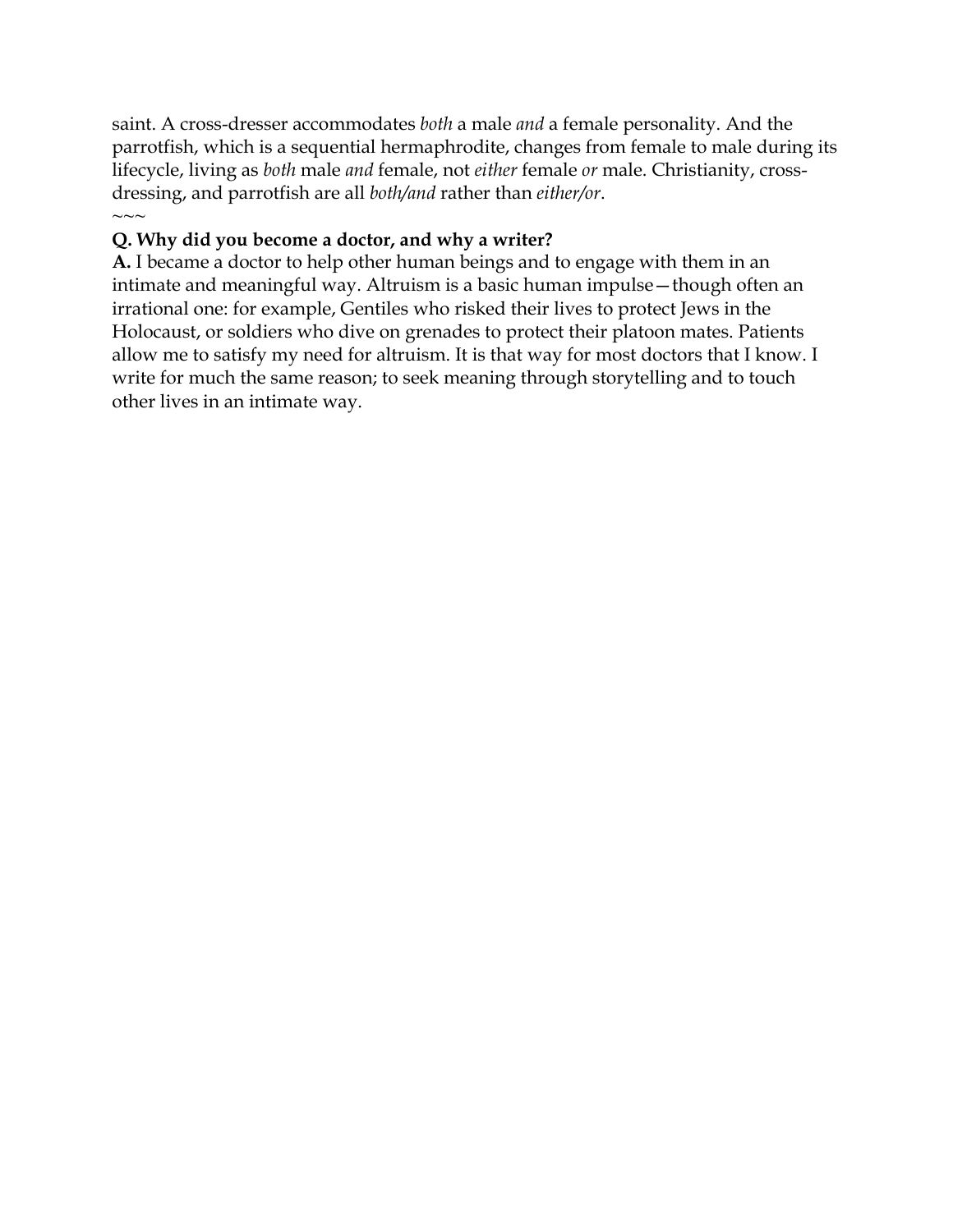# **Acknowledgements**

Many thanks to all who touched this book during its long journey, notably Mark Spencer and Caroline Upcher, early champions of this project who helped shape it.

I am deeply grateful to my publisher, Dave Lane, who plucked this story from the pile and launched it.

A hat tip to Dale Pease for creating the fabulous cover that captures so much in a single image.

Finally, special thanks to Eric Pinder, my editor at Evolved Pub, for his wisdom and skill. His many reads of the manuscript and careful attention to every detail improved it immeasurably.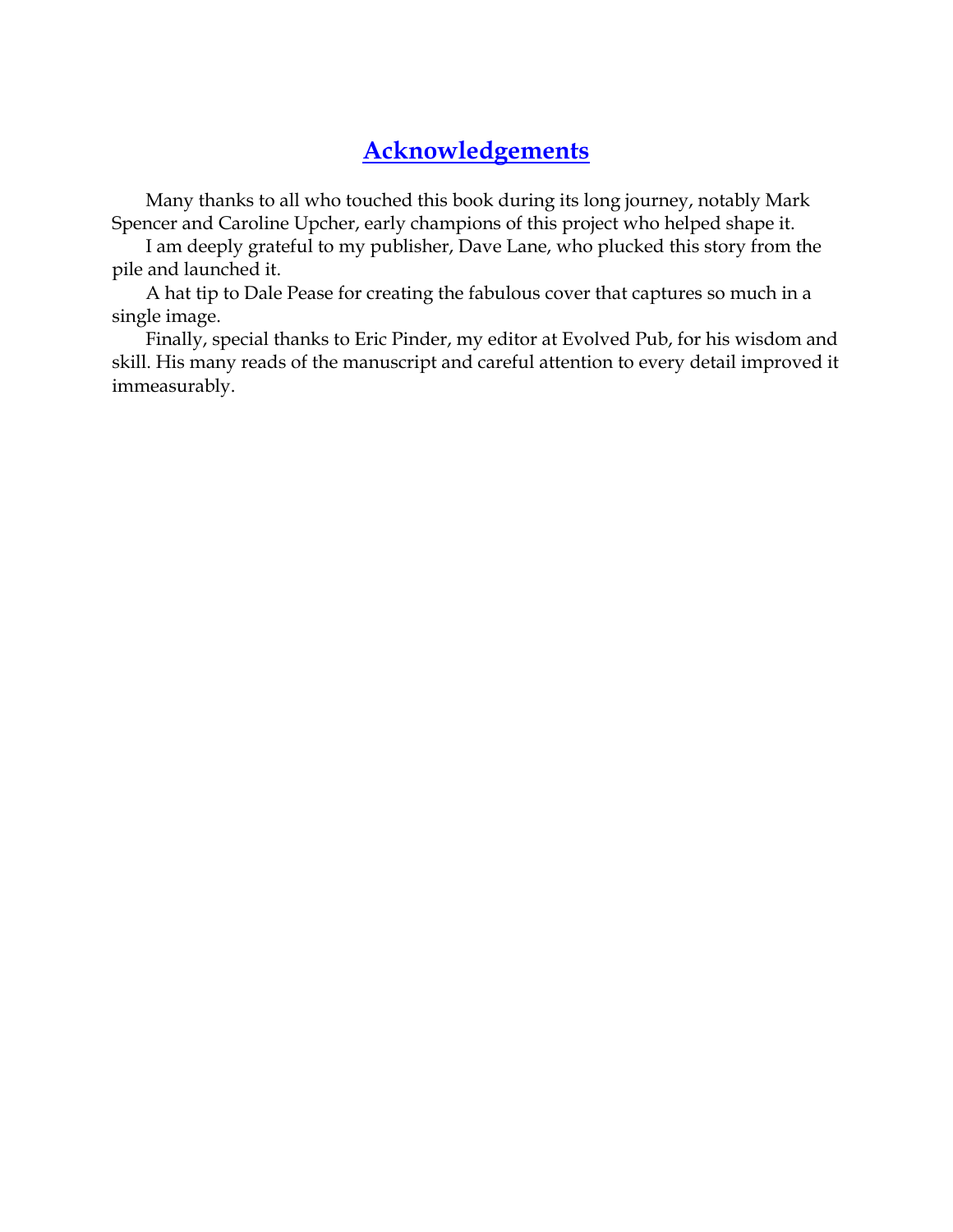# **About the Author**



By day I'm a nephrologist, treating dialysis patients and kidney transplant recipients. By night I write fiction. I believe the two finest callings in life are doctor and writer, one ministering to the human condition, the other illuminating it, and each capable of transforming it.

I earned BA and MD degrees at the University of Minnesota and did my postgraduate training at Emory University in Atlanta and the University of California in San Diego. I live now in Orange County, CA.

I am a champion of the healing power of literature, and sometimes prescribe novels or short stories to patients to help them cope with illness. Fiction explores meaning in a way science cannot. Sometimes only fiction tells the truth.

Please stop by and visit me online at my website, Facebook, and Twitter. If you have an account there, you'll also find me at Goodreads.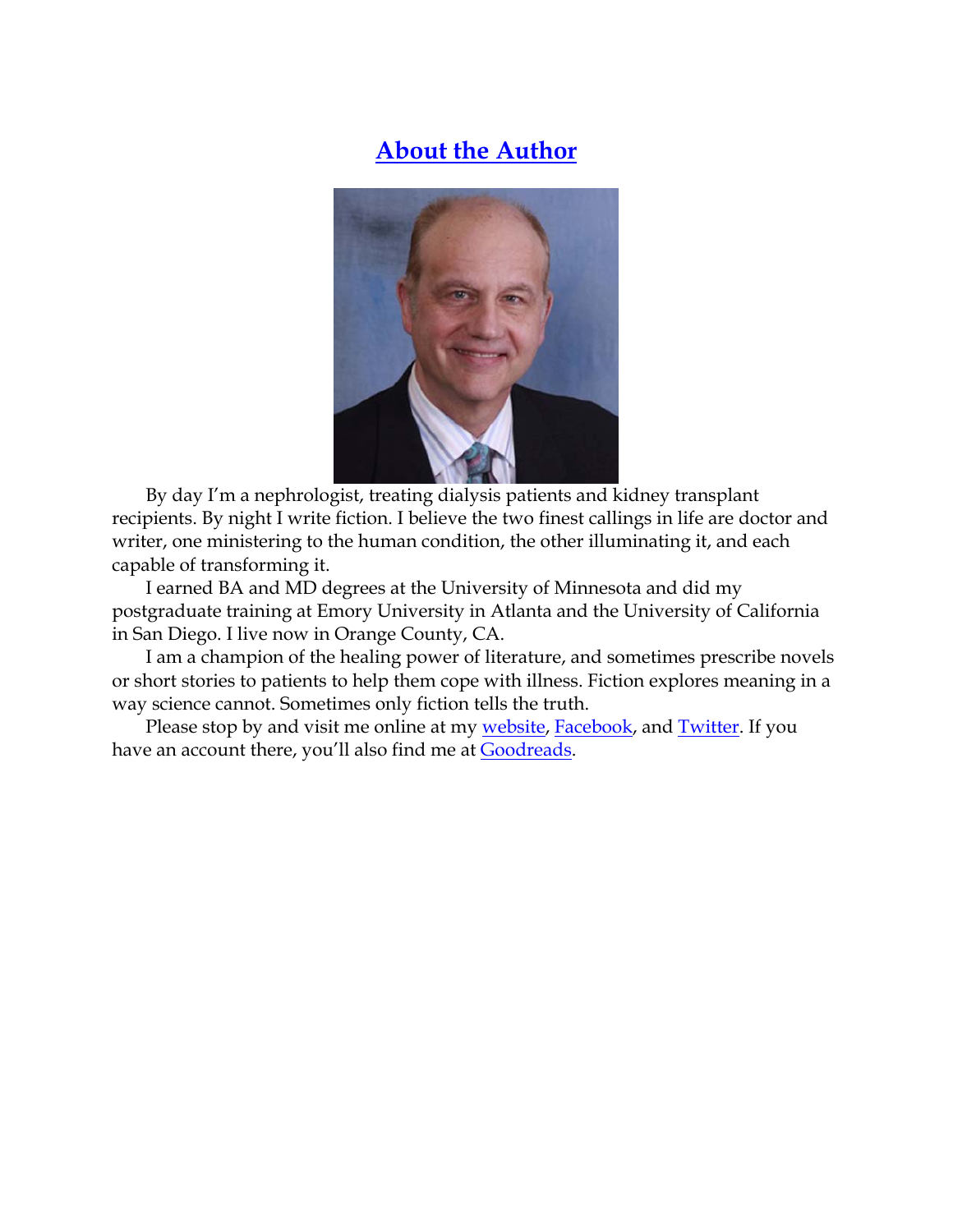**What's Next?**



**RED CLAY, YELLOW GRASS: A NOVEL OF THE 1960s By Richard Barager** 

Watch for this literary/historical glimpse at a critical time in our history to release in March 2018. For more information on this book, please visit Richard Barager's Page at the Evolved Publishing website.

 $\sim\sim\sim$ 

*Red clay and yellow grass, a battleground and a rock festival... the senseless slaughter of Vietnam and the folly of utopian fantasy.* 

 $\bigcirc$  and  $\bigcirc$ 

David Noble is an orphan with a fondness for the novels of Walter Scott; Jackie Lundquist is a child of privilege, partial to J. D. Salinger and the importance of getting real. Their ill-fated college love affair implodes when David enlists to fight a war she opposes.

Angered by his choice—the marines instead of her—Jackie refuses to acknowledge his letters from Vietnam, where David is burrowed into the blood-red clay of Khe Sanh, one of six thousand marines entrapped by an army of North Vietnamese regulars. David survives the brutal siege, but returns home to find Jackie immersed in a counterculture world of drugs and militancy.

The two lovers find themselves fighting on opposite sides of the defining issue of their time, as the New Left and the New Right battle for a generation's political soul. To Jackie, the faltering war in Vietnam is a failure of national conscience; to David it is a failure of national honor. But neither her rise to fame as the antiwar movement's alluring Radical Queen nor David's defiant counter-protest activities in support of the war can extinguish their passion for one another.

Both their conflicted affair and the Age of Aquarius itself careen toward the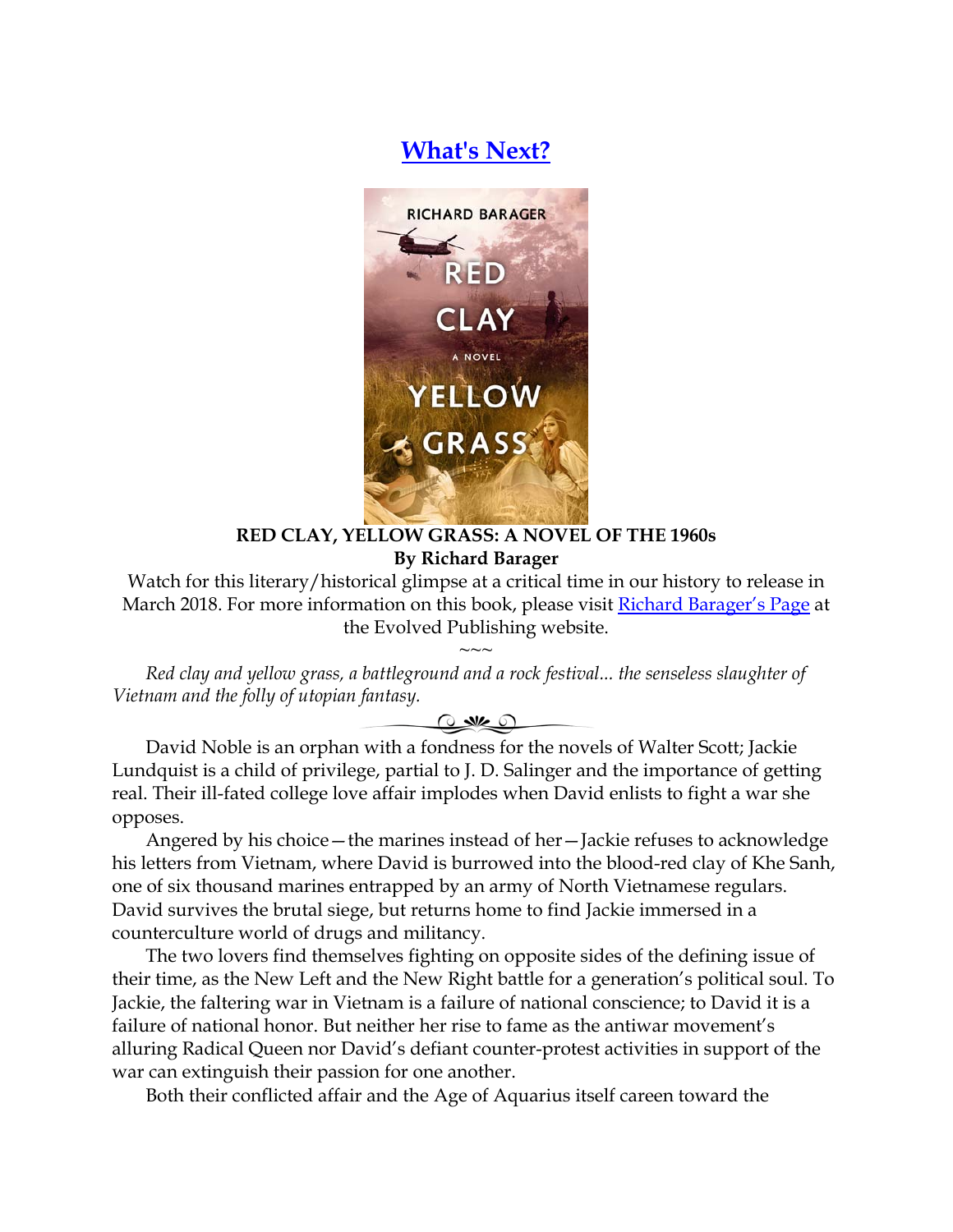mellow-yellow grass of Altamont Speedway, site of the decade's last great rock festival: Altamont, the metaphoric Death of the Sixties, where honor and shame collide and tragedy awaits redemption.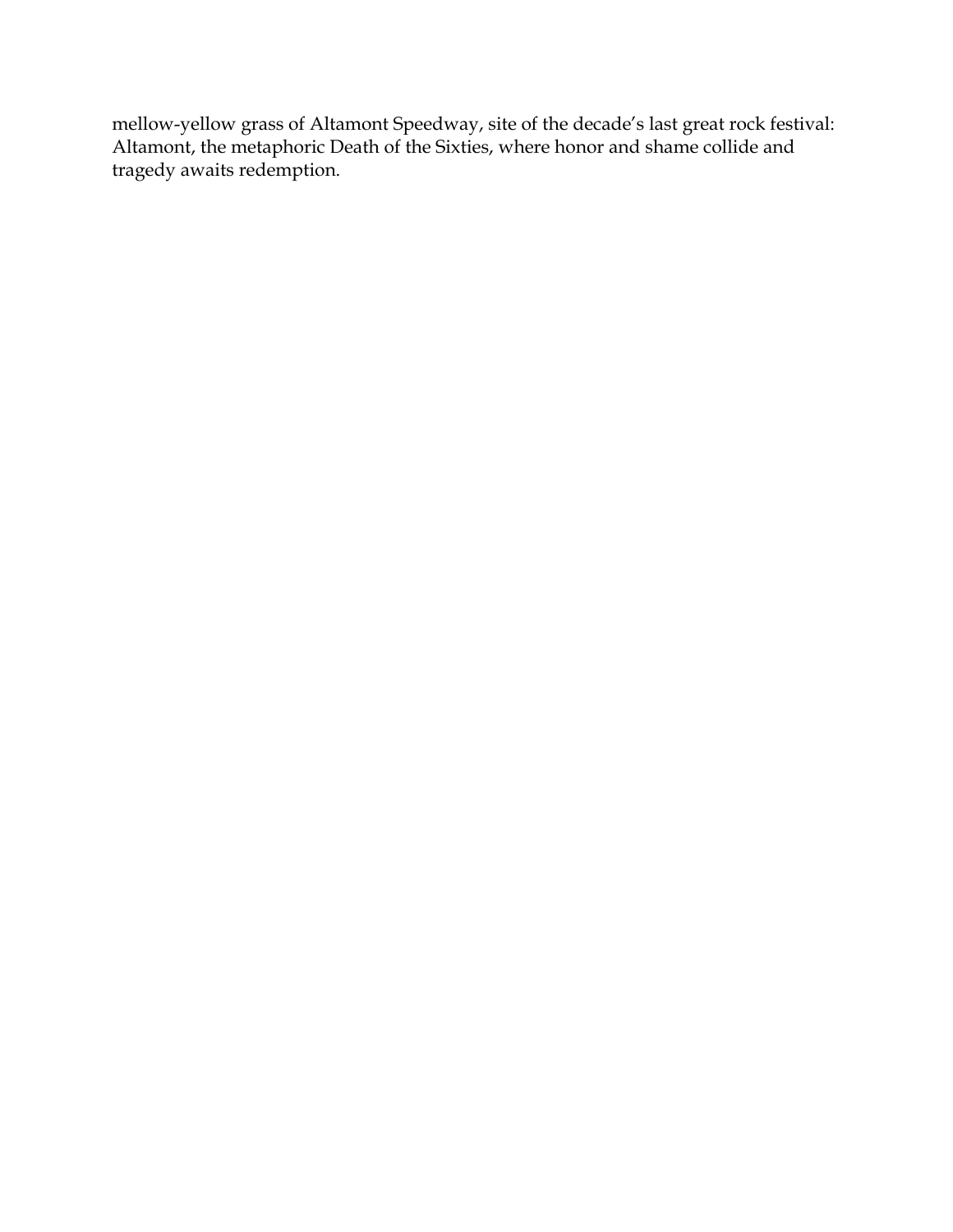# **More from Evolved Publishing**

We hope you loved *The Atheist and the Parrotfish* as much as we did, and that you'll take a moment to post an honest, heartfelt review at your favorite retailer site online, and/or at Goodreads, if you have an account there.

Reviews are so important to us indie/small press authors. Thank you so much for your support.

 $\sim\sim\sim$ 

 $\sim\sim\sim$ 

And be sure to scroll down and check out these other amazing, award-winning Literary Fiction pieces, which we feel certain you'll truly enjoy.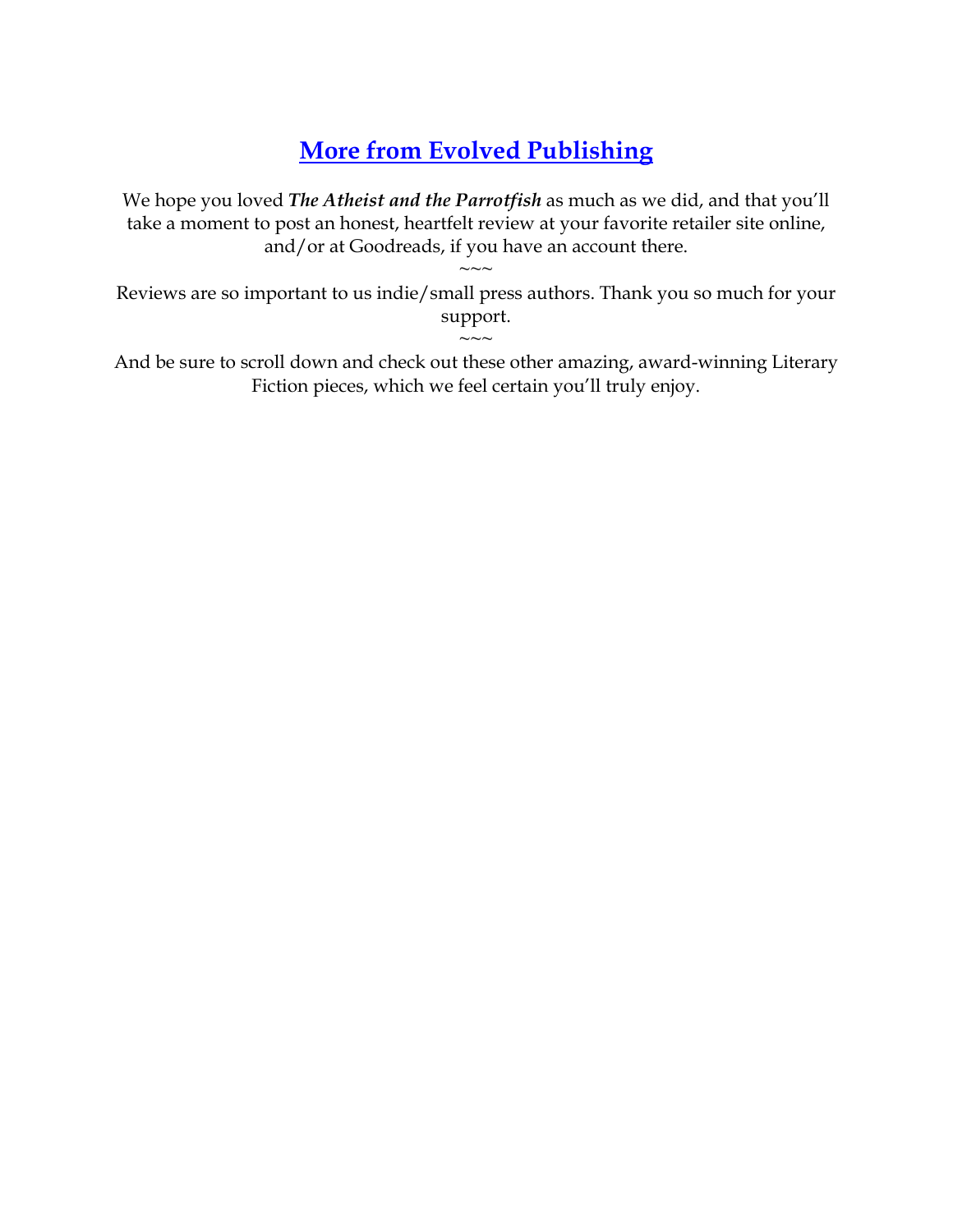**For lovers of literary sagas with a fantastical feel, that touch on subjects of a spiritual and philosophical nature (suitable for readers 13 and older):** 



**THE DAUGHTER OF THE SEA AND THE SKY By David Litwack** 

This literary journey exploring the clash between reason and faith, and the power of hope and love, is now available. For more information about this book, please visit the Evolved Publishing website.



*After centuries of religiously motivated war, the world has been split in two. Now the Blessed Lands are ruled by pure faith, while in the Republic, reason is the guiding light—two different realms, kept apart and at peace by a treaty and an ocean.* 

Children of the Republic, Helena and Jason were inseparable in their youth, until fate sent them down different paths. Grief and duty sidetracked Helena's plans, and Jason came to detest the hollowness of his ambitions.

These two damaged souls are reunited when a tiny boat from the Blessed Lands crashes onto the rocks near Helena's home after an impossible journey across the forbidden ocean. On board is a single passenger, a nine-year-old girl named Kailani, who calls herself "The Daughter of the Sea and the Sky." A new and perilous purpose binds Jason and Helena together again, as they vow to protect the lost innocent from the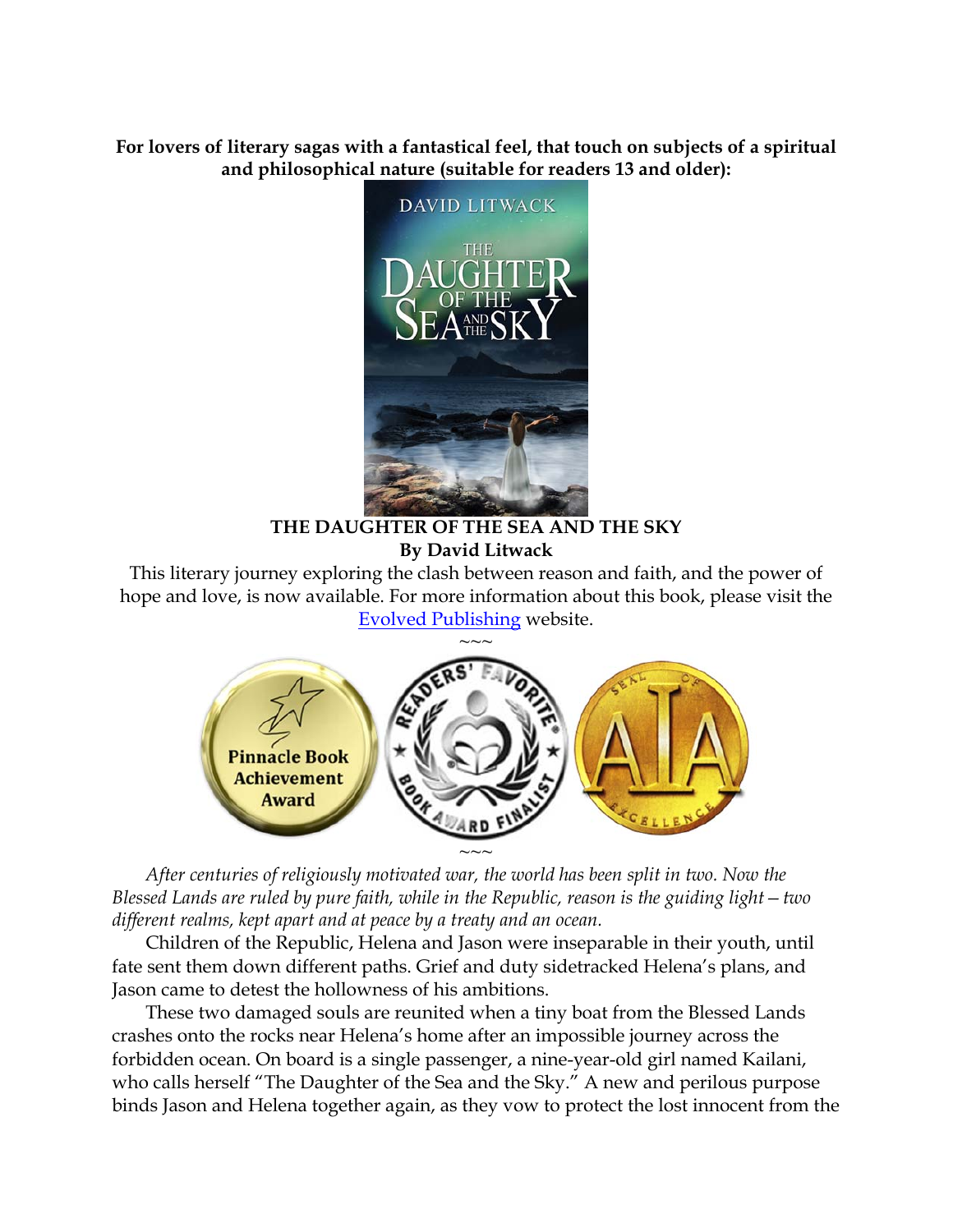wrath of the authorities, no matter the risk to their future and freedom.

But is the mysterious child simply a troubled little girl longing to return home? Or is she a powerful prophet sent to unravel the fabric of a godless Republic, as the outlaw leader of an illegal religious sect would have them believe? Whatever the answer, it will change them all forever… and perhaps their world as well.

#### **Praise for** *The Daughter of the Sea and the Sky***:**

 $\sim\sim$ 

"The *Daughter of the Sea and the Sky* by David Litwack is a stunningly constructed story of a young girl who is deeply troubled but goes out of her way to help others. Tender yet tense, it is a story that explores the issue of faith and reason, and the wisdom and discernment to choose between right and wrong. David Litwack's exquisitely crafted story is thoughtful, passionate and simply delightful." ~ *Khamneithang Vaiphei*

"This is a tale of the heart and soul, of the beautiful yearning for meaning, and of how it can be found in the union of faith and reason, as well as in creativity. Everything, Litwack seems to say, points to Spirit. In this novel, nature itself embodies the spiritual world. The farm's overseer, Sebastian, knows this well, for he has been at the farm for many years, and is completely attuned to the rhythm of the seasons. I'm delighted to have truly found nothing negative to say about this book. *The Daughter of the Sea and the Sky* is a beautiful, moving novel, one that I predict will become an instant classic, especially in the literature of spirituality. It is a novel to be treasured and re-read many times, not only for its beauty, but for its thought-provoking treatment of universal themes." ~ *A Night's Dream of Books*

"First off, let me start by saying this book is something special. I don't say that often, but there is something un-pinpoint-able and undefined that is wholly beautiful, endearing and magical about this book and the story. I'm going to lay this at the author's feet. If this author brings out another book, you can bet I'll snap it up as soon as it's in print, because I can tell from this one alone that me and David's books are going to be lifelong friends." ~ *Elle Lainey*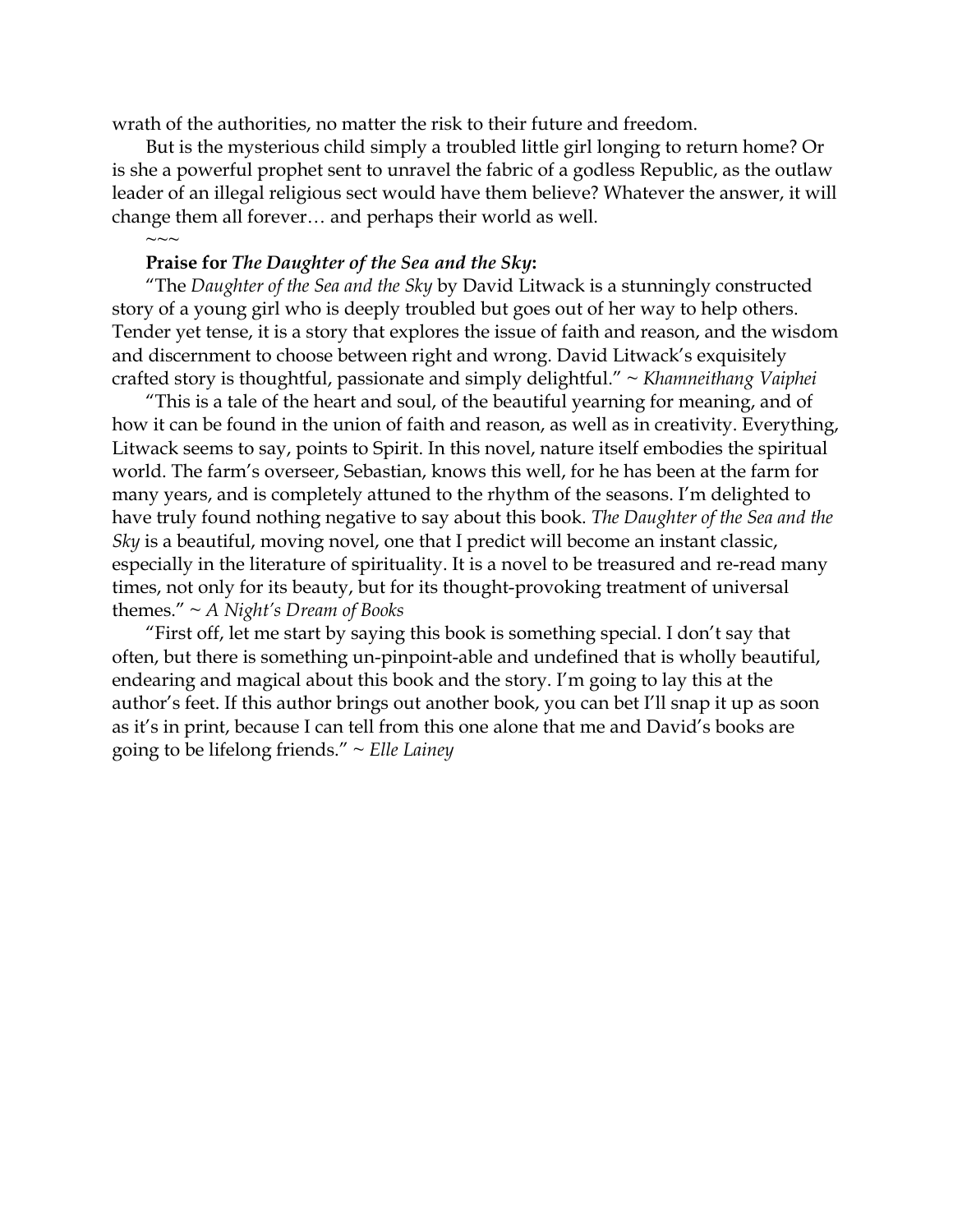**For lovers of traditional literary fiction that touches on the deep cultural aspects of life (suitable for readers 16 and older):** 



**Both Books are Pinnacle Book Achievement Award WINNERS (Summer 2014 and Fall 2015): BEST FICTION** 



## **HANNAH'S VOICE By Robb Grindstaff**

This up-market literary fiction explores the extraordinary events of one girl's life and struggles to be understood.

## $\sim\sim\sim$ **CARRY ME AWAY By Robb Grindstaff**

This literary coming-of-age novel from the author of the critically-acclaimed *Hannah's Voice* features the unique and memorable Carrie Destin.

 $\sim\sim\sim$ For more information on these books, please visit the publisher's website at Evolved Publishing.

 $\sim\sim\sim$ 

**Description of** *Hannah's Voice***:**  When six-year-old Hannah's brutal honesty is mistaken for lying, she stops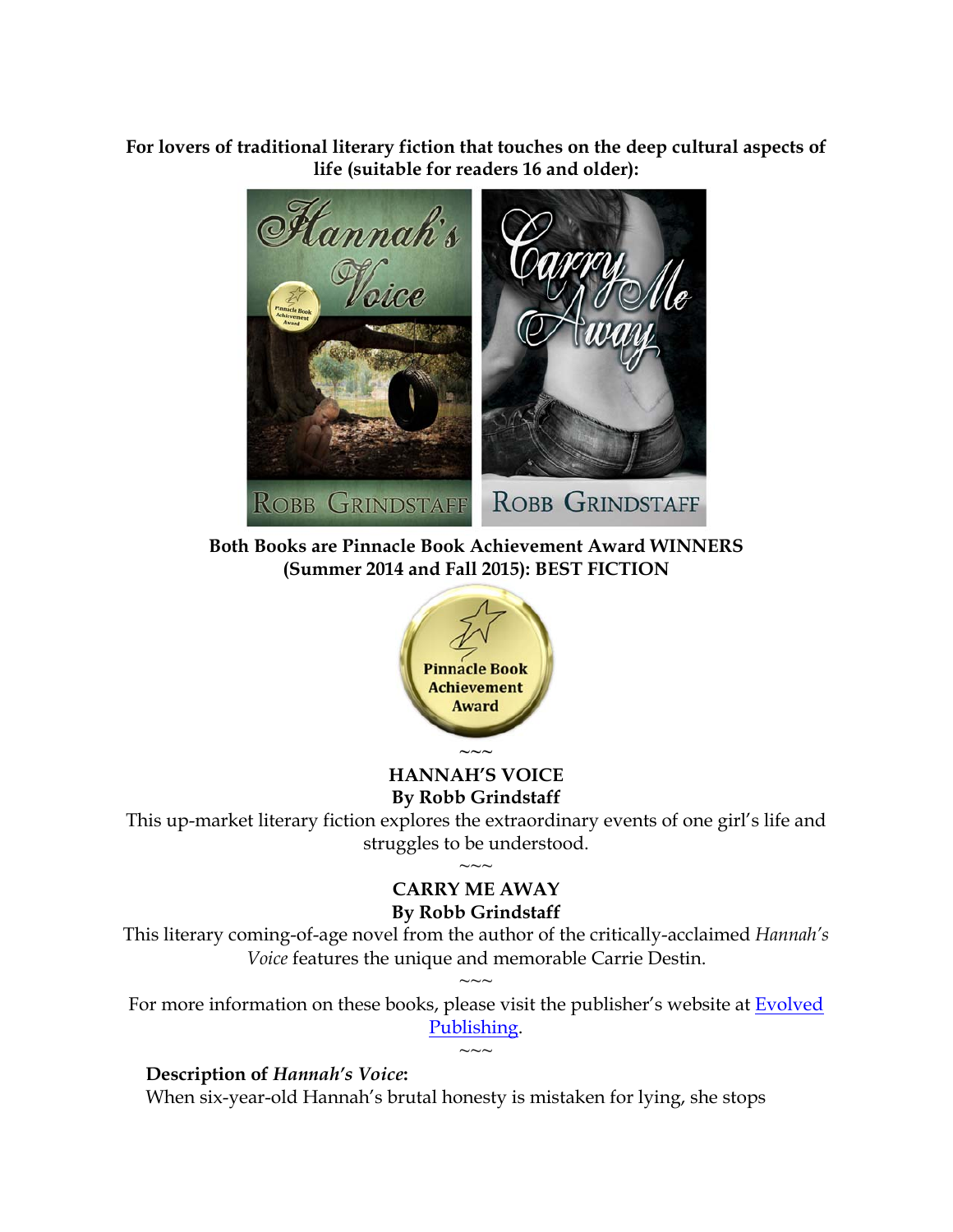speaking. Her family, her community, and eventually, the entire nation struggle to find meaning in her silence.

School officials suspect abuse. Church members are divided—either she has a message from God or is possessed by a demon. Social workers interrupt an exorcism to wrest Hannah away from her momma, who has a tenuous grip on sanity.

Hidden in protective foster care for twelve years, she loses all contact with her mother and remains mute by choice.

When Hannah leaves foster care at age eighteen to search for Momma, a national debate rages over her silence.

A religious movement awaits her prophecy and celebrates her return. An anarchist group, Voices for the Voiceless, cites Hannah as its inspiration. The nation comes unhinged, and the conflict spills into the streets when presidential candidates chime in with their opinions on Hannah – patriotic visionary or dangerous radical. A remnant still believes she is evil and seeks to dispatch her from this world.

Hannah stands at the intersection of anarchists and fundamentalists, between power politics and an FBI investigation. All she wants is to find her momma, a little peace and quiet, and maybe some pancakes.

One word would put an end to the chaos... if only Hannah can find her voice.  $\sim\sim\sim$ 

#### **Praise for** *Hannah's Voice***:**

"Grindstaff's prose is unadorned, deft, carefully constructed—but I think what sets this novel apart is its humor. Grindstaff has a knack for portraying the drama of Hannah's dilemma in a way that makes you giggle." ~ *P.B. "Pete" Morin*

"Grindstaff's writing is pure, and free of the hyperbole and love for one's own words that often get in the way of a good story. His deft handling of the character and personality of Hannah at two distinct stages in her life showcases his mastery of language and characterization. He carefully chose each word to show the ten year difference in Hannah's life while staying true to who she really is. That is no small feat." ~ *Lanette Kauten, Author of "Cassia" and "Behind the Open Walls"*

"This book is so well written and Hannah is so compelling, her voice lingers in my mind long after I have finished reading. If *Hannah's Voice* doesn't end up on the bestseller's list, on every notable list... I will be shocked." – *Michelle L. Johnson*

"There are books that are interesting, and then there are books that you just can't put down. This is one of those books. Something in Mr. Grindstaff's writing style is reminiscent of Flannery O'Connor. He captures the quirks of Southern characters while maintaining their humanity. It would have been easy to write so many of these as stereotypical comical buffoons, but he avoided the easy way out." ~ *The Self-Taught Cook*

"*Hannah's Voice* is a beautiful story, and I'm going to tell you about it, but before I do: seriously, you guys, read it. I'm not kidding. You'll be changed forever, inside... it's not a book with such strong thematic material that it will make anyone cringe, but it will be burned into your brain for eternity in such a delightful way. Touching, moving, funny, awesome. I can't say it enough: this book is revolutionary, and the best thing I've read in years. Awesome. AWESOME." ~ *Naomi Sarah*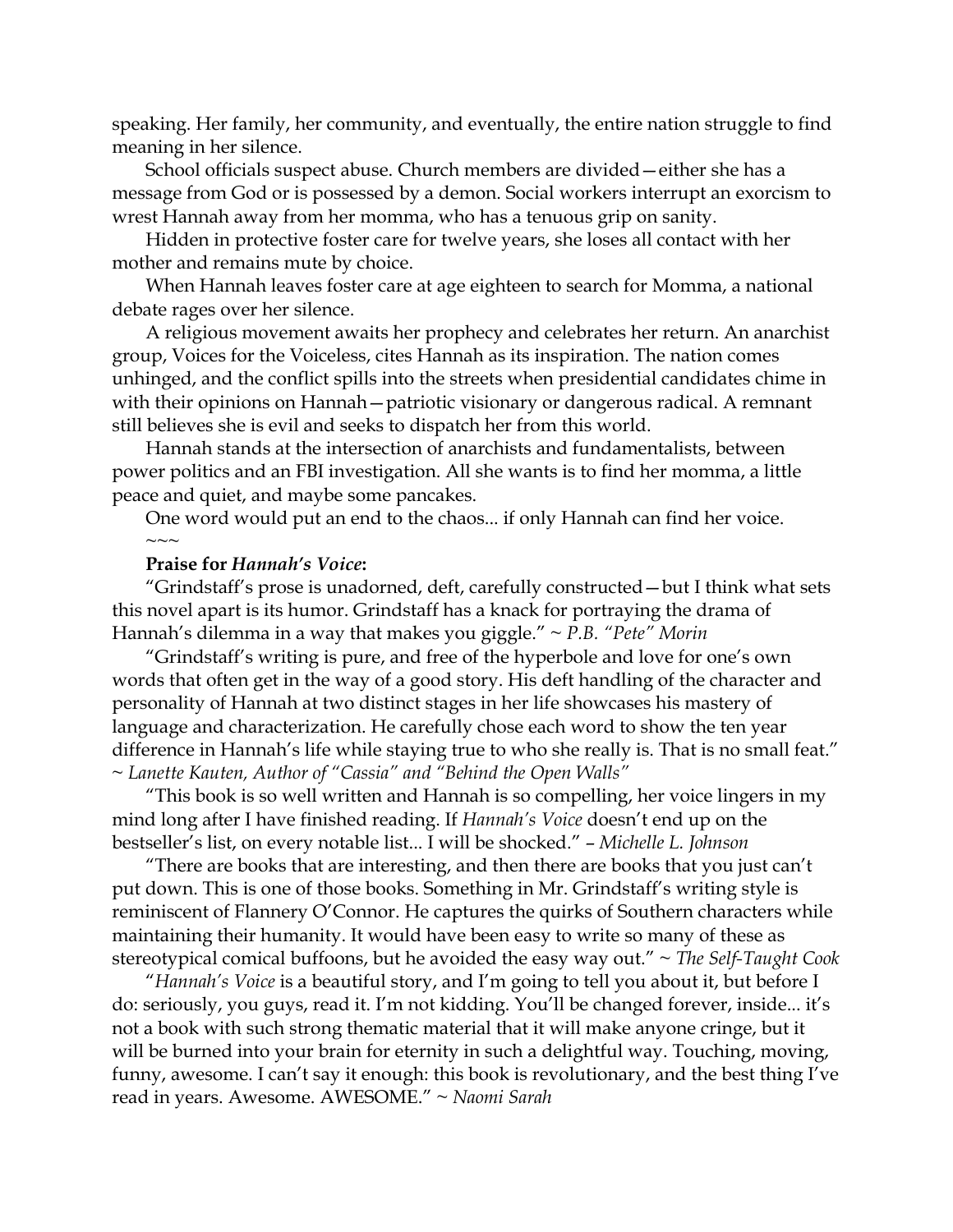#### $\langle$  >  $\langle$  >  $\langle$  >  $\langle$  >  $\langle$   $\rangle$

#### **Description of** *Carry Me Away***:**

Carrie Destin, a biracial military brat, learns the injuries she sustained in a car accident will prove fatal before she reaches adulthood. She accelerates her life and sets aggressive goals: college, connecting with her Japanese roots, and the all-consuming desire to find her soul mate. A kid from nowhere, she travels the world with her Marine father and Japanese mother.

Facing an abbreviated life with a brash attitude and a biting, sometimes morbid sense of humor, Carrie races to graduate high school at age fifteen. College is her marker of adulthood, when she can smoke in public and order dessert before dinner. She tosses out her adolescent wedding scrapbook for a funeral plan. A teenage crush on Paul, a family friend and a widower seventeen years her senior, develops into a fantasy that takes on a life of its own.

As she outlives the original prognosis into her early twenties, her life goals evolve always short-term. The longing for love stays constant, yet she walls herself off from others. Relationships end in betrayal, abandonment and violence. When love reveals itself, she pulls away, fearing that an early meeting with Death is on the horizon.

Carrie's frantic desire to experience life before it ends spirals out of control, leading to a physical and emotional collapse. Her grandmother's wisdom points her toward acceptance, but first she must break through her walls before she can give the gift of 'tildeath-do-us-part.

#### **Praise for** *Carry Me Away***:**

 $\sim\sim\sim$ 

"After the wonderful *Hannah's Voice*, my expectations were pretty high. I was not disappointed. Robb Grindstaff's second book, much like his first, is a grand achievement of literary talent and it should easily cement him on many people's 'can't wait to see what he releases next' lists." ~ *Allison M. Dickson*

"Grindstaff has produced another masterpiece on par with *Hannah's Voice*! Carrie's life is all about racing forward, while she herself stands internally still, convinced she'll die before she has a chance to live. She tries to experience every aspect of life, but refuses to let the experiences in on a deeper level, and it's heart-wrenching, vivid, and realistic. I feared with Carrie, I cried for her, and I begged her to quit TRYING so hard to live, and just LIVE. Like *Hannah's Voice*, Grindstaff's characters are beyond real. Carrie has a special place in my heart. You'll never meet another character like Carrie, who packs the most life possible into every page of every chapter." ~ *Nola Sarina*

"I used this book to escape from the business of my everyday life, to allow me to reconsider all the things going on around me, and help me focus and see things in a new light. Most books don't do that. This one did." ~ *Naomi Leadbetter*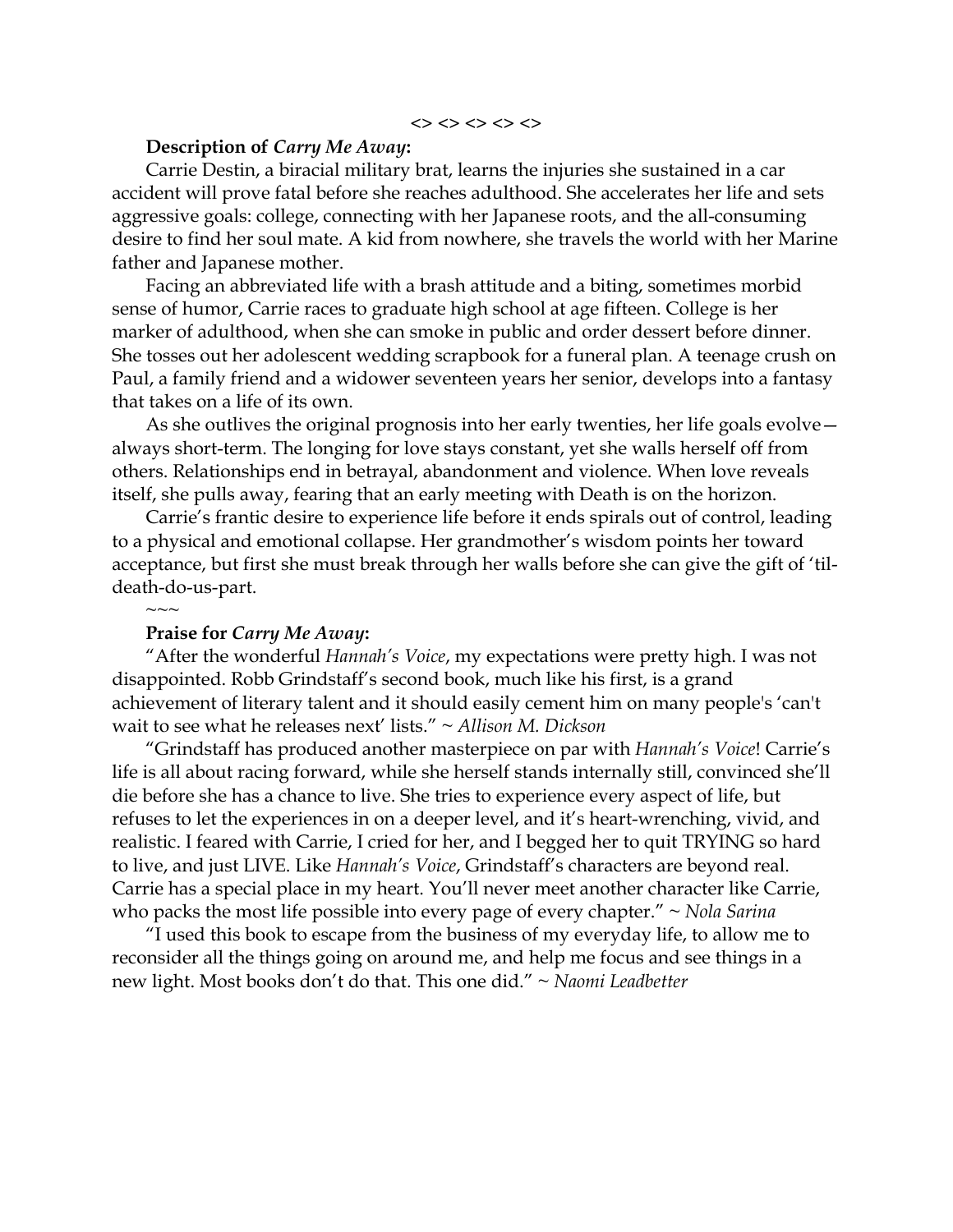**For lovers of powerful, emotional literary fiction that will stay with you long after you've finished reading (suitable for readers 16 and older):** 



## **ENFOLD ME By Steven Greenberg**

 Don't miss this intriguing, frightening, compelling look inside a post-Israel Middle East, from the award-winning author of the Amazon #1 Bestseller *Galerie*. For more information on these books, please visit the Evolved Publishing website.

 $\sim\sim\sim$ 

### *His world is unrecognizable, his journey unimaginable.*

Daniel Blum lost more than he understands when the State of Israel fell. Torn from family and life's work, he is alone and scarred—surviving on ingenuity and dedication alone.

When a figure from his past appears, Daniel must choose between hope and truth. As they journey together through the ruins of his homeland, he confronts a world where nothing is as it seems. Straining the bonds of duty and family, he plumbs the true depths of his loss, and must decide how to face the unintended consequences of his choices.

#### $\sim\sim\sim$ **Praise for** *Enfold Me***:**

"I was haunted... had to read this incredible book in short doses... so haunting was the premise." ~ *Jewneric*

"Devastating, stunning, unforgettable... an amazing story, if you dare read it."  $\sim$ *Glenda*

"...brutal... shocking.... The book's conclusion will startle...." – *San Diego Jewish Times*

"One of the most thoughtful and disturbing books I have ever read. A riveting novel that takes a hard look at the political, social and economic realities in Israel and asks--what if the unthinkable happens?" ~ *Rebecca Rachmany*

"Highly recommended! I like to read thrillers and spy novels—Grisham, Le Carre,